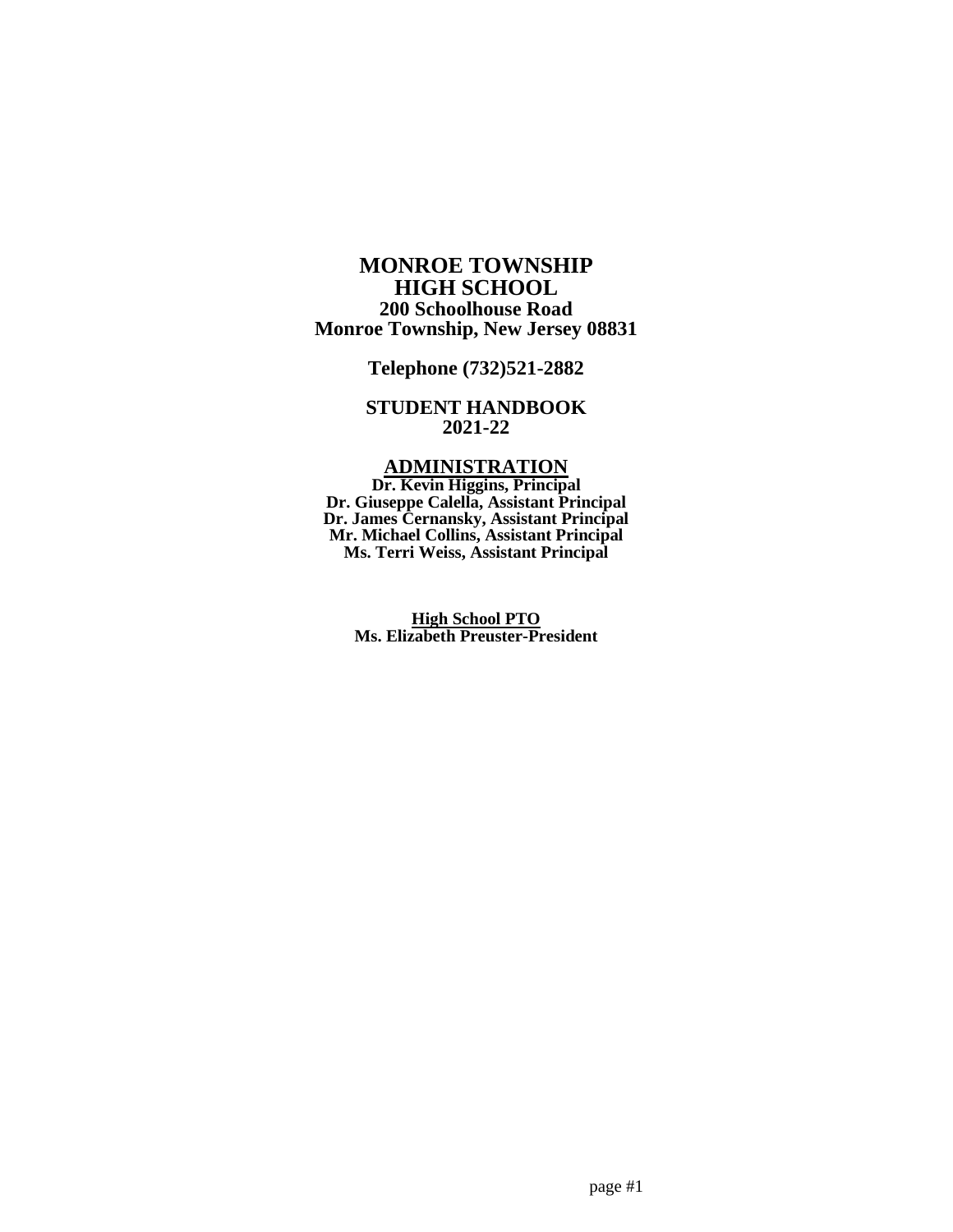## **"Education is not the learning of facts, it's rather the training of the mind to think." Albert Einstein**

Dear Parent and Student,

On behalf of the entire faculty, we welcome you to the 2021/2022 school year. It is my great pleasure and honor to serve as your Principal. Our goal is to provide students with the best programs and instruction in the safest environment within a world class facility.

This years environment will return to provide a rich curriculum for all students in person. We will leverage our technological abilities to create an environment where students can collaborate and prepare for a complex and changing world.

We will continue to focus on the students and their needs and to make the student the center of the curriculum. We urge our students to set high standards and goals, get involved, participate fully and approach their education with the seriousness that it deserves.

Our goal at MTHS is to create students who are reflective practitioners within the curriculum. We want our students to think widely and deeply and explore ideas thoughtfully, not just process information. Each curriculum has been developed with the goal that is student centered with a focus on active participation by the students.

This handbook is designed to provide you with the organizational system and the information you will need to know as you venture through the school year. Please take special note of our attendance policy, discipline policy, and dress code which still exists in the virtual classroom. Our purpose is to ensure that you recognize the importance of attending school every day and are offered a quality education within a safe, orderly, and academically enriching environment.

Kevin Higgins, Ed. D Principal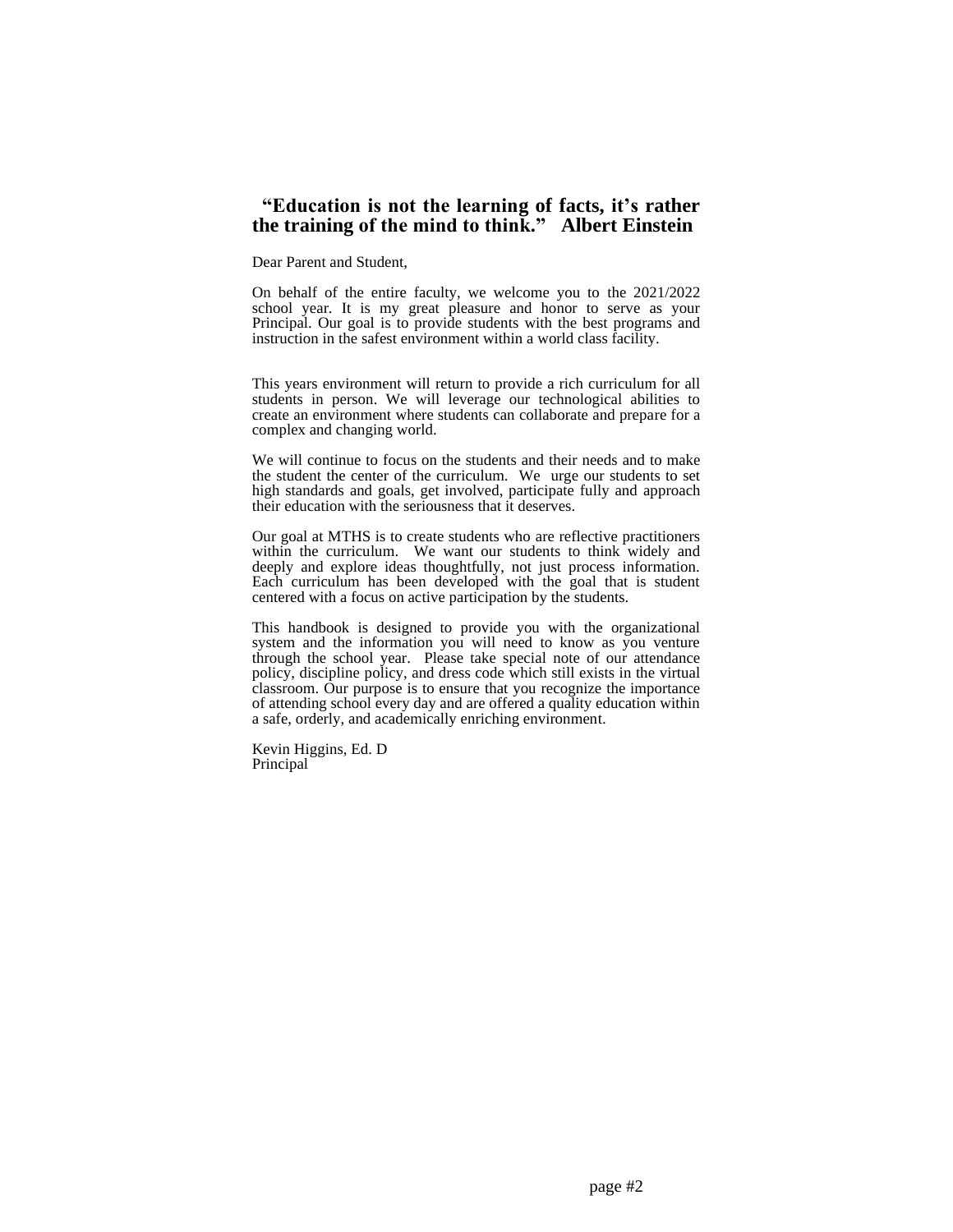## **CENTRAL ADMINISTRATION**

**Dr. Dori Alvich**  *Superintendent of Schools*

**Dr. Adam Layman**  *Assistant Superintendent of Schools*

**Mr. Michael C. Gorski, CPA** *Business Administrator* / *Board Secretary*

**Ms. Marietta Ruella** *Director of Pupil Personnel Services*

**MONROE TOWNSHIP BOARD OF EDUCATION**

 **Ms. Michele Arminio** *President*

**Mr. Adi Nikitinsky** *Vice President*

**Ms. Kathleen Belko Ms. Karen Bierman Mr. Ken Chiarella Mr. Andy Paluri Ms. Rupa Siegel Mr. Peter Tufano** 

*Jamesburg Representative* **Mr. Paul Rutsky**

*Student Board Members* **Kayleigh Craver Shivank Lattupally**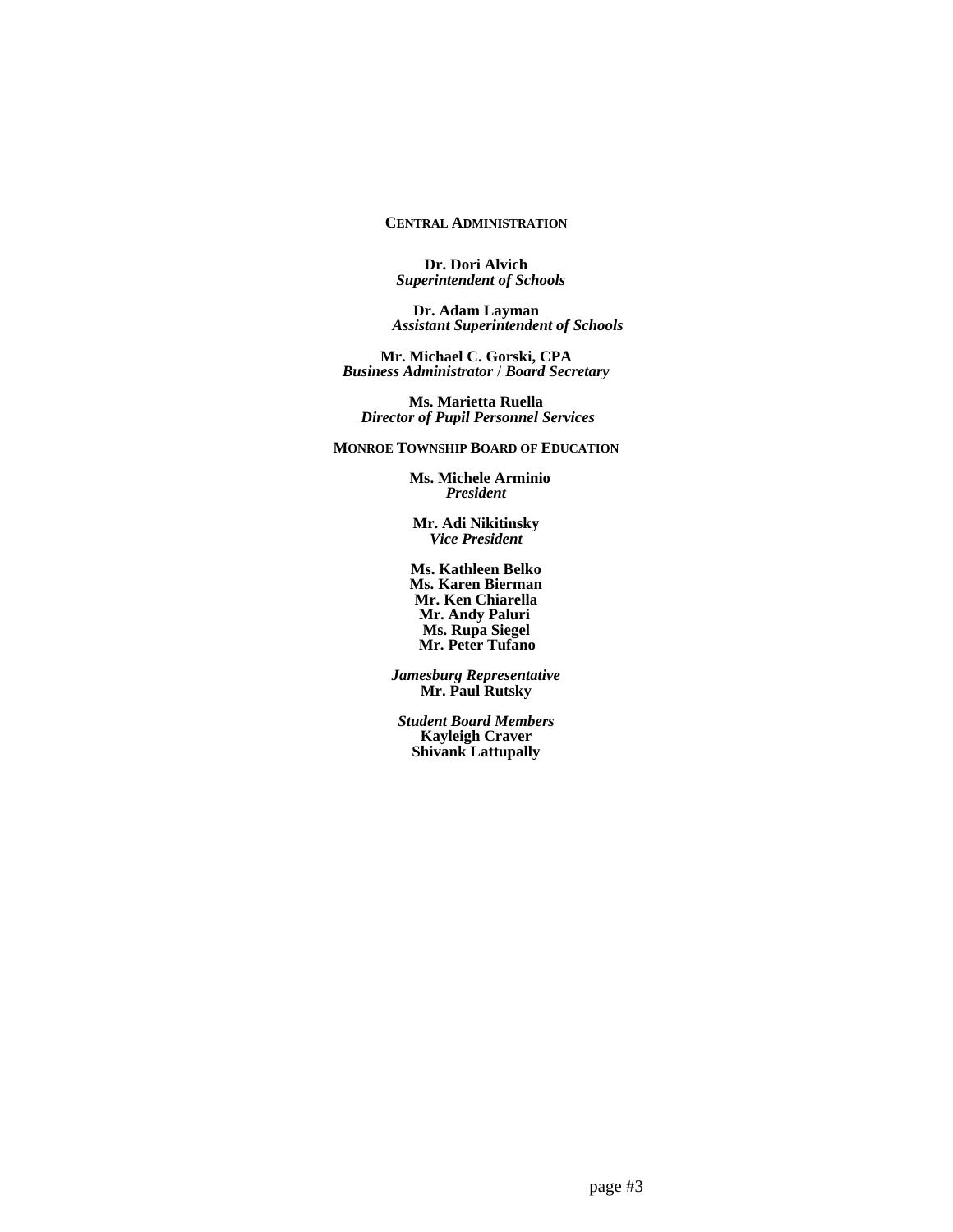## **MONROE TOWNSHIP HIGH SCHOOL ADMINISTRATION**

 **Dr. Kevin Higgins** *Principal*

**Dr. Giuseppe Calella Assistant Principal**

**Dr. James Cernansky** *Assistant Principal*

**Mr. Michael Collins** *Assistant Principal*

**Ms. Terri Weiss** *Assistant Principal*

#### **DISTRICT SUPERVISORS**

**Mr. Sean Dowling** *Supervisor of Physical Education, Health and Athletics* 

> **Dr. Michele Critelli** *Supervisor of School Counselors*

**Ms. Danielle Drust** *Supervisor of Science and Social Studies*

> **Mr. Randy Flaum**  *Supervisor of Special Education*

**Ms. Susan Gasko Supervisor of Mathematics and Instructional Technology**

**Mr. Zachary Morolda**  *Supervisor of the Applied Arts & Careers Technology*

**Ms. Laurie McConnell** *Supervisor of Grants, Testing and Special Programs*

 **Dr. Kelly Roselle** *Supervisor of Language Arts, Media and World Languages*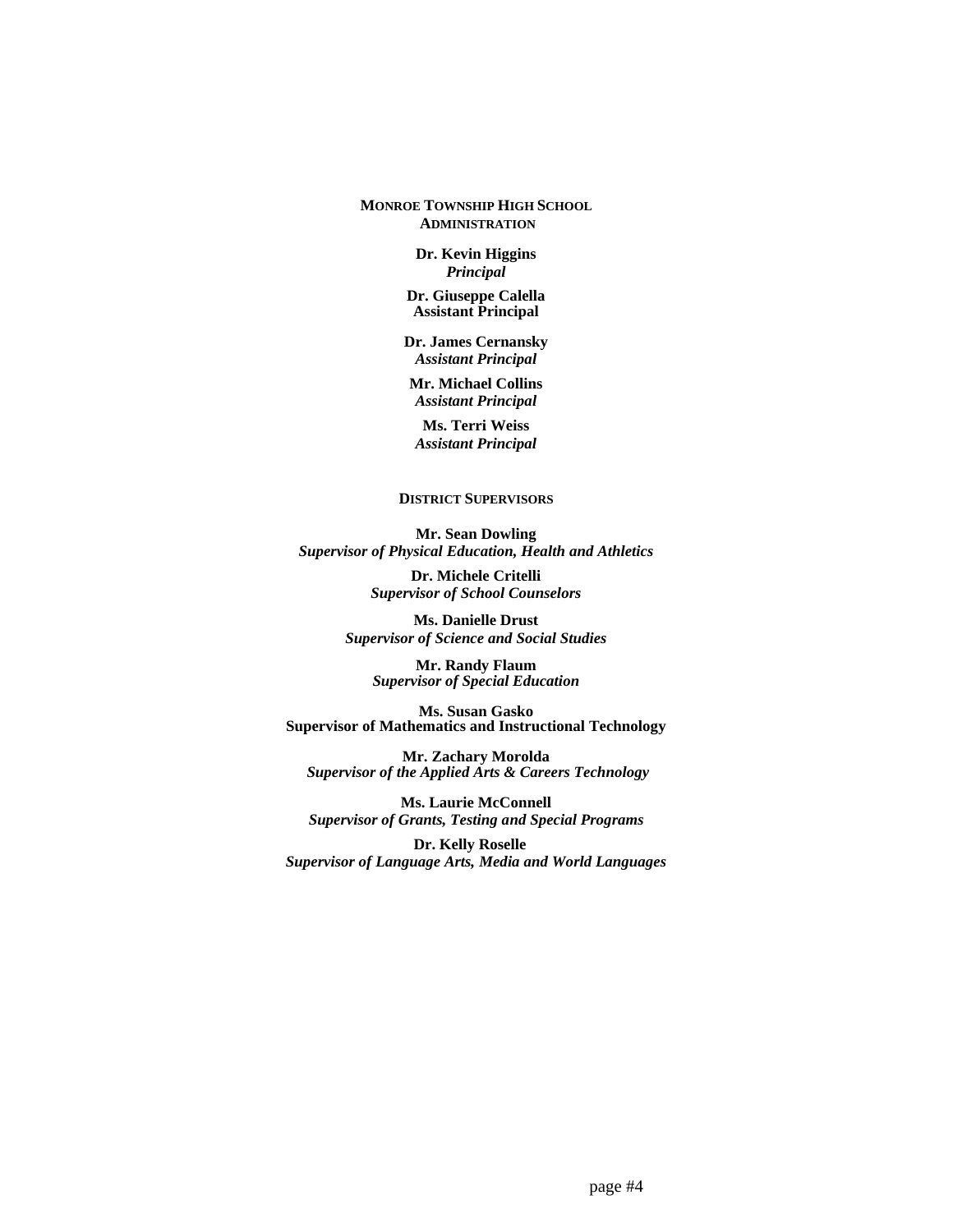## **Mission Statement**

The Monroe Township School District in collaboration with the members of the community shall ensure that all children receive an exemplary education by well trained committed staff in a safe and orderly environment.

## **Vision Statement**

The Monroe Township Board of Education commits itself to all children by preparing them to reach their full potential and to function in a global society through a preeminent education.

## **Monroe Township School District Beliefs**

- All decisions are made on the premise that children must come first
- All district decisions are made to ensure that practices and policies are developed to be inclusive, sensitive and meaningful to our diverse population
- We believe there is a sense of urgency about improving rigor and student achievement
- All members of our community are responsible for building capacity to reach excellence
- We are committed to a process for continuous improvement based on collecting, analyzing, and reflecting on data to guide our decisions
- We believe that collaboration maximizes the potential for improved outcomes
- We act with integrity, respect and honesty with recognition that the schools serves as the social core of the community
- We believe that resources must be committed to address the population expansion in the community
- We believe that here are no disposable students in our community and every child means every child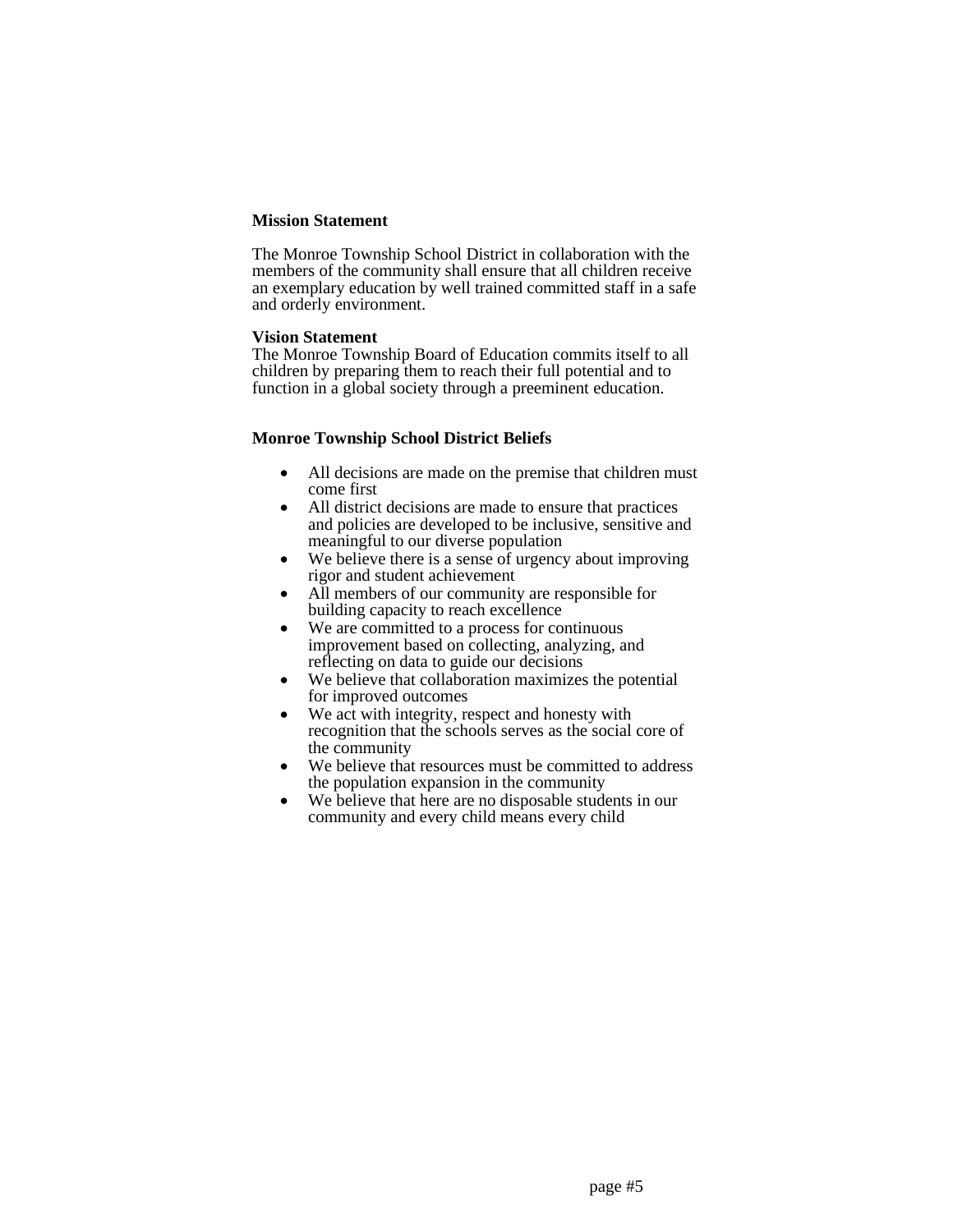Monroe Township High School Mission and Beliefs

#### Mission Statement

As an evolving, educational community, Monroe Township High School will design, develop and deliver an educational program which fosters intellectual and personal growth by providing all students with an equal opportunity to acquire the knowledge, skills and strategies needed to become productive, responsible citizens contributing to society.

MTHS Beliefs Statements

•The education of students is our primary responsibility that is cooperatively shared by students, educators, parents and community.

• Every student has the right to a quality education and equal access to appropriate learning opportunities.

• Learning is a dynamic, life-long process.

•Education must be relevant and responsive to an ever-changing world.

•Co-curricular activities are an integral part of the educational community.

• Students are worth the investment in educational excellence.

• All students and staff are entitled to a clean, comfortable, healthy and safe environment.

• Since students learn in different ways, a variety of strategies and materials are needed for learning to be maximized.

• Higher expectations result in better performance.

•Consistent effort, long-term commitment, and a positive attitude are essential for success.

• Creativity and flexibility are elements of the educational process.

•Professional autonomy provides incentive for teacher creativity.

•Education should provide positive role models for students. •Responsive leadership is a necessary component of a quality education program.

•An educated citizenry is essential to the success of a democratic society.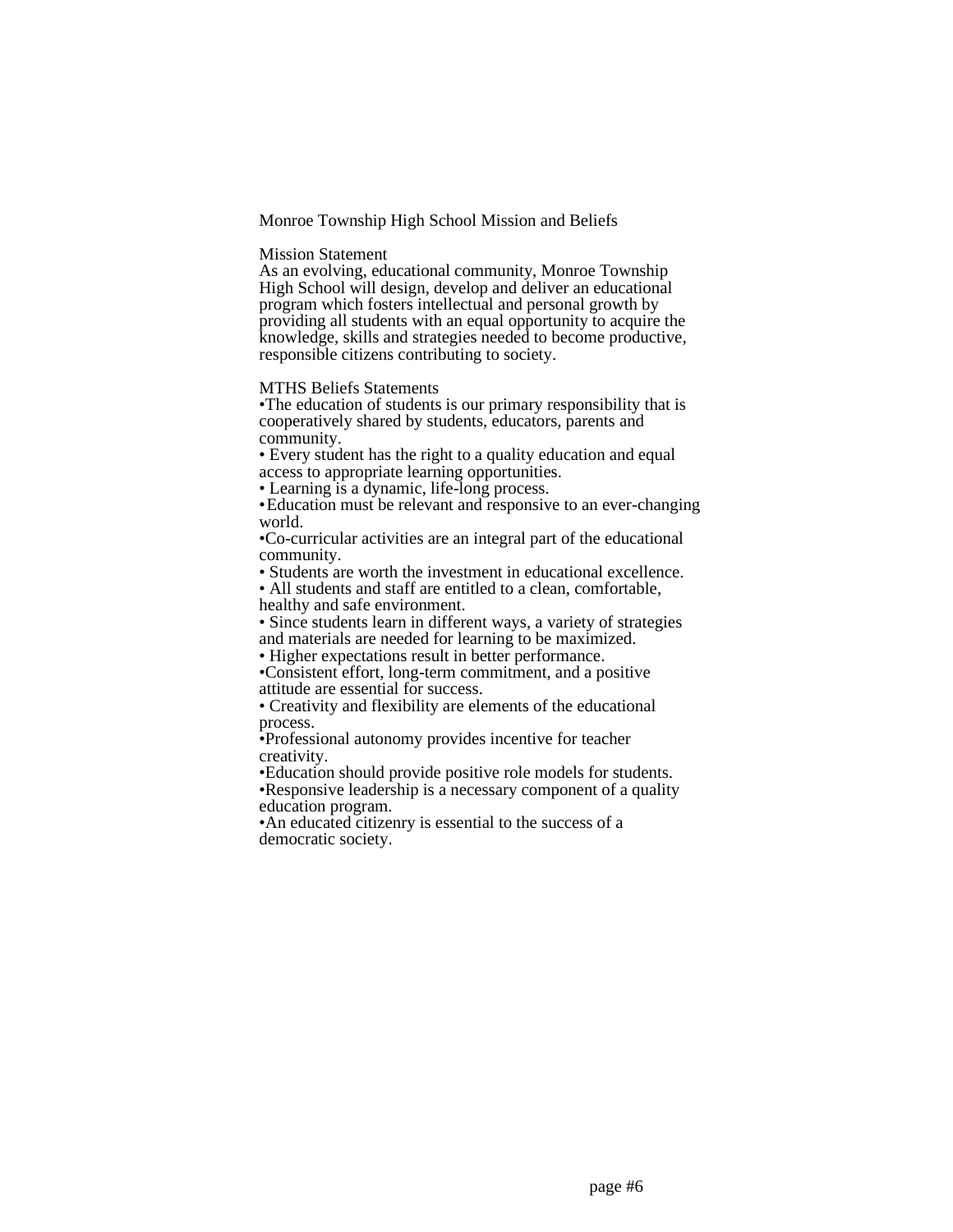Governance of the School

The Principal of Monroe Township High School is responsible for the overall operation of the school, enforcing Board of Education policy and administrative procedures.

The Assistant Principals share many leadership duties, including working with students, parking procedures, graduation, and the observation and evaluation of teachers.

The Supervisor of Athletics, Health & PE is responsible for all aspects of the athletic department.

Department Coordinators work with teachers on issues such as curriculum, teaching methods, budget development, and related issues.

The Student Council, representative of the entire student body, is a focal point for concerns and interests of all pupils.

Each grade level has elected class officers who work on various projects including fund raising and community / school service.

The Student Action and JCORP meets monthly with the Administration to discuss issues directly affecting Monroe Township High School and its students.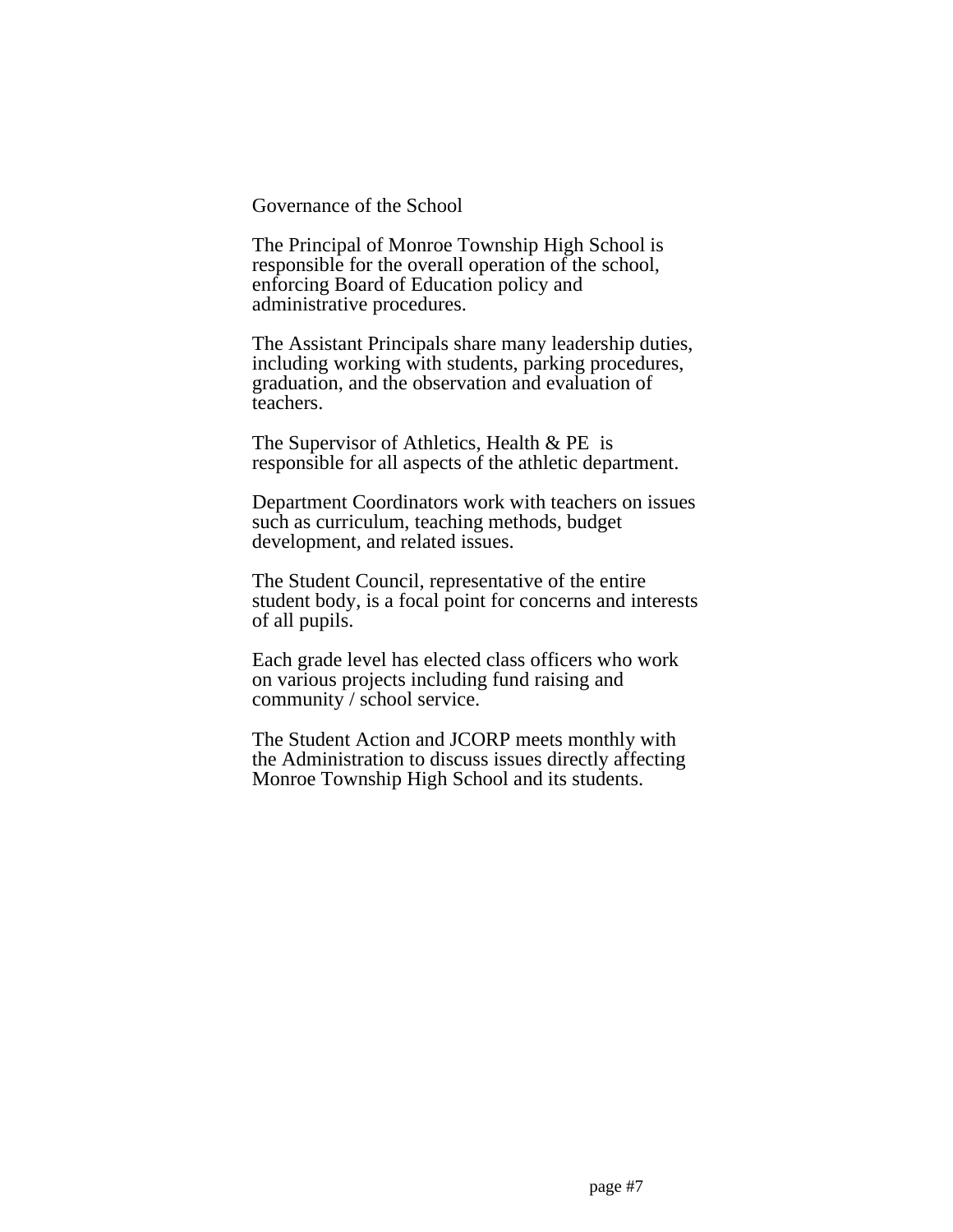## **Masks: Health and Safety**:

Per the Governor of New Jersey, effective August 9, 2021 masks will be required for all students and staff.

## **Students who refuse to wear a mask in the school building will be removed from the environment, asked to leave the building, and parents will be notified.**

Masks must cover the nose and mouth. Masks must be worn at all times unless actively eating or drinking during permitted times. Neck gaiter-style masks and masks with valves are prohibited. Students who come to school without a mask, lose a mask, or damage a mask will be provided with a replacement mask. Students who continually violate the mask requirement will be subject to disciplinary action. In accordance with the NJDOH and NJDOE, the district understands that mask use may be challenging for some individuals, however, mask use is mandatory unless a mask cannot be safely worn, such as:

- For individuals who would not be able to remove a mask without assistance.
- For individuals with medical conditions or disabilities as reflected in federal disability laws that preclude the use of a mask.
- When wearing a mask would be considered unsafe.

**First Offense: Reprimand, parent notification**

**Second Offense: One Day ASD**

**Third Offense: One Day ISS**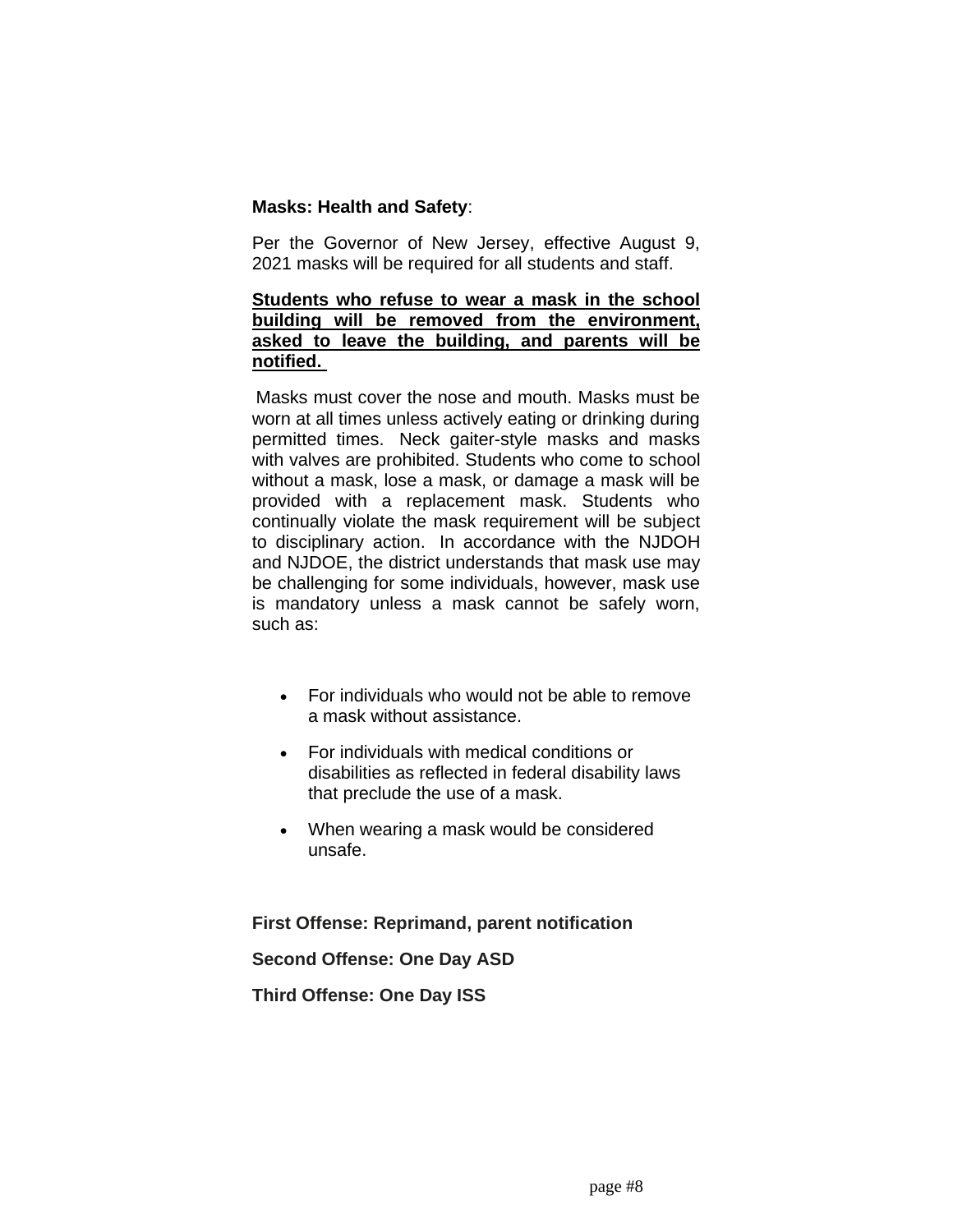# **TABLE of CONTENTS**

| Appeal Process<br>Behavioral Eligibility Requirements<br>College and Career Counseling Center<br>Courses that Receive Extra Points<br>17 |  |
|------------------------------------------------------------------------------------------------------------------------------------------|--|
|                                                                                                                                          |  |
|                                                                                                                                          |  |
|                                                                                                                                          |  |
|                                                                                                                                          |  |
|                                                                                                                                          |  |
|                                                                                                                                          |  |
|                                                                                                                                          |  |
|                                                                                                                                          |  |
|                                                                                                                                          |  |
|                                                                                                                                          |  |
|                                                                                                                                          |  |
|                                                                                                                                          |  |
|                                                                                                                                          |  |
|                                                                                                                                          |  |
|                                                                                                                                          |  |
|                                                                                                                                          |  |
|                                                                                                                                          |  |
|                                                                                                                                          |  |
|                                                                                                                                          |  |
|                                                                                                                                          |  |
|                                                                                                                                          |  |
|                                                                                                                                          |  |
|                                                                                                                                          |  |
|                                                                                                                                          |  |
|                                                                                                                                          |  |
|                                                                                                                                          |  |
|                                                                                                                                          |  |
|                                                                                                                                          |  |
|                                                                                                                                          |  |
|                                                                                                                                          |  |
|                                                                                                                                          |  |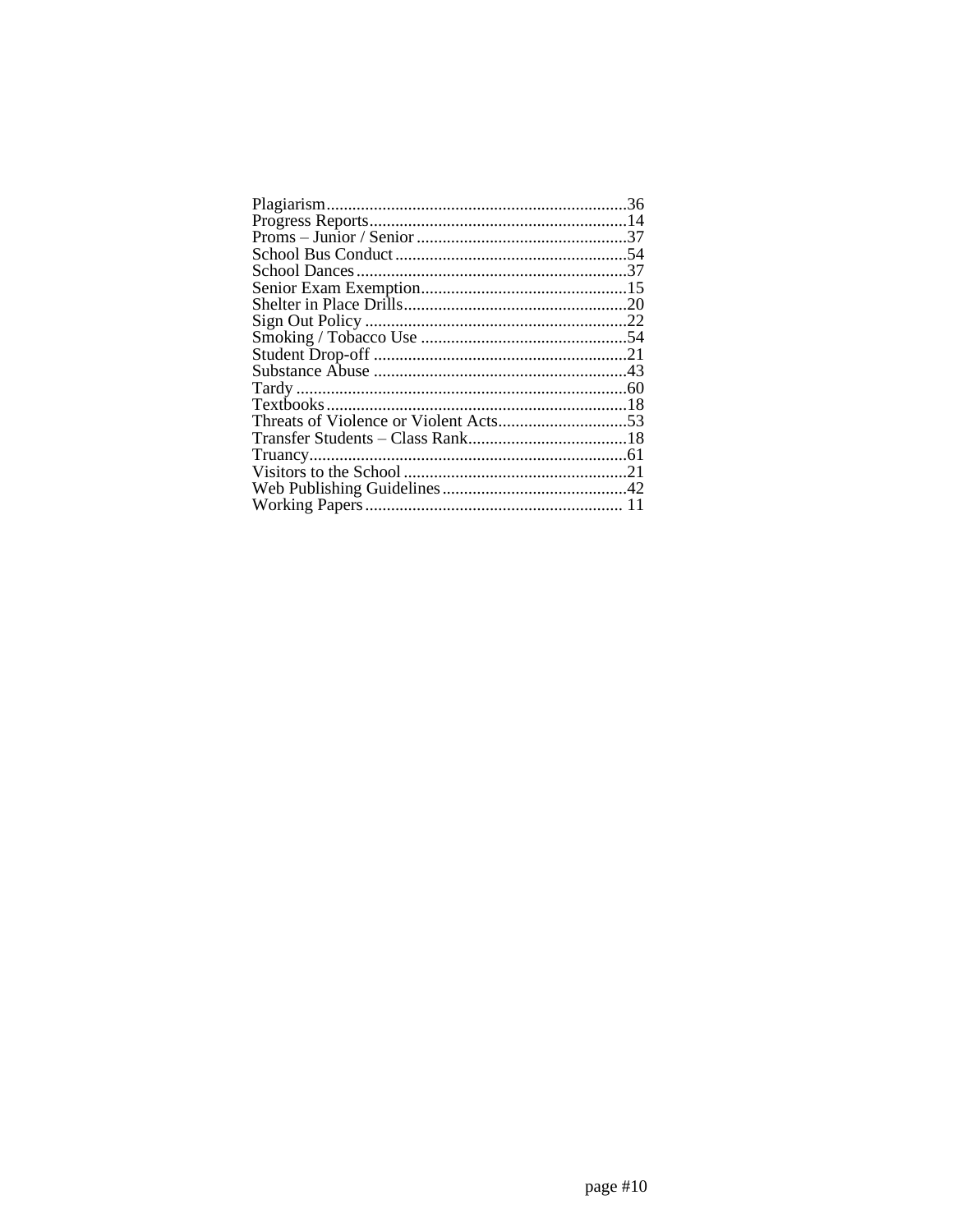## **College & Career Counseling Center**

At Monroe Township High School, the counseling department has six guidance counselors. These individuals will assist you with your concerns, including the selection or change of courses, good methods of study, discovering occupational and educational information, and problems of a personal nature. You are welcome to see them by making an appointment. Appointment slips can be picked up from your homeroom teacher or the College & Career Counseling Center Office and must be placed in the "Counselor Request" box in the office. Students will be notified as to the time of the appointment. We also have a "Student Assistance Coordinator" (Ms. Mullarney), who is available to help you with concerns, including drug/alcohol abuse.

#### **Working Papers**

Working papers are available through our College & Career Counseling Center. Students wishing to obtain working papers should visit the College & Career Counseling Website for the necessary information and form. The form includes a physician's certificate. The student must make arrangements for the physical examination by a doctor. The other section is a promise of employment that is to be signed by the prospective employer. The form with the student's birth certificate must be scanned to Mthsworkingpapers@monroe.k12.nj.us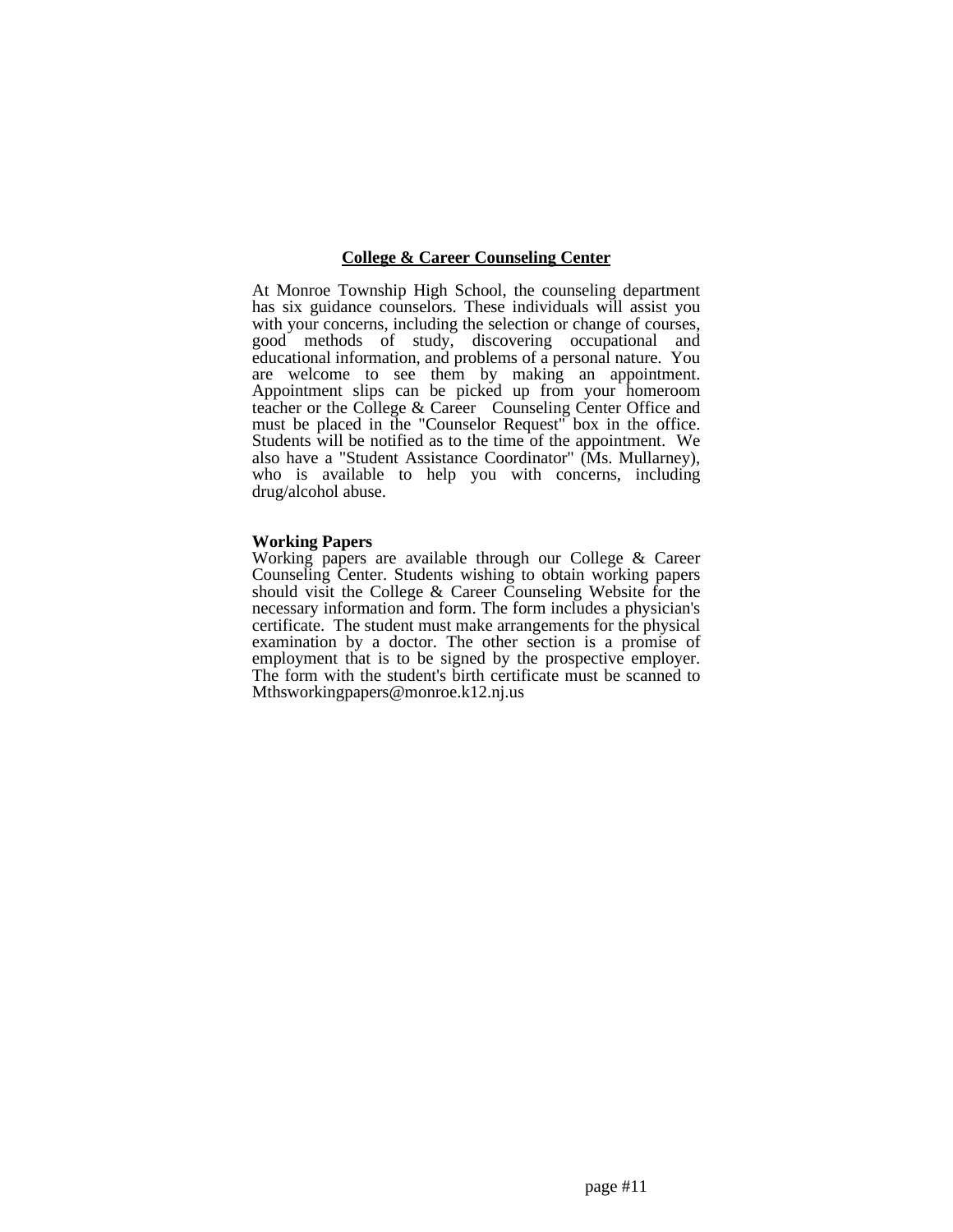### **Graduation Requirements**

In order to graduate from Monroe Township High School, a student must obtain a minimum of 130 credits in grades 9-12. In addition, the successful completion of certain subjects is required as follows:

## **REQUIREMENTS for GRADUATION – A student must obtain a minimum of 130 credits in grades 9-12. In addition, the successful completion of certain subjects is required as follows.**

5 Credits Health and Physical Education for each school year enrolled 20 Credits Language Arts 20 Credits Mathematics \*

5 Credits Technology or Fourth Year of Science

15 Credits Science - Biology, Chemistry, Physics

15 Credits Social Studies

10 Credits Performing, Practical or Visual Arts

10 Credits World Languages

2.5 Credits Economics

2.5 Credits Personal Finance

\*The fourth year of Mathematics may be fulfilled by taking a computer course in either the Business or Math Departments or an Accounting course. Students enrolled in Algebra I (A/B) will receive 5 credits toward the mathematics graduation requirement and 5 credits toward electives.

Additionally, mandated testing set forth by the State of New Jersey must be satisfied by all students of every class. It should be noted, that only classes taken in grades 9-12 count toward the completion of these high school graduation requirements.

Career education is infused in curriculum for all grade levels.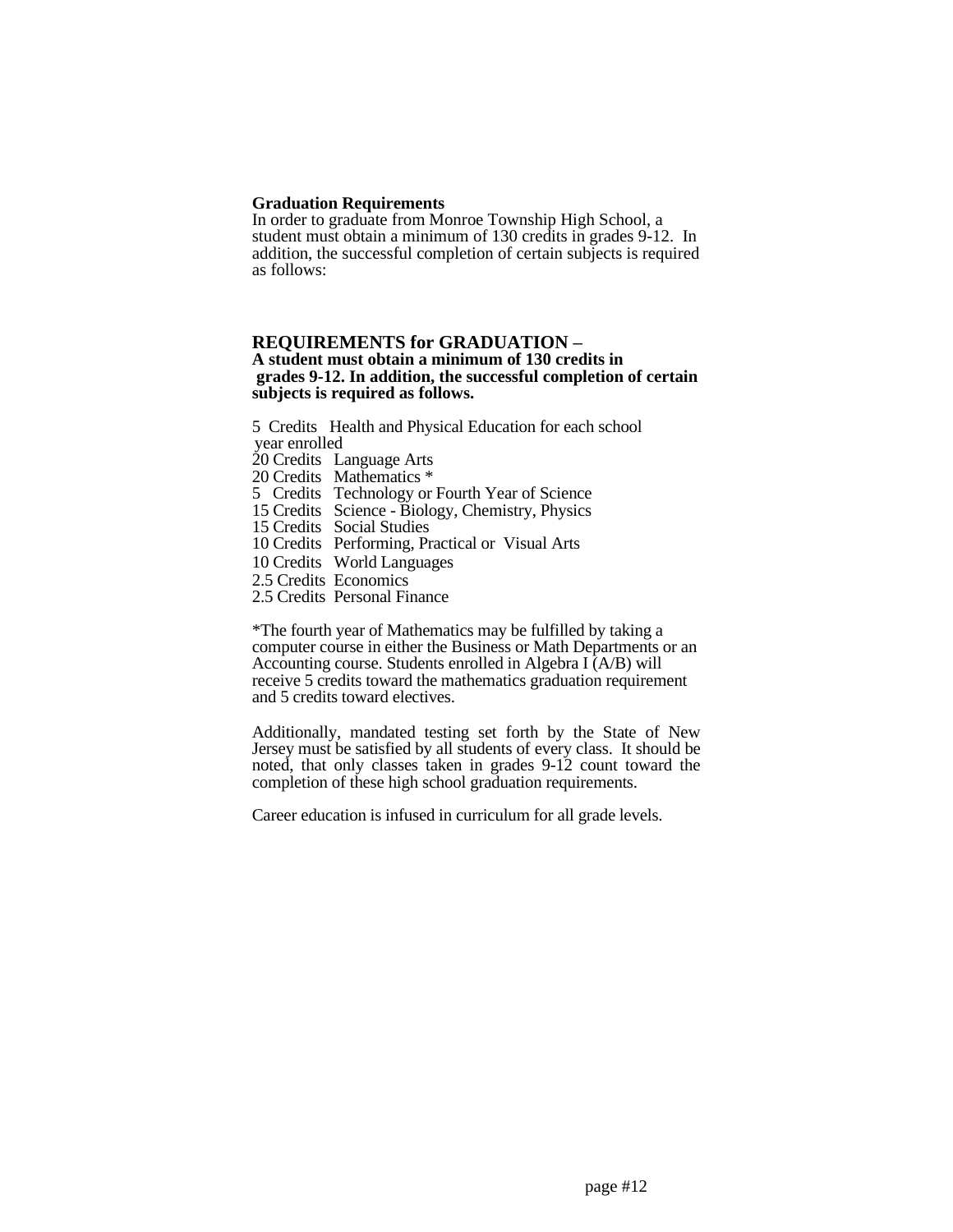## **Early Graduation Guidelines**

1. Students completing all requirements for graduation by the end of the junior year will be permitted to participate in the commencement exercises and may be considered for graduation awards.

2. Students completing all requirements for graduation after the end of the school year, e.g. during the summer following the junior year, will be part of the graduating class of the following year and will be awarded a diploma with that class. These students will be permitted to participate in commencement exercises with their class.

3. Early graduates will not be included in the senior class ranking. They will receive an approximate class rank on their transcript.

## **PHYSICAL EDUCATION**

1. In order to participate, physical education students are required to change into appropriate athletic attire consisting of a plain T-shirt and gym-style shorts or sweat pants/shirt or a warm-up suit; athletic socks or sneaker socks and gym shoes (sneakers) with laces and non-marring soles. For safety reasons, wearing jewelry is not permitted during physical education class.

2. Students with medical excuses from active participation in regular class activities must still report to physical education class. A note from a parent or guardian requesting a student be excused from physical activity is valid for a maximum of two (if so dated) successive classes. Notes from a parent must be presented to the physical education instructor prior to the start of class and include a telephone number for verification. Parent's notes will excuse students from active participation in class activities, however, students are required to sign up for after school P.E. make-us in order to make up all excused classes.

3. Any student may be excused from participation, for not more than two days, by presenting a parent's note to their physical education teacher. The student will still be required to make up all classes they are excused from after school.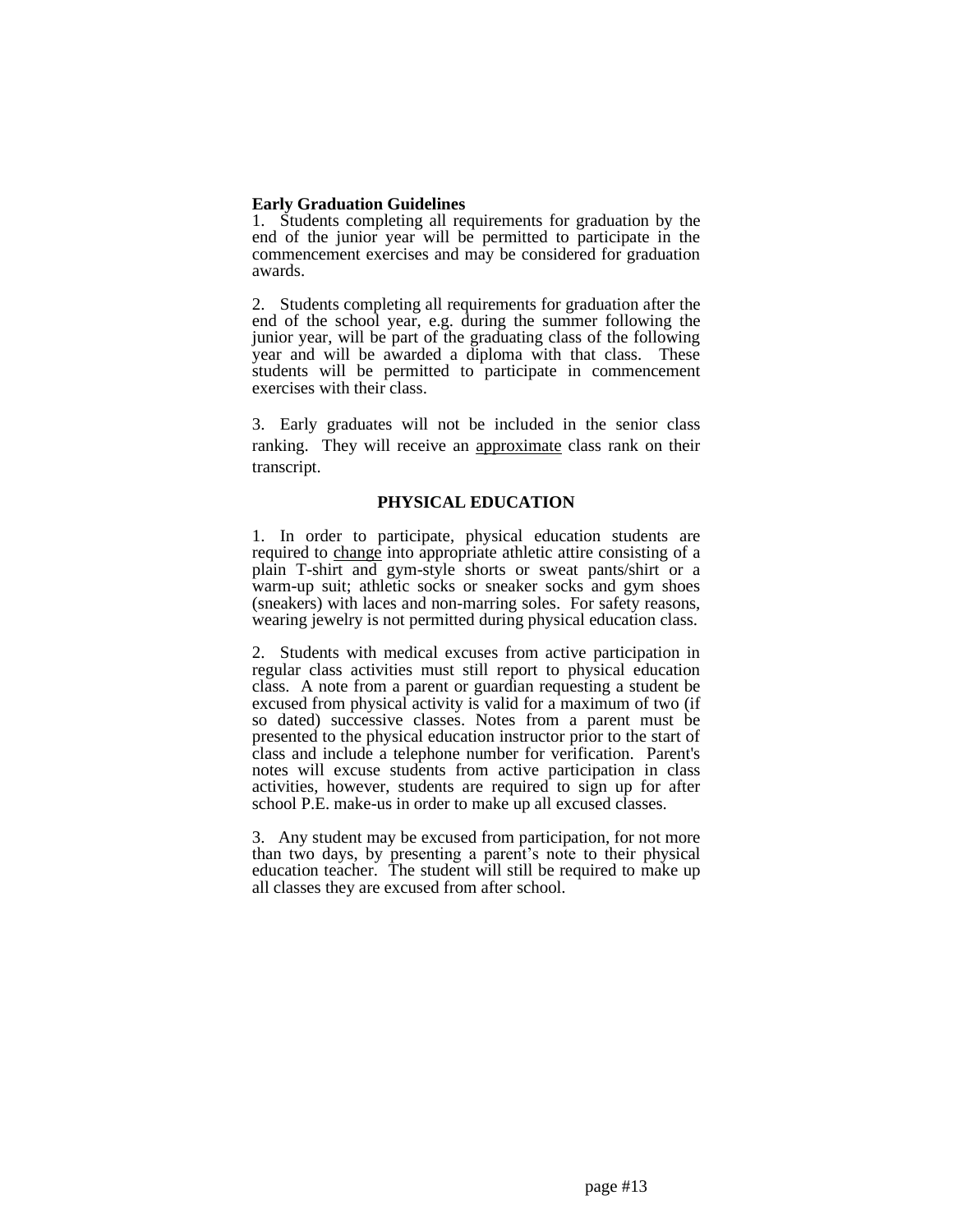4. To be excused from participation for more than two consecutive classes, students must present a note from a physician to the physical education teacher. That note at the time of the disability must be handed in before the third day of nonparticipation. Should the medical condition warrant, the student will be placed in an appropriate alternative setting with an assignment from the physical education teacher to be graded in lieu of participation while the student is disabled. Students excused by a doctor's note must present written permission from the physician in order to return to regular activity.

#### **GRADING POLICY**

#### **Student Grading Reports**

Student report cards will be distributed to all students at the end of each quarter. These reports serve as an indication of progress in school. Students will also receive progress reports each marking period. These reports will provide you with specific information regarding your performance during the marking period. Sufficient time will remain for you to correct any deficiencies, which are noted. In all cases teachers and counselors are available to answer any questions and to provide any assistance that you need. Do **not** assume anything! **Always** check with your teacher.

#### **Marking System**

The marking system at Monroe Township High School is as follows:

| 90-100 Excellent     | $I = *Incomplete$                                            |
|----------------------|--------------------------------------------------------------|
| 80-89 Good           | $P = P$ assed                                                |
| 70-79 Satisfactory   |                                                              |
| 65-69 Poor           | $WP = Without$ Pass Passing                                  |
| Below $65$ – Failure | $WF = Without$ Withdrawn Fail                                |
| Failing              | WFA=Withdrawl Failing                                        |
|                      | Incomplete-students have ten school days from the end of the |

Incomplete- students have ten school days from the end of the marking period to make up missed class work due to verified absences.

The lowest grade a student will receive in each of the first two marking periods is 55. However, under certain circumstances, lower grades during the quarters are permissible with administrative approval.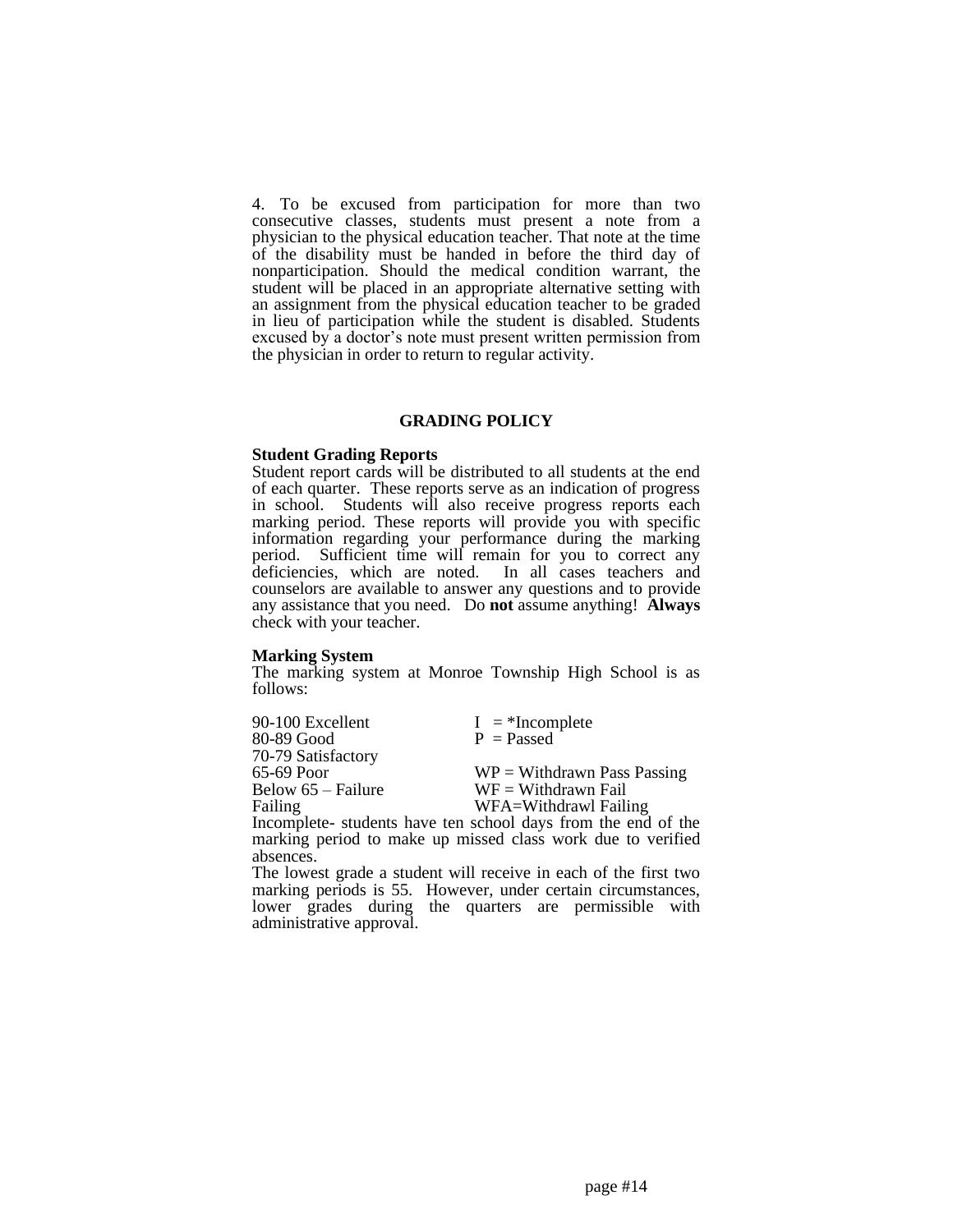**Final Grade** The final grade is determined using the following formula: MP  $1 = 21\%$  $MP 2 = 21%$  $MP 3 = 21\%$  $MP 4 = 21%$ Final Exam  $= 16\%$ 

 $(Average MP 1-4 X 84%) + (Final Exam X 16%) = Final Grade$ 

### **Senior Exam Exemption**

If one week prior to the administration of the final exam, a senior student has maintained a ninety-percent (90%) or better average, then this student may be exempt from taking the final in a fullyear course.

This average will be calculated as follows:

Marking Period  $1 = 21\%$  of MP Grade Marking Period 2= 21% of MP Grade Marking Period 3= 21% of MP Grade Marking Period  $4 = 21\%$  of MP Grade

If average cumulative is greater than or equal to 90%, then the senior student may be exempt from that final exam for that course.

Revised : July , 2008

## **Dropping a Course**

Since each student is placed in a course after serious deliberation among students, parents, and guidance counselor, withdrawal is discouraged. Students have until June 30 to make adjustments to their schedules.

- 1. When a student drops a course (after three weeks), the student transcript will reflect W, WP, or WF depending on circumstances.
	- a. Withdrawal Withdrew to select another level of some course. There is no penalty and current grade carried over to new course.
	- b. Withdrawal Passing Without penalty due to special circumstances approved by Department Coordinator and Principal.
	- c. Withdrawal Failing Withdrew while failing; final grade is 45.
	- d. Withdrawal Failing –WFA-Violation of Attendance policy; final grade is 45.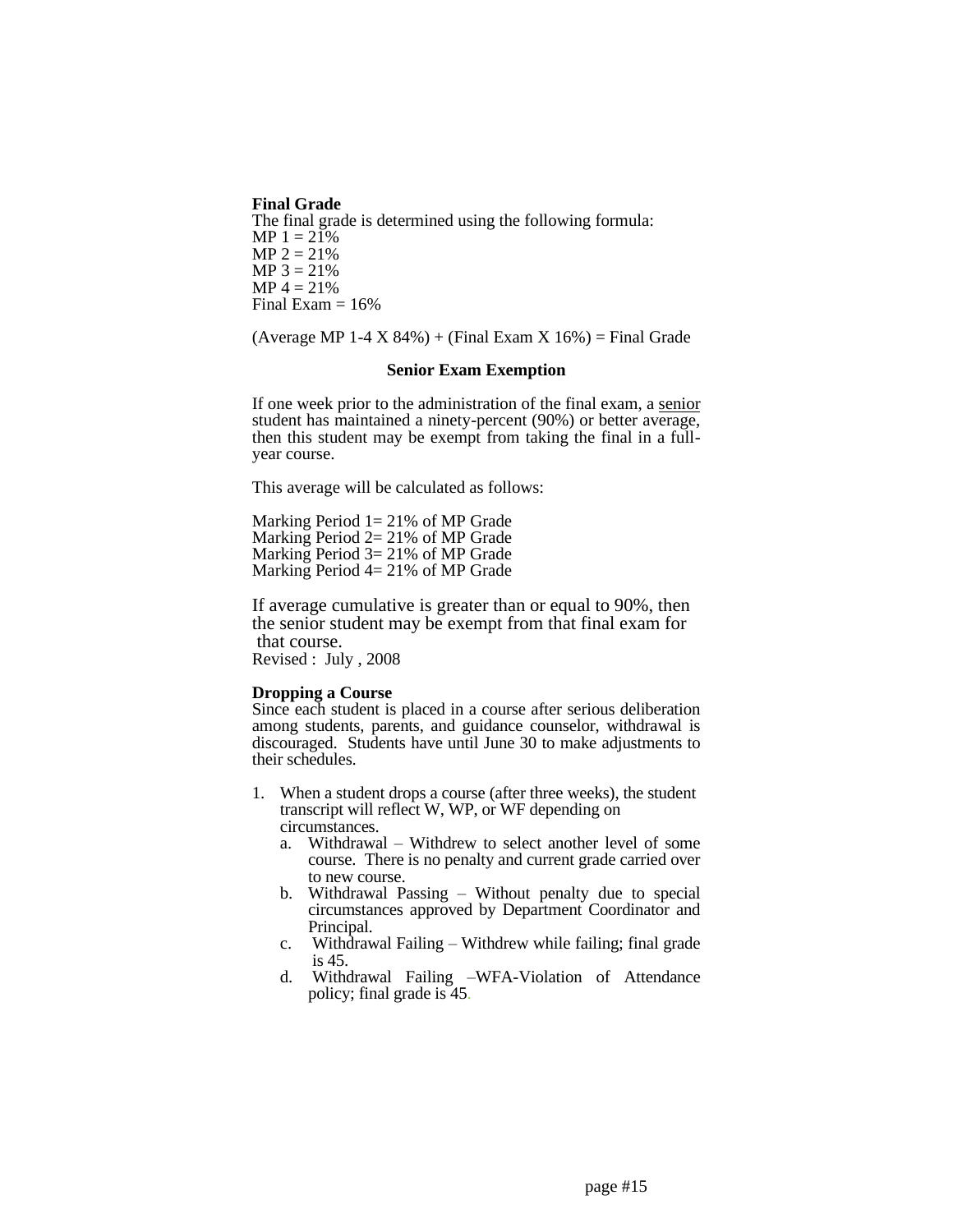2. Should the student wish to transfer to another course, he/she should be aware that a transfer might not be possible. If transferred, the student is obligated to make up any work previously assigned. The current grade will be carried to the new course.

If carefully planned, there is little need for change in a pupil's program. However, if a change is imperative, it is possible to do so easily prior to June  $30<sup>th</sup>$ . A counselor is available for consultation during this time. Students must give the matter of course selection their utmost thought and consideration.

## **Class Rank Board of Education Policy # 5430**

Rank-in-class refers to the student's relative position in his/her class based on a numerical average.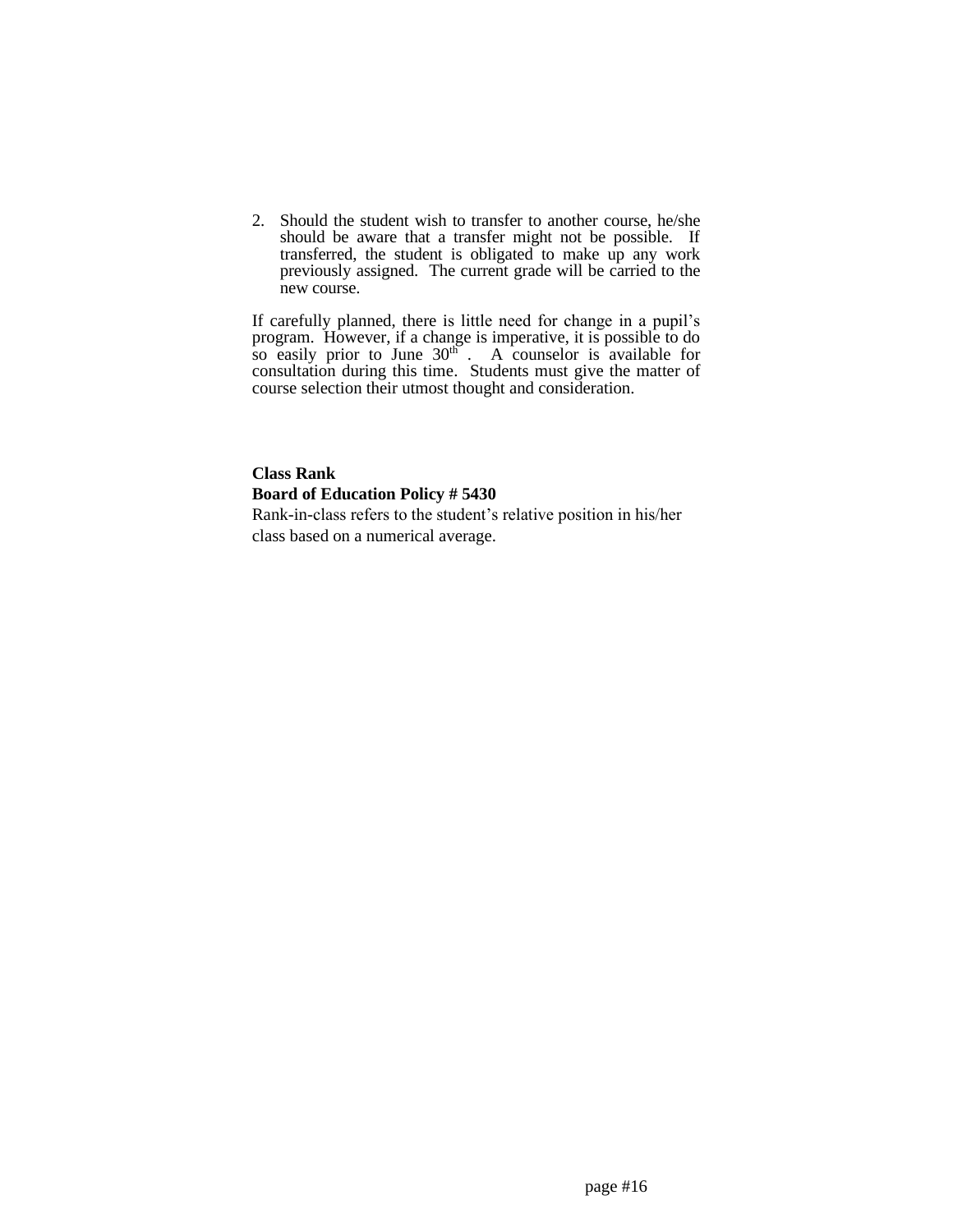## **Academic Incentive Program**

The purpose of this program is to provide incentive to students who take a more rigorous program of studies than is required. The incentive will be in the form of adding "points" to the student's grades in specific courses for the purpose of "rank-inclass". To receive these extra points a student must pass the course.

## **Courses that receive extra points**

All honor level courses receive eight (8) extra points. All Advanced Placement courses receive ten  $(10)$  extra points.

Courses taken at the college / university level, as a result of higher level needs (with prior Principal's approval) will also receive ten (10) extra points.

## **Additional Notes for Determining Class Rank**

- 1. A report card notation of "W" (withdrew) shall not be counted.
- 2. A report card notation of "WF" (withdrew failing) shall be counted as a 45.
- 3. A report card notation of "WP" (withdrew passing) shall not be counted for the average.
- 4. Lab Service credits shall not count for rank in class.
- 5. Summer school courses shall not be counted toward class rank.
- 6. College level courses taken that receive prior approval of the principal because an appropriate course is not offered within the high school curriculum shall be counted toward rank-in-class. In this case, the student shall be granted appropriate credit for the college level course when computing his/her class rank.

| June 27, 1990    |
|------------------|
| January 13, 1993 |
| June 09, 1993    |
| July 22, 1998    |
|                  |

## **Transfer Students – Class Rank**

In order for a student to be ranked, and therefore become eligible for selection as valedictorian and salutatorian, he/she must have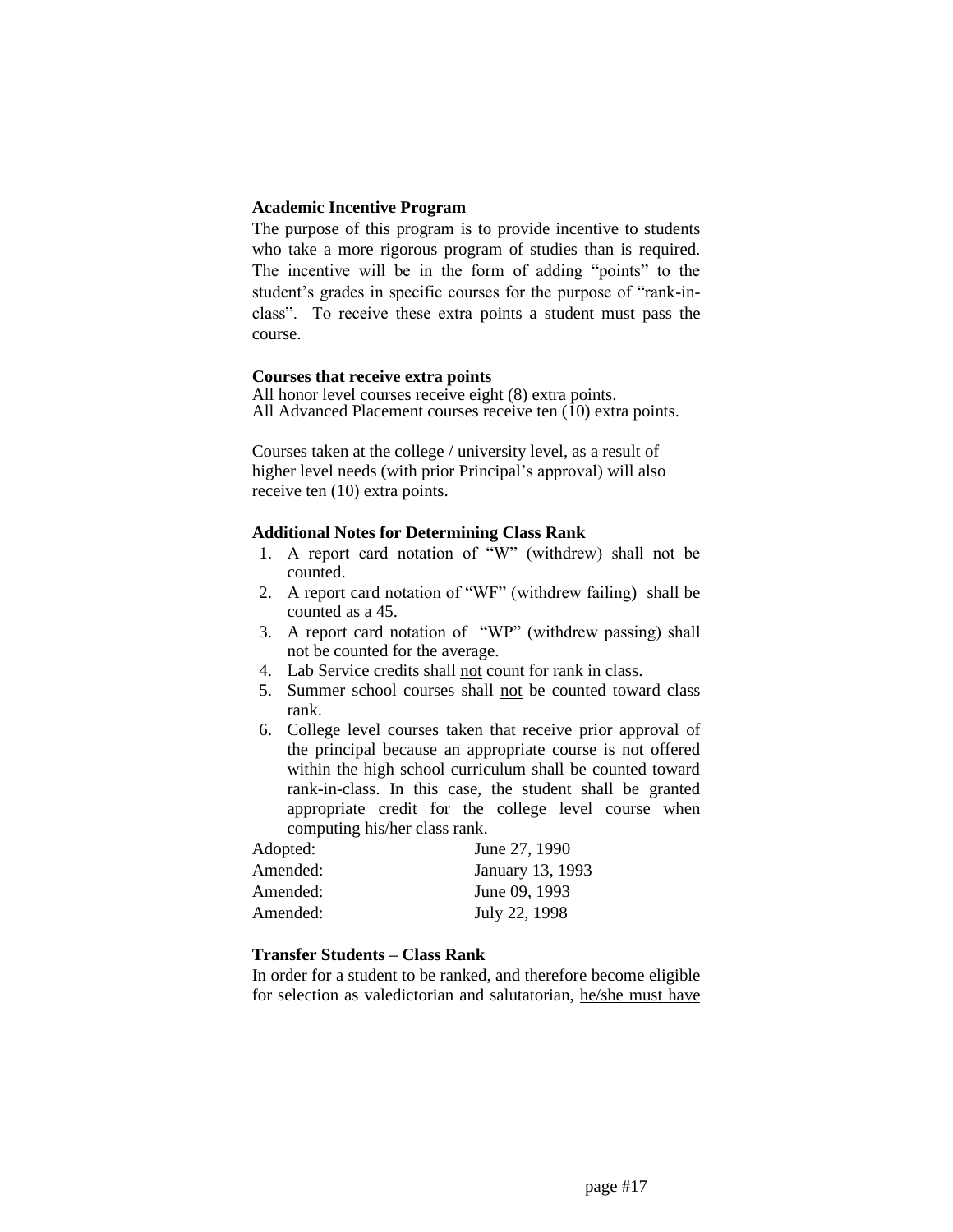earned a minimum of seventy (70) credits prior to the senior year. Students who enter high school and do not have a minimum of seventy (70) credits prior to the senior year, will be given an estimated rank expressed in intervals of 5% (e.g., top 5%, top 10%).

## **Honor Roll**

To be eligible for the Honor Roll, students must achieve an overall average of 85%. Only *one* course may have a grade in the 75% to 79% range. If a student receives a grade less than 75% or if *more* than one grade is in the 75% to 79% range, then the student is not eligible for the Honor Roll.

## **Principal's List**

To be eligible for the Principal's List a student must attain a grade of at least 90% in **every** course that they are taking.

## **Textbooks**

All books are loaned to students for their use during the school year. Books should be covered and have the student's name on the cover. **Students must return books, iPads and other materials issued before taking their final exam. Lost books and damage done to any books is the fiscal responsibility of the student.**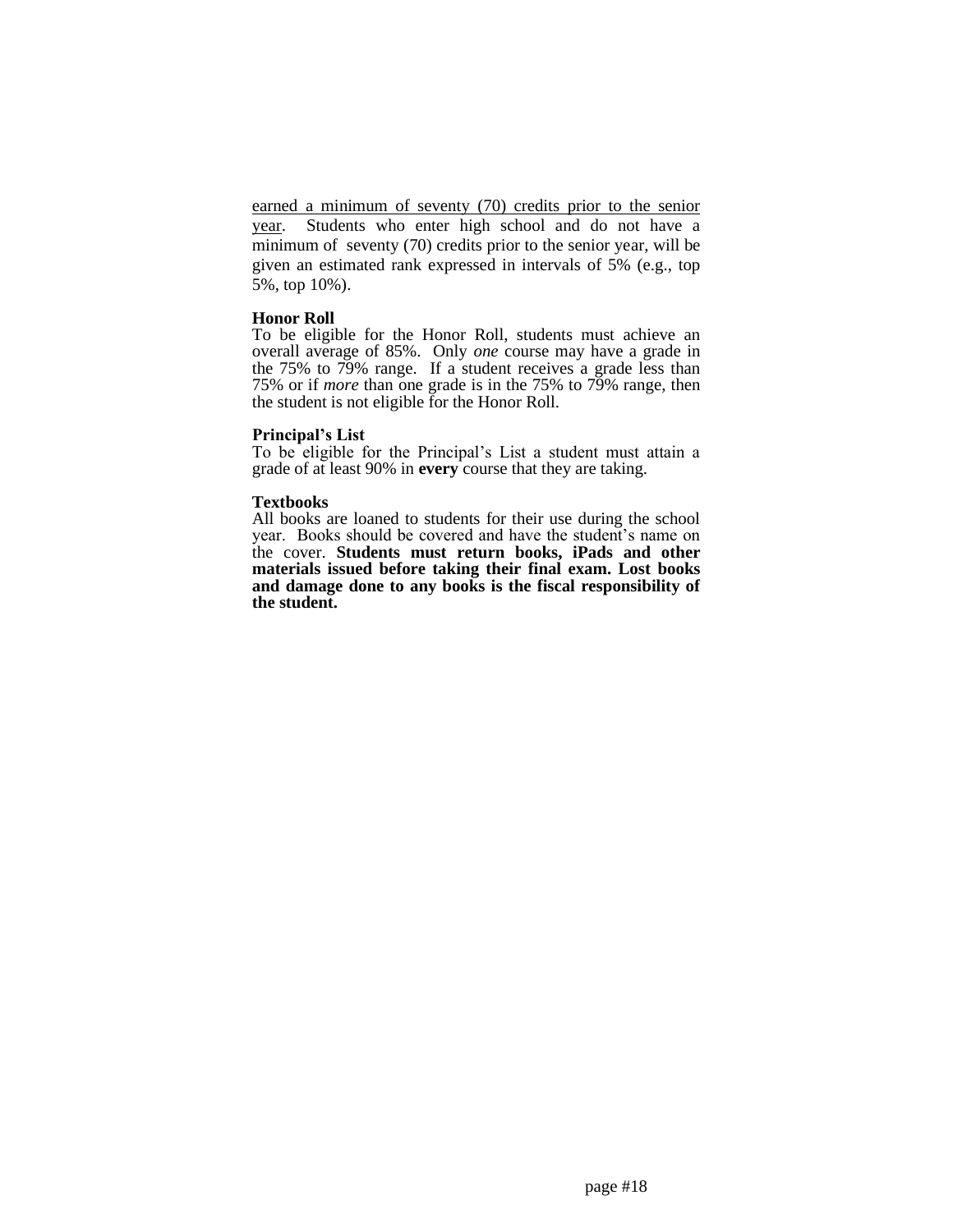## **MEDIA CENTER**

The library is open daily from 7:00 A.M. to 4:00 P.M., Monday thru Thursday, and from 7:00 A.M. to 2:00 P.M. on Fridays. Upon arrival to the media center, all students must present their Student Photo ID and sign-in.

**The MTHS Collection:** The media center maintains a collection of over 11,000 volumes including audio books, periodicals and magazines.

**Media Center Services**: Internet and e-mail access, printing, copying and office software (for word processing), powerpoint, author visits, discussion groups, one book reads, reference questions, e-mail account information, etc. Multiple Subscription Databases are available in the media center and remotely. The librarian and the media center staff are available at all times to assist students with collection or database access and basic technology questions.

**Circulation**: All non-reference books, audio books and periodicals (back issues only) circulate, with Student Photo ID. Students are responsible for lost materials. Borrowing privileges will be suspended if borrowed material is not accounted for 12 weeks after the recorded due date or before the end of the school year, which ever comes first. Students are responsible for the compensation of lost materials or replacement in kind.

**E-Mail Accounts:** The Technology Department provides all students with individual and secure e-mail accounts, for academic related activities. Account information is available to students in the media center with appropriate Student Photo ID.

.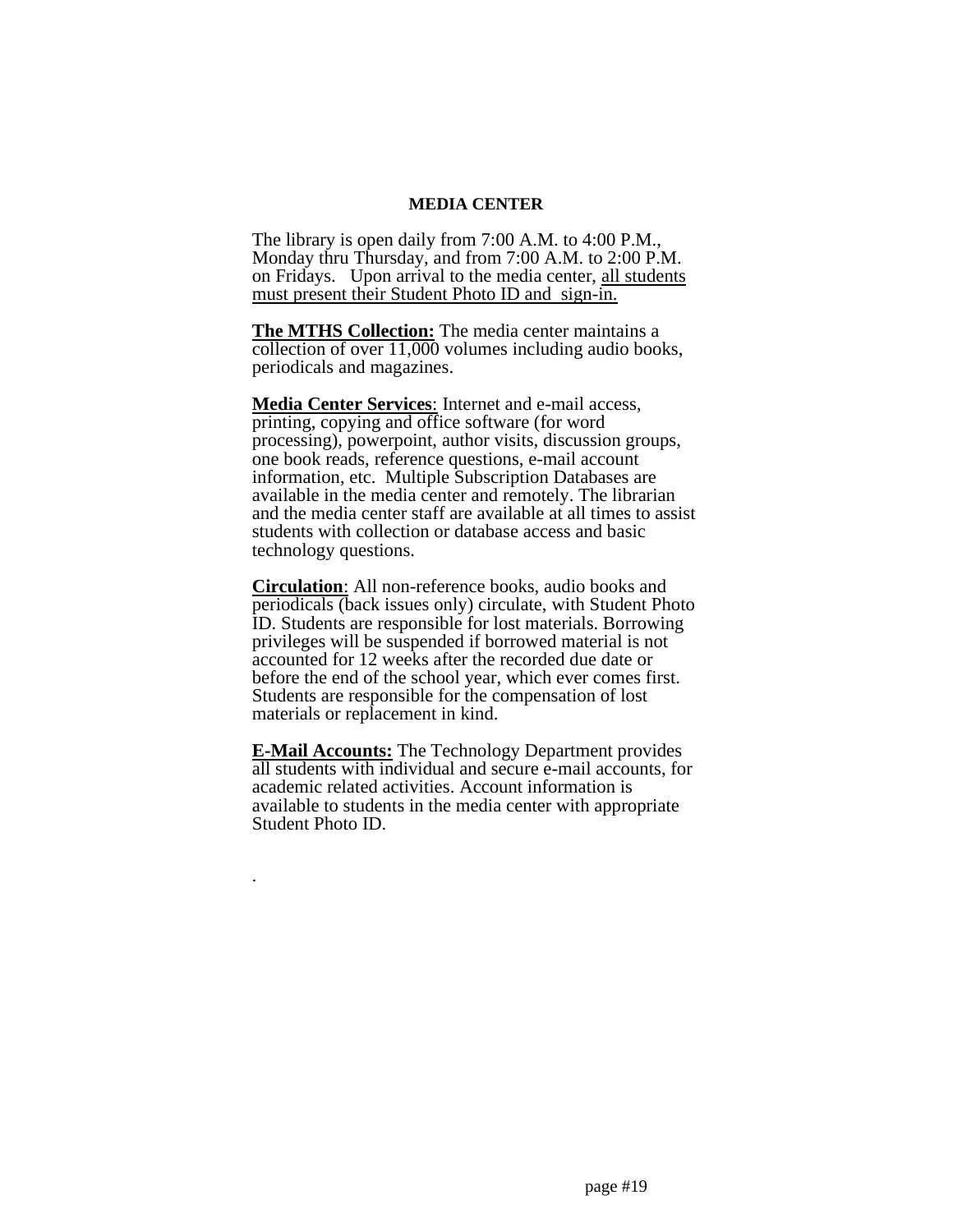#### **School Day for Students**

#### **Arrival Time for Students**

Students may not enter the building before 7:10 a.m. All students must enter through the designated entrance. Provisions may be made regarding individuals wishing to meet with staff earlier that 7:10 a.m.

#### **Flag Salute and Pledge of Allegiance**

New Jersey Law requires you to show respect for the flag of the United States of America. If you are conscientiously opposed to the pledge or salute, you may abstain from these ceremonies, without disrupting them.

#### **Hallways**

Students are to walk on the right side of the hallways and follow all stairway directional signs. No running is permitted in the school building. Students are to be orderly whenever they are in the halls, so as not to disturb classes in session. **A PASS IS REQUIRED AT ALL TIMES**.

#### **Cafeteria Regulations**

- 1. Students must maintain an orderly line when waiting to be served.
- 2. All lunch tables are to be cleared of trays, dishes, food, papers and eating utensils. No food is to be taken out of the cafeteria.
- 3. Students are to remain in the cafeteria or assigned areas. They must use the lavatories in the hallway by the cafeteria.
- 4. Students are not permitted to have restaurant food delivered to the school cafeteria. State guidelines do not permit the school to create a competitive situation against school lunch programs. The school is obligated to follow this regulation.

#### **Fire Drills**

The law requires that we have one timed fire drill per month. Students and staff are to move 100 feet away from the building and return to class when the all clear is given. Emergency exit procedures are posted in each room. There is to be no entering of cars during a fire drill.

#### **Safety Drills**

We live in times where it has become necessary to prepare for potentially dangerous situations. The Monroe Township School District has developed plans to deal with a variety of emergency situations. Safety drills will be conducted one (1) time per month. Students should take these drills seriously. In addition,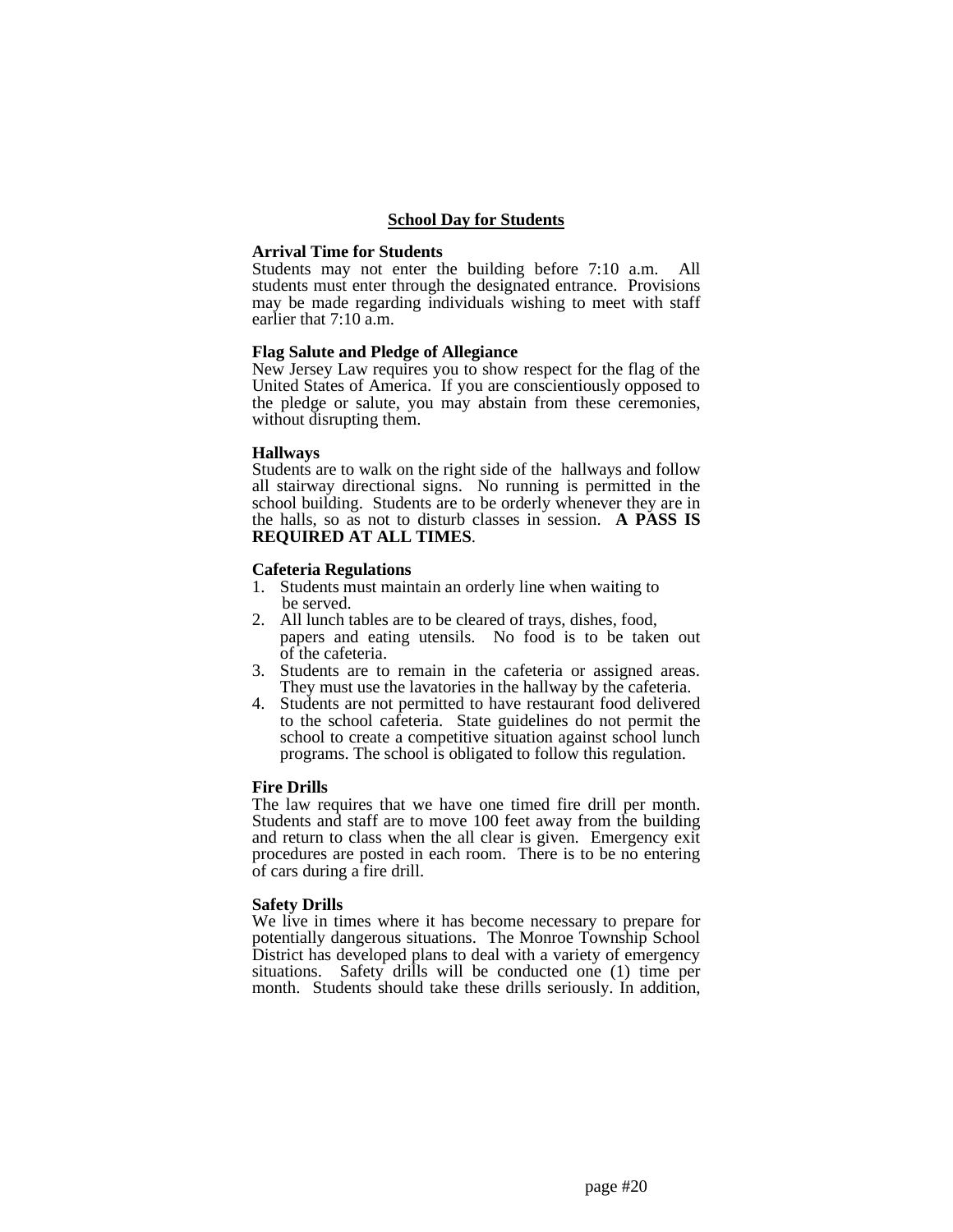MTHS may participate in building extraction drills in cooperation with the Monroe Township Police Departments and Middlesex County Safety Task Forces.

#### **Visitors to the School**

**All visitors must sign-in and provide ID at the security desk outside the main office.** Students from neighboring schools, having a day off, may **NOT** visit Monroe Township High School.

## **Bicycles and Mopeds**

Bikes/Mopeds should be locked securely to ensure their safety. Students are not permitted to return to the bike during the school day. The school cannot accept responsibility for bicycle/mopeds, which are stolen or vandalized.

#### **Messages for Students**

Classes will not be interrupted to deliver messages, lunch money, gym uniforms, etc. Parents may leave items for students at the security desk with the understanding that pupils will stop at the desk to pick them up.

## **Student Drop-off**

**When dropping off your child prior to the late bell at 7:27 a.m., please use the front entrance on Schoolhouse Road.** If you are bringing your child in at other times, you may also drop them off at the main entrance in front of the building.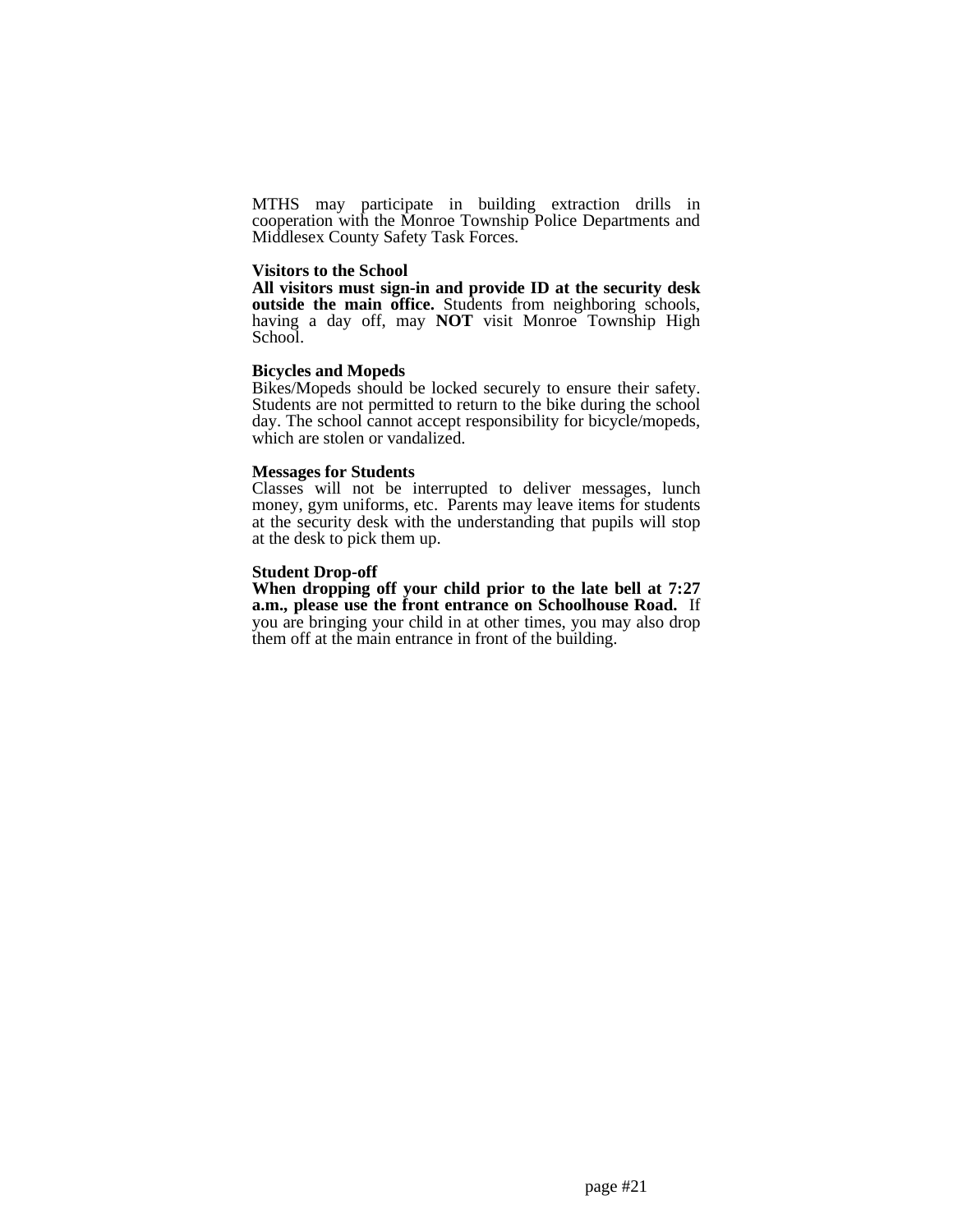## **Early Dismissal Procedure**

- 1. Any student who is to be excused early from school must present a written request, signed by a parent or guardian or parental email to the attendance office, prior to homeroom.
- 2. This written request must be approved by an administrator who will do so after receiving verbal confirmation or email from the parent/guardian regarding the reason for the student to be excused.
- 3. Students must exit through main office exit.

## **Sign Out Policy**

Pupils (regardless of age) must have prior approval by a school official before leaving MTHS early. The administrator therefore will contact the parent/guardian of the student intending to sign out.

Once permission is received from or confirmed by the parent, the school official may then allow the student to sign out. *NO STUDENT WILL BE ALLOWED TO SIGN OUT OF SCHOOL WITHOUT FOLLOWING THE AFOREMENTIONED PROCEDURE.*

## **Early Release- (Twelfth Grade Only)**

Students who are scheduled for Senior Option or Senior Out Blocks 4A or 4B are approved for early release. Those students may leave after their Third Block Class is complete.

All students must exit through the main entrance (Door #2) and have their own transportation provided. Senior Option and Senior Out do not guarantee parking privileges.

All early release students must leave the building after third block. If they cannot secure transportation a fourth block class will be scheduled. Additionally, Early Out and Senior Option are a privilege and can be revoked if abused.

Seniors who participate in athletics or other extra-curricular activities may return to the building after Block 4.

## **Inclement Weather**

In the event of inclement weather, closing school, delaying the opening or dismissing early may become necessary. Radio announcements will be made by:

WCTC-1450 AM and WMGQ- 98.3 FM between the hours of 6 A.M. and 9 A.M.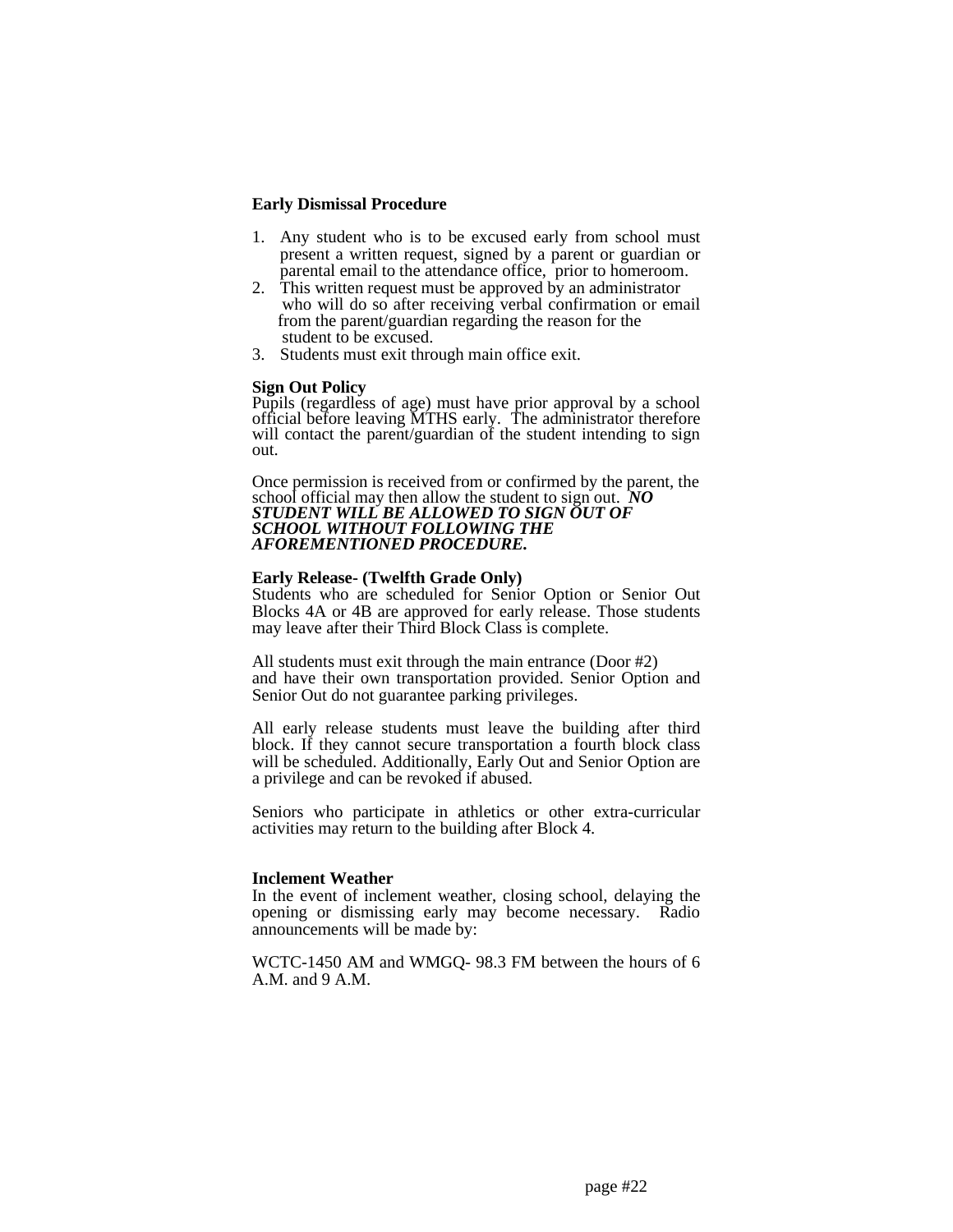You may also log onto our website for school closures: [WWW.monroe.k12.nj.us](http://www.monroe.k12.nj.us/) :

The Blackboard Connect system will also be used to inform the community.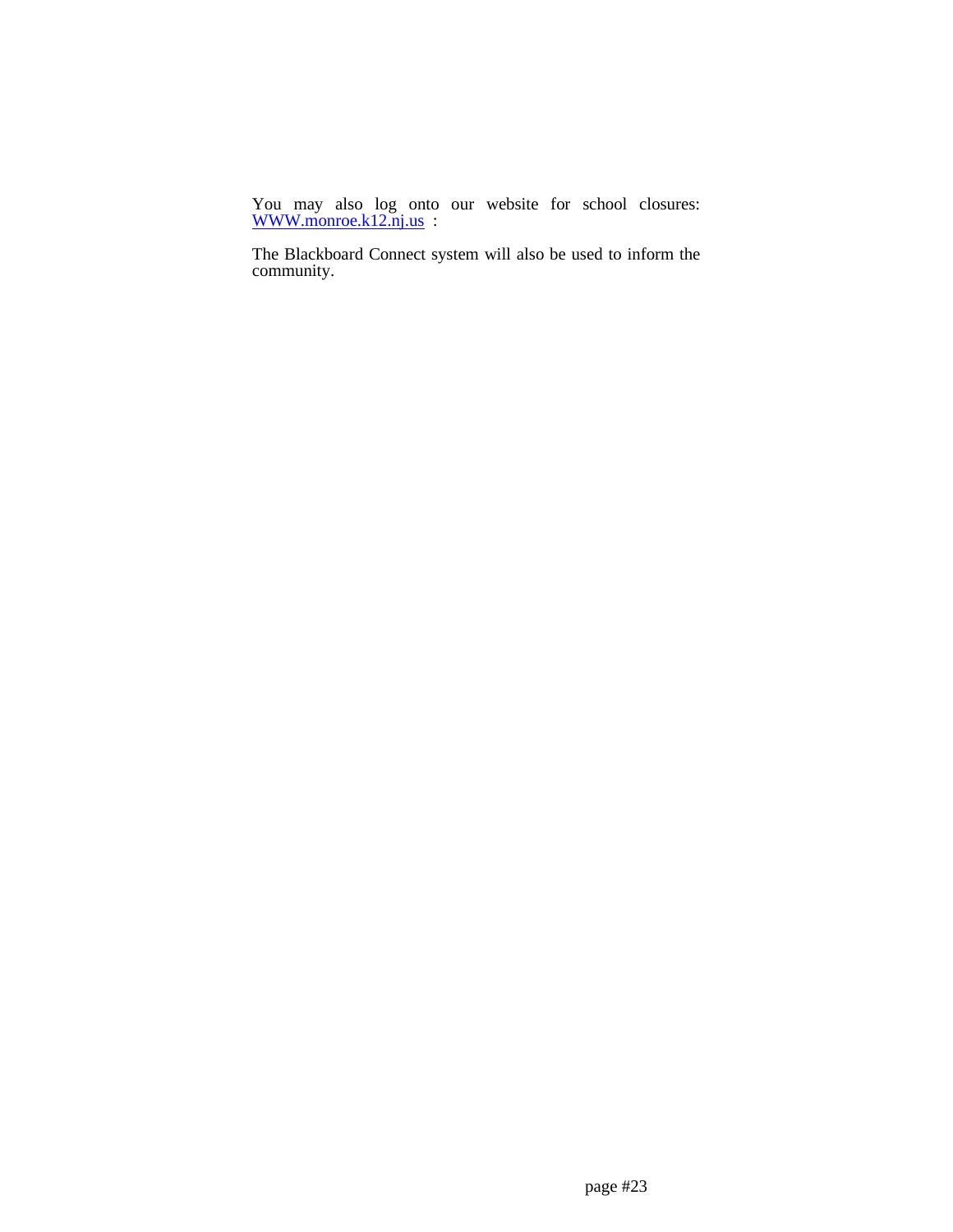#### **Parking - Senior Privilege Only**

Students who drive to school must register their vehicle with the assistant principal and must observe all parking and traffic regulations. Student parking is provided only for seniors who have been issued a parking permit. **JUNIORS ARE NOT PERMITTED TO PARK ANYWHERE ON SCHOOL GROUNDS. JUNIORS WHO VIOLATE THIS POLICY WILL FORFEIT THEIR SENIOR PARKING PRIVILEGE. In addition, we have been informed by the Middlesex County Park Commission, that students of any grade level, who park in Thompson Park, will also be ticketed by the Park Police. In addition, parking is prohibited at the Municipal Bldg., the library, the post office, and the shopping center.** Parental approval is required before a parking permit is issued. Additionally, anyone who is parked illegally on school property is subject to a municipal parking ticket, **and the car may be towed at owner's expense.**

All students are required to file with the Assistant Principal's office an application, which includes all of the following: a) a copy of your license, registration and insurance card b) student's name, address, birth date, phone number, c) make, model, color, year license plate# of the vehicle d) name of insurer and policy #. Upon acceptance, the Principal or his designee may issue a permit, parking spot and a hanging decal. The hanging decal is placed on your rear view mirror, facing out. You must have your hanging decal displayed to park on campus. If you forget your hanging decal, you must obtain a TEMPORARY decal for that day. Also, if you drive a vehicle to school that is not registered you must secure a TEMPORARY DECAL for that day. In the case of any student driving a DIFFERENT VEHICLE to school on a PERMANENT basis, he/she must REGISTER this new vehicle immediately.

Student parking is limited only to those areas so designated for students. To facilitate identification, automobiles are to be parked head on. **The school is not responsible for the automobile or its contents.** There is to be no loitering in the parking lot or visitation of same without permission. There will be no speeding or any form of reckless driving on the school grounds. Parking regulations are strictly enforced. It is considered a privilege to park on school grounds. Suspension of driving privileges, and/or suspension from school may occur when violations of these regulations occur. In case of emergency an unregistered vehicle may be permitted to park in an appropriate designated area provided the owner reports to the appropriate Assistant Principals office prior to 7:40 a.m.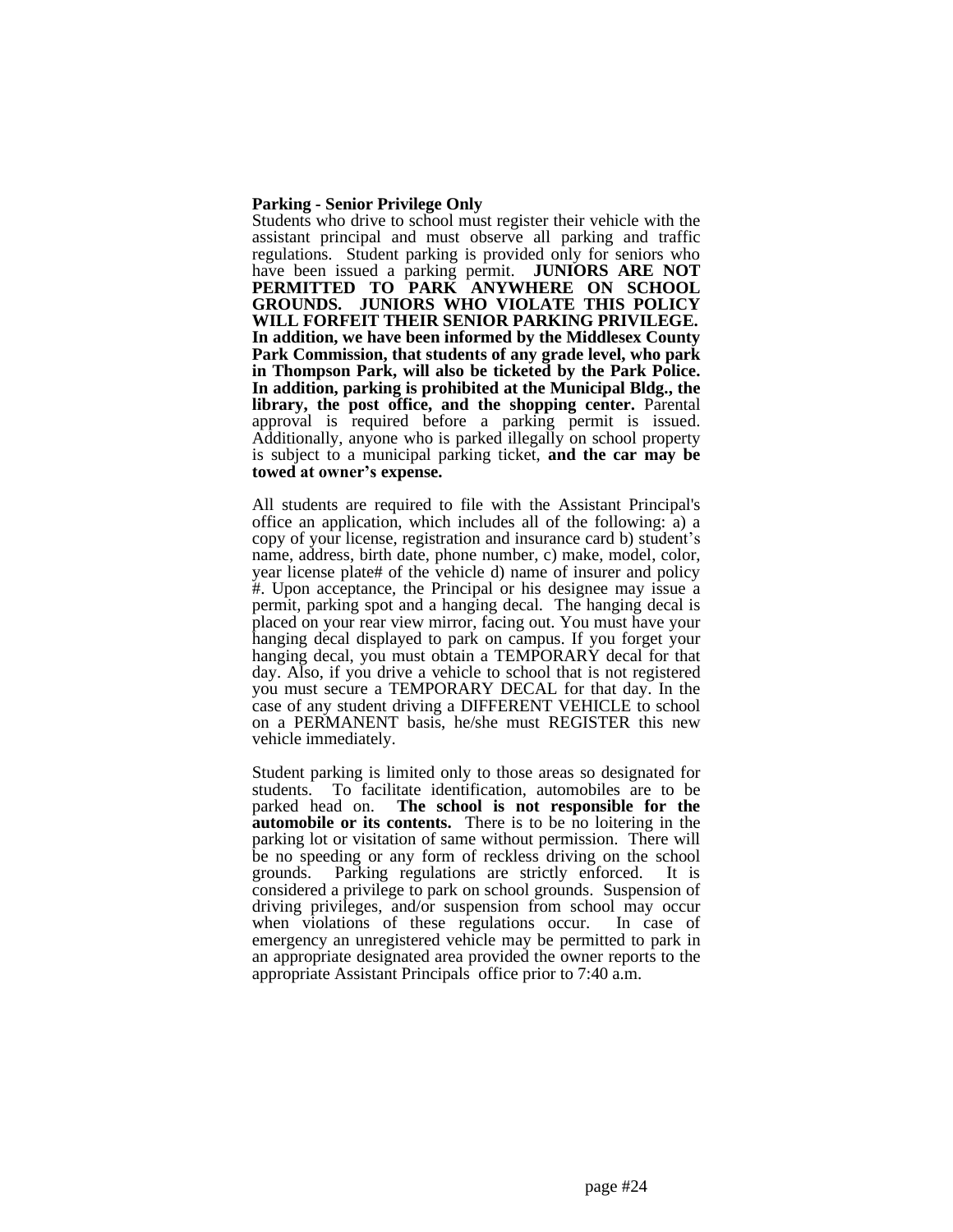## **HEALTH OFFICE**

The health office is staffed by qualified school nurses' whose primary objective is to provide emergency first aid in event of an accident or sudden illness. The nurse does not diagnose illness, prescribe treatment or dispense medication of any type, including aspirin, unless it is in a prescription form.

**STUDENT ILLNESS DURING THE DAY:** Students who do not feel well before coming to school should advise their parent/guardian and should not come to school. If a student becomes ill during the day, he/she should request a pass from a teacher and report immediately to the Health Office. **Students are not to call a parent/guardian on their own to pick them up due to illness;** all parent contact regarding student illness or injury must be made by the Health Office.

Students must sign into the Health Office and confer with the nurse. The school nurse will determine if the student should be sent home, rest in the waiting room, or return to class. Minor students who must leave school due to illness may do so **only** with a parent/guardian or an adult designated by the parent/guardian. Any adult student whom the nurse has authorized to leave may sign himself/herself out in the Attendance Office after contact with a parent/guardian by the Health Office. Adult students may not sign themselves out for reasons of illness without the nurse's approval.

## **Parents May Cooperate With the Health Office by:**

- 1. Keeping student home (and consulting a doctor if necessary) if any of the following symptoms are present: open or wet sores, stomach pains, sore throat, running nose or eyes, fever, suspicious rash, diarrhea, earache, and/or persistent cough.
- 2. Have emergency contact forms filled out completely with special attention to emergency telephone numbers other than parents.
- 3. Having regular checkups by a family doctor
- 4. Obtaining a written excuse from a doctor if a student is not to take gym
- 5. Be sure your child has an adequate breakfast
- 6. Notifying the school nurse if child has any medical problems(i.e.: a seizure disorder, epilepsy, diabetes) or is taking any medications on a daily basis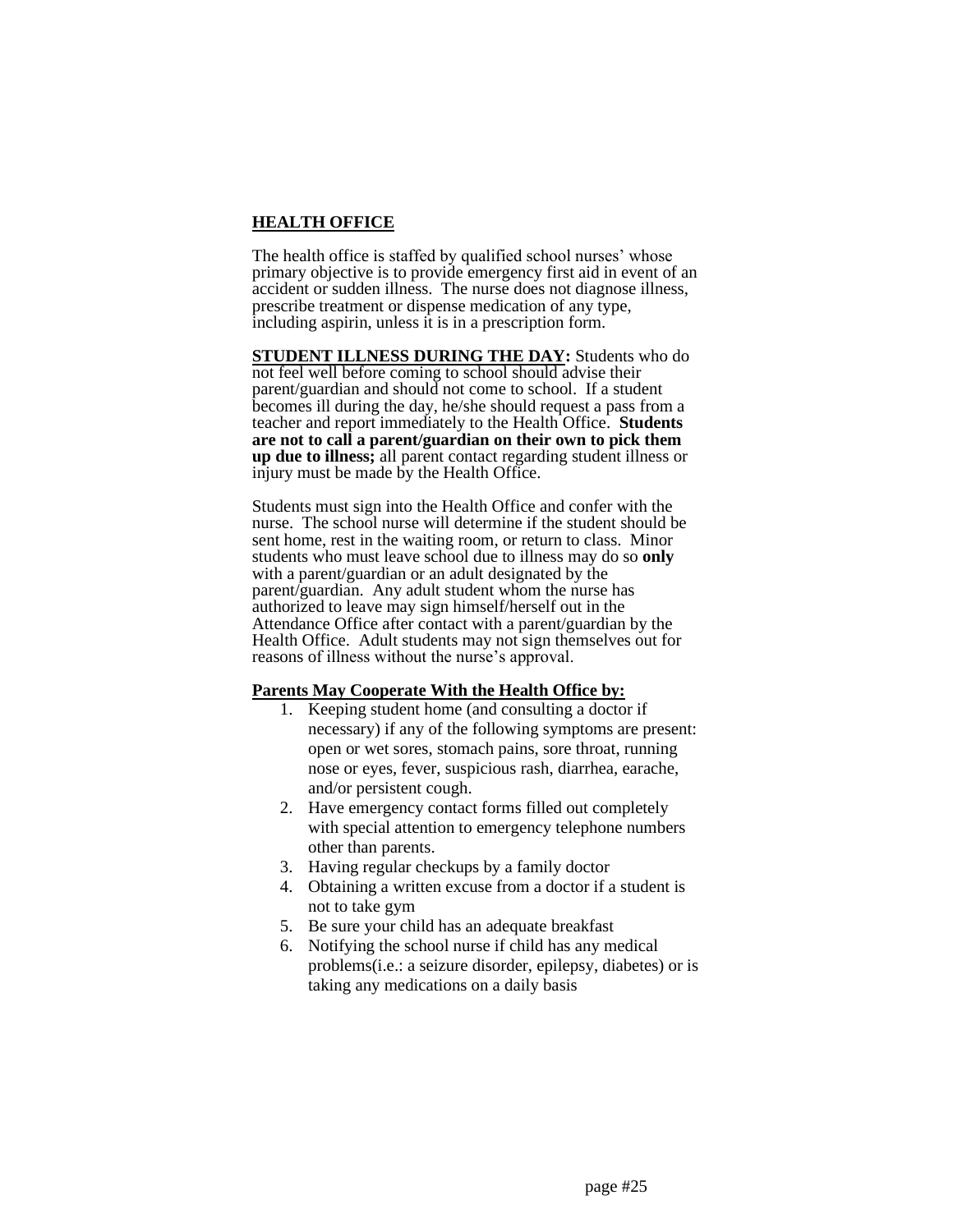**EMERGENCY CONTACT Information:** All students must have updated Emergency Contact Information on file in Genesis. This information may be updated in Genesis or through the main office.

## **Additional information from the Health Office will be provided, and updated as needed, on the school website.**

## **Lockers**

Every student grades 9-11 is assigned a locker and combination. Grade 12 students may request a locker. Students may go to their lockers between classes. Going to a locker is not a valid reason for being late to a class.

Students are not to be at a locker when classes are in session without a pass from a teacher. A student must not give the combination to another student. Any student found opening a locker that does not belong to him/her is subject to disciplinary action. Be sure your locker is secure before leaving it.

- Be certain that all materials are in the locker before closing it.
- Be certain on (closing the locker) to spin the dial on the locker.
- Snap and test combination lock on gym locker.

Lockers are school property and, as such, may be inspected periodically. It is the student's responsibility to take proper care of the lockers and its contents.

If a locker does not work properly, notify the Main Office immediately.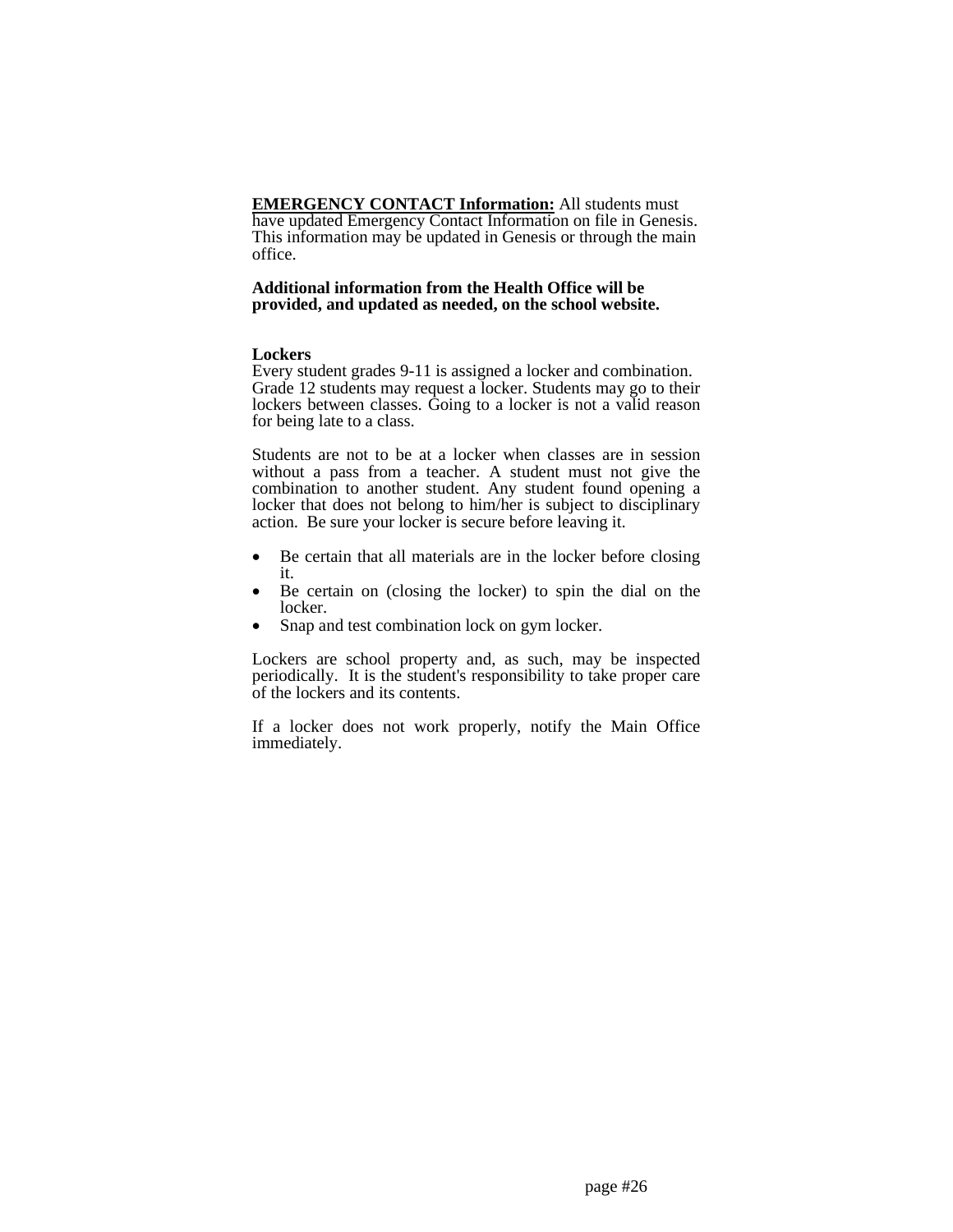## **Lost and Found**

All lost clothing items and books are turned into the security desk outside the main office. If an item is lost, please look for it at the desk and in the box near the security desk.

#### **Electronic Devices**

In accordance with Title 18A of the Administrative Code, **all electronic devices are prohibited within the confines of the school environment other than school issued devices** These include, but are not restricted to the following: cell phones, video players, video recorders, headphones including studio styled headphones, MP3 players, IPODs, radios and any other media / music devices.

The high school administration will not be responsible to reacquire lost or stolen electronic devices which are not allowed within the confines of the school environment.

#### **Dress Code**

Since school is a place of business and learning, students are expected to dress appropriately. It is the obligation of the students to maintain their personal appearance in a manner that reflects well on themselves and on the school. **THE DRESS CODE SHALL SERVE AS A MINIMUM CODE. THE BUILDING PRINCIPAL OR HIS DESIGNEE MAY INSTITUTE SCHOOL RULES AND REGULATIONS THAT HE/SHE DEEMS NECESSARY AND/OR APPROPRIATE.**

- 1. Extremely revealing clothing is not permitted.
- 2. Tops must extend to the waist and meet the waistband of slacks, skirts, or shorts.
- 3. Pants must be worn in such a manner that no underwear is visible.
- 4. No tube or tank tops. Shoulder straps should be 3 inches in width.
- 5. Proper and safe footwear (no slippers) is required at all times. Students may not go bare footed.
- 6. No bandannas, or other headwear, worn or carried in the building. Students should place all headwear in their lockers at the beginning of each school day.
- 7. No coats, jackets, or outerwear.
- 8. Slogans or pictures that promote drugs, alcohol, or obscenities cannot appear on clothing. Patches and emblems may not be placed on clothing or book bags, which might distract other students.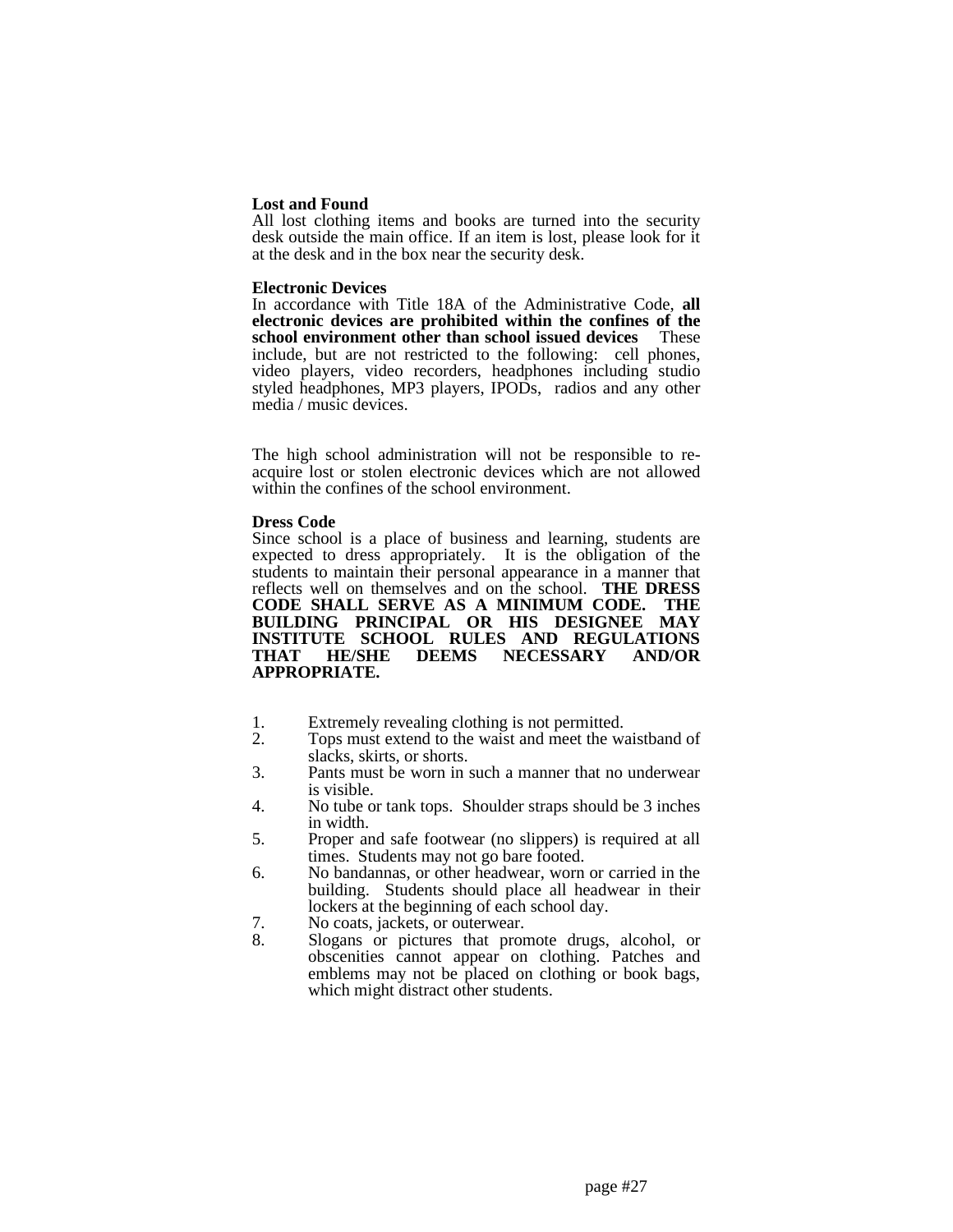9. Clothing or jewelry that could cause damage to any student or school property is not to be worn (e.g., spiked bracelets, choke chains, etc.)

Adopted: September 20, 2000

## **Additional Dress Code Requirement for Science Students on Lab Days**

- 1. Students will not be permitted to wear open-toed shoes during a science lab.
- 2. Students are required to wear long pants for all laboratory activities.
- 3. Students may not wear loose fitting clothing.

Students not in compliance with all dress code requirements will not be permitted to participate in the lab activity. It should be noted that additional safety requirements may be instituted by the teacher.

## **DISCIPLINE POLICY**

The objective of the Monroe Township High School discipline policy is two-fold. First, it is to ensure the maintenance of an orderly school environment that is conducive to student learning. Second, it is to teach students to be pro-active and to take responsibility in all types of situations. Under no circumstances will a student be permitted to disrupt the education of other students. Students who disrupt the education of others will be subject to the disciplinary code as published. The discipline policy is intended as a guideline for administrative action; however, **the administration retains the right to modify it when and where necessary.**

This policy establishes a system of After-School Detention (ASD), In-School Suspension (ISS), and Out-of-School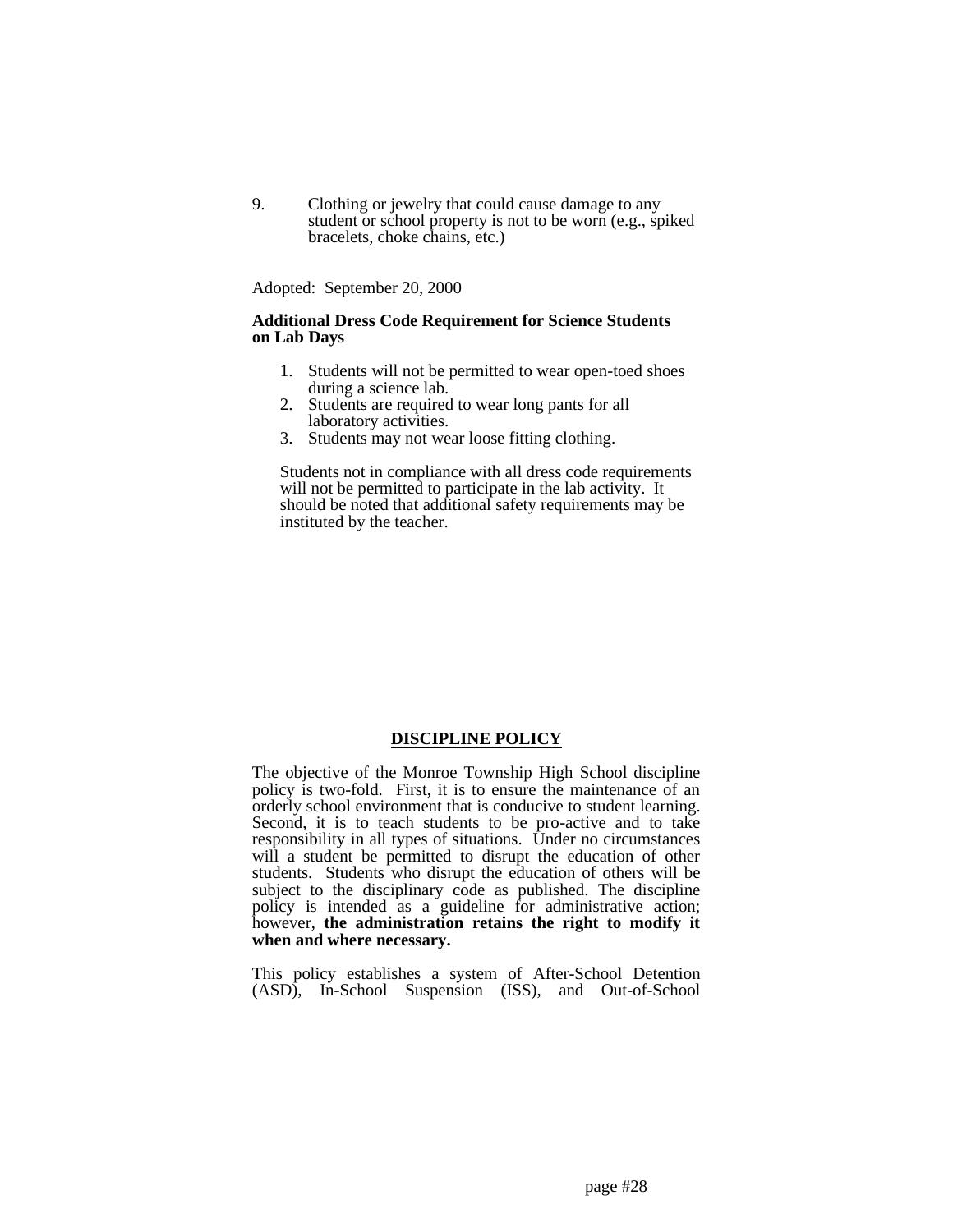Suspension (OSS). Administrative detention will be held on Tuesday and Thursday after school until 4:05p.m. Students will be assigned detention or suspension in accordance with the list of disciplinary infractions (see list on following pages).

When detention is assigned, parents will be notified in advance, either by phone call ,email or by letter, which may be sent home with the student. **Any student assigned ISS/OSS may not participate in any cocurricular / extra curricular activity until the suspension is served to its completion.**

PUNISHMENT – OFFENSE CLASSROOM DISCIPLINE

The individual staff member may at any time, choose to contact a parent. Staff members should maintain a discipline log, noting dates/actions taken at levels one and two as indicated below.

Most behavioral issues can be resolved at levels one and two; however, students will be referred DIRECTLY to the administration for more serious infractions. In those instances, appropriate consequences will be imposed at Level Three. **In addition, at all times the administration reserves the right to intervene and take action if behavior is deemed inappropriate or in violation of district-wide policies.**

#### LEVEL ONE:

The individual staff member will meet with the student to:

- Identify the inappropriate behavior.
- Discuss the inappropriate behavior with the student and a change in behavior that the student and teacher agree upon.
- Involve the student in developing an action plan for a change in behavior that the student and teacher agree upon.
- Contact Parent ( optional)

#### LEVEL TWO:

If a change in behavior is not observed as a result of the agreed upon level one action plan, the individual staff member will meet with the student to:

- Identify the inappropriate behavior.
- Discuss the inappropriate behavior with the student.
- Possibly assign teacher detention (Must have verbal confirmation from parent).
- Call the parent (mandatory).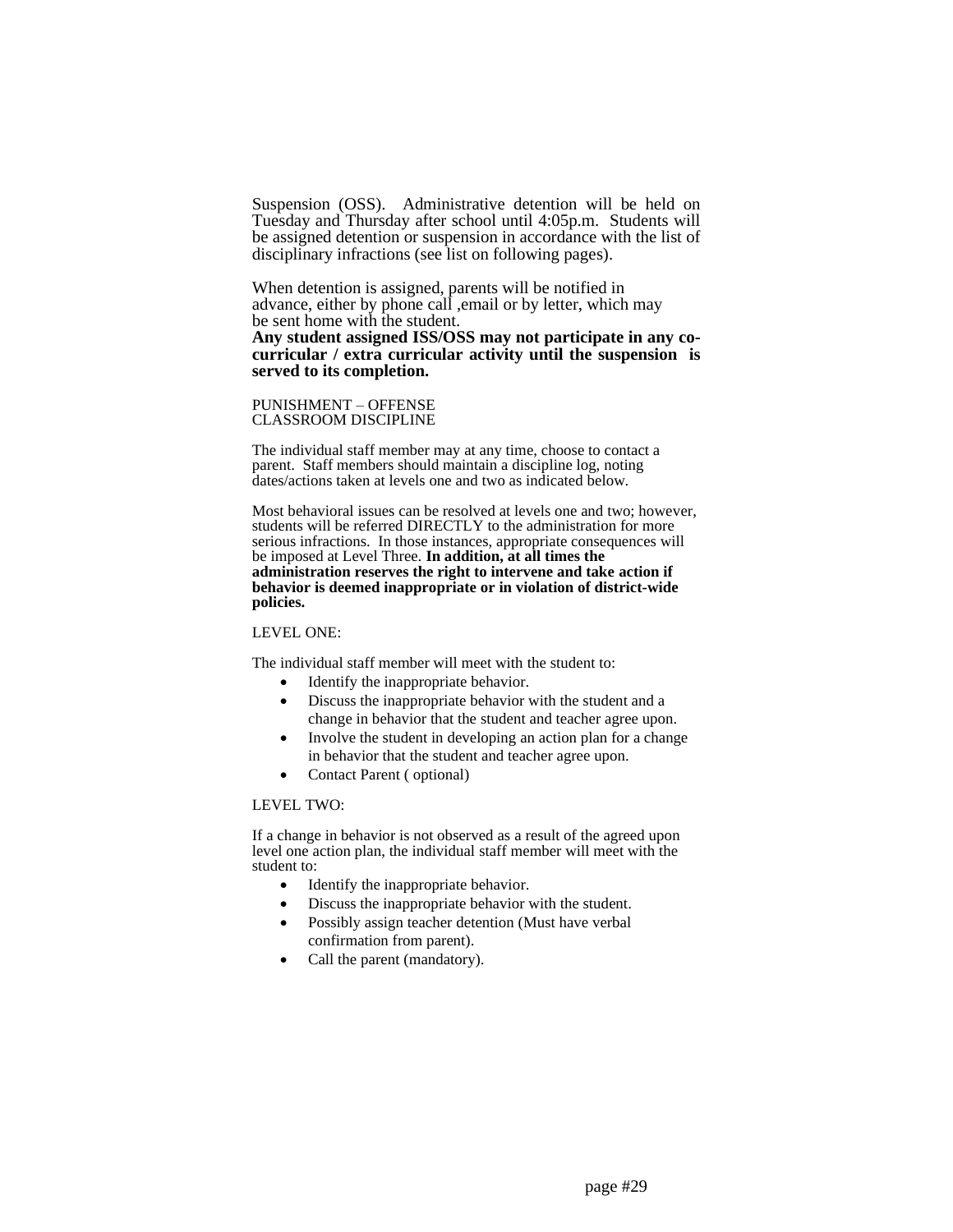#### THE FOLLOWING ARE EXAMPLES OF DISCIPLINE HANDLED ON LEVELS I AND II

- Possession of, or playing with dice, cards, or other gambling paraphernalia
- Disruptive behavior in class
- In halls without a pass
- Eating food outside the cafeteria
- Lying to a school staff member
- Personal cell phone violations

## LEVEL THREE:

If a change in behavior is not observed after the steps in levels one and two have been satisfied, the staff member will complete a "disciplinary referral" and submit it to the assistant principal. Upon receipt of a referral, the assistant principal will take the appropriate administrative action as outlined in the later sections of this code of conduct. Copies of all disciplinary referrals are sent to parents and guidance counselors indicating the reasons for the referral, the staff member's actions taken prior to the referral, and administrative actions taken after the referral.

It is assumed that staff has already followed Level I and Level II procedures.

Immediate Level III Offenses:

- 1. Dress Code Violation  **First Offense:** Warning  **Second Offense:** 1 day ASD  **Third Offense:** 2 days ASD
- 2. Failure to report to ASD **First Offense:** 2 days ASD **Second Offense:** 1 day ISS plus 2 days ASD **Third Offense:** 3 days ISS, conference w/ Principal & parent
- 3. Leaving the school building/property w/o permission **First Offense:** 1 day ISS w/ police notification **Second Offense:** 2 days ISS w/ police notification **Third Offense:** 3 days ISS, conference w/ Principal, assistant principal, parent, guidance counselor and police notification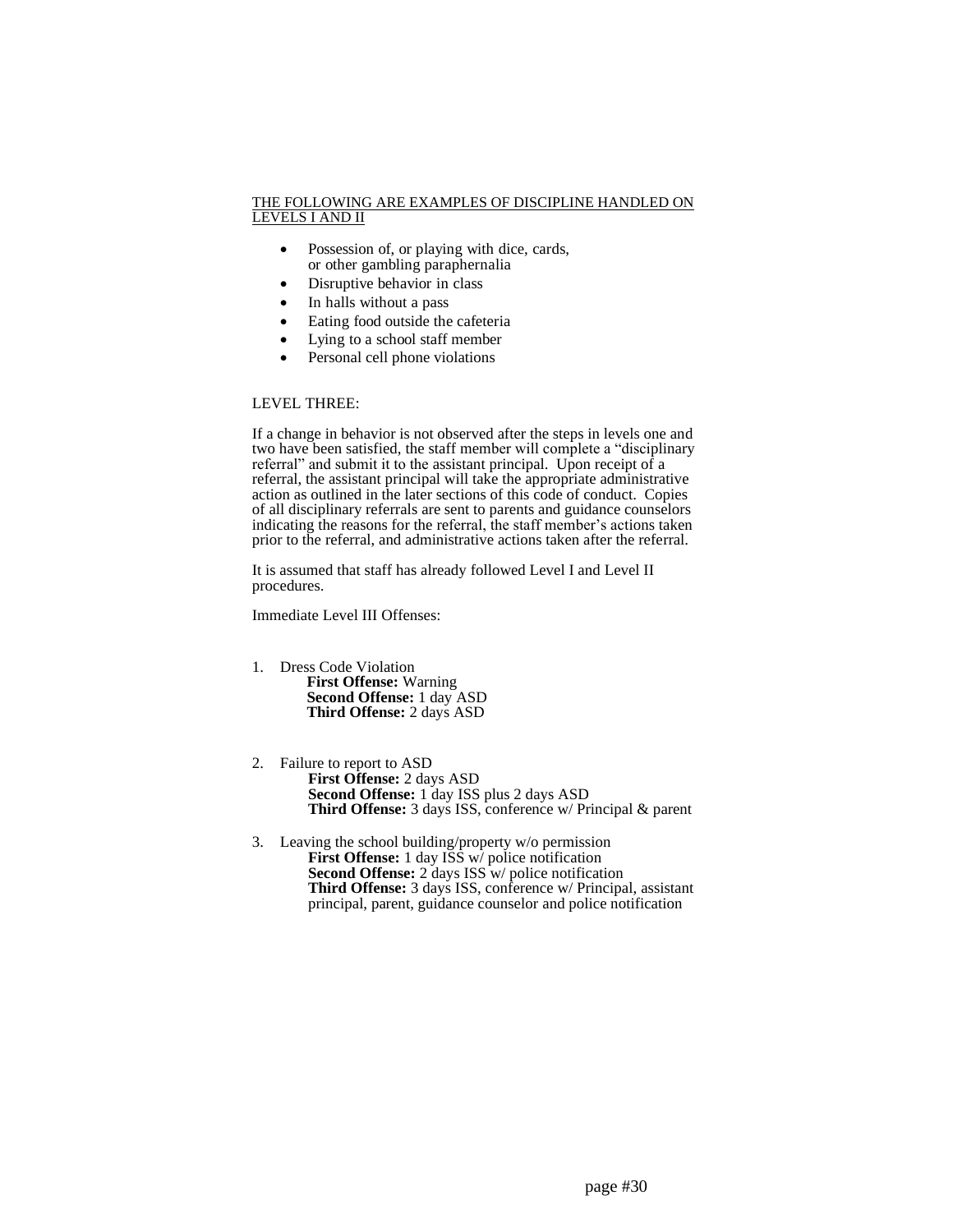4. Truancy

**First Offense:** 1 day ISS **Second Offense:** 1 day ISS, meeting w/ guidance counselor, conference w/ Principal, assistant principal, guidance counselor, student & parent **Third Offense:** 3 days ISS, CST referral, conference w/ Principal, assistant principal, guidance counselor, student & parent

5. Smoking (including e-cigarettes), vapor devices, chewing tobacco and other use or possession of smoking / vaping products in

school, on school grounds or at a school function **First Offense:** 3 day ISS, meeting with SAC **Second Offense:** 5 days OSS, meeting w/ SAC, complaint filed

6. Forging a pass or a note

**First Offense:** 1 day ASD **Second Offense:** 2 days ASD **Third Offense:** 3 days ISS, conference w/ Principal, assistant principal, guidance counselor, student & parent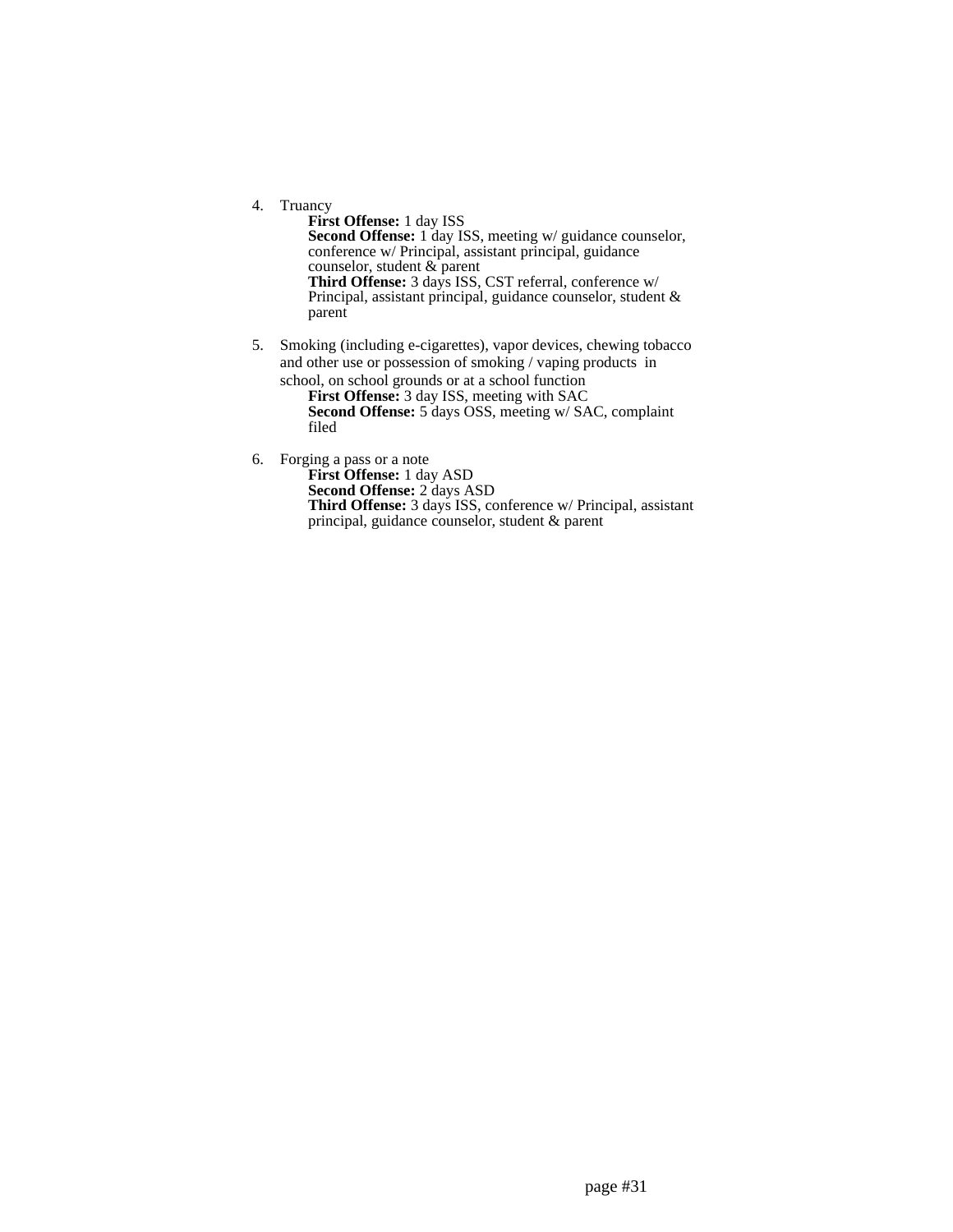- 7. Cutting class/ tardy to class : defined as greater than 5 minutes beyond the late bell. **First Offense:** 1 day ASD **Second Offense:** 2 days ASD **Third Offense:** 1 day ISS, conference with assistant principal, parental notification 8. Willful disobedience or open defiance of a school staff member's authority(insubordination) **First Offense:** 1 day ISS, contact parent **Second Offense:** 3 days ISS **Third Offense:** 5 days ISS, conference w/ Principal, assistant principal, guidance counselor, student & parent 9. School bus misconduct **First Offense:** Reprimand or 1 day ASD **Second Offense:** Bus suspension  $(3-5 \text{ days}) + 1 \text{ day ISS}$ , meeting w/ parent **Third Offense:** Bus suspension (10 days), possible Board hearing 10. Leaving class ,cafeteria or assigned area w/o permission **First Offense:** 1 day ASD **Second Offense:** 1 day ISS, student receives cut from class **Third Offense:** 3 days ISS, student receives cut from class, conference w/ Principal, assistant principal, guidance counselor, student & parent 11. Unauthorized parking First Offense: 1 day ISS and or loss of parking privilege. **Second Offense:** 3 days ISS and or loss of parking privilege. Unauthorized parking by underclassmen will result in loss of senior parking privilege and or suspension from school. 12. Misconduct in the cafeteria **First Offense:** minimum of 1 day ASD **Second Offense:** 1 day ISS **Third Offense:** 2 days ISS, conference with assistant principal, parent and guidance counselor 13. Misconduct in the halls (running, littering, abusing lockers, improper showing of affection, loitering, horseplay) **First Offense:** minimum of warning and/or 1 day ASD **Second Offense:** 1 day ISS **Third Offense:** 2 days ISS, conference with assistant principal, parent and guidance counselor 14. Any act which one reasonably expects or knows is likely to be
	- observed by other non-consenting individuals who would be affronted or alarmed is considered lewdness **First Offense:** 3 days OSS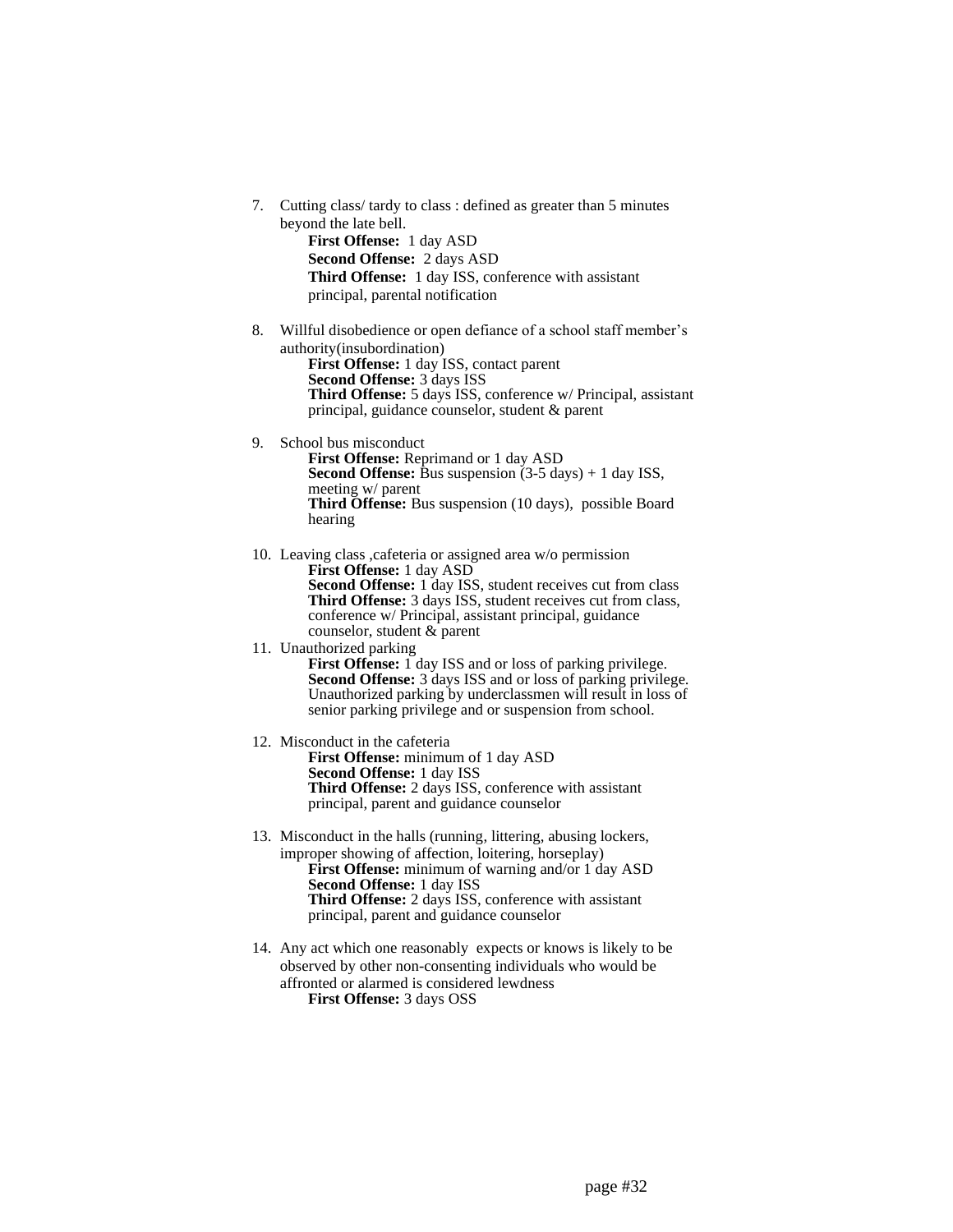**Second Offense:** 5 days OSS, parent conference, police notification **Third Offense:** 10 days OSS /re-entry conference w/ assistant superintendent, assistant principal, guidance counselor,

15. Sexual Harassment- as defined by Board Policy # 5751 **First Offense:** 5 days OSS / 5 days ISS, police conference **Second Offense:** 10 days OSS, police complaint/Board hearing

student & parent, CST evaluation, police complaint

16. Unauthorized Use of Computer / student iPad misuse Level I Offense – Video Games

> First Offense: 1 day ASD Second Offense: 2 Days ASD, parent notification Third Offense: 3 days ISS / minimum loss of computer privileges for 10 days / conference with parent, principal, assistant principal and guidance counselor (Violation of Acceptable Use Policy)

17. Violation of Acceptable Use Policy for Access to Information, Software, and Computing Board Policy # 2361 **First Offense:** ISS, minimum of 3 days/minimum loss of computer privileges for 10 days **Second Offense:** ISS, 5 days/minimum loss of computer privileges for 20 days **Third Offense:** OSS, 3 days / re-entry conference with Principal

- 18. Unacceptable language, vulgarity, obscene gesture in class or directed at a student. **First Offense:** 1 day ISS  **Second Offense:** 2 days ISS  **Third Offense:** 3 days ISS –Conference with parent & Asst. Principal
- 19. Unacceptable language, vulgarity, obscene gestures directed toward a staff member **First Offense:** 5 days OSS, parent conference  **Second Offense:** 5 days OSS, parent conference, Mandatory
- Board Hearing 20. Unauthorized removal of school or any personal property of
	- another (theft) (N.J.S.-2C:20) **First Offense:** 3 days minimum ISS/police notification **Second Offense:** 5 days ISS/police notification **Third Offense:** 5 days OSS/police notification/assistant

superintendent will determine if Board hearing is necessary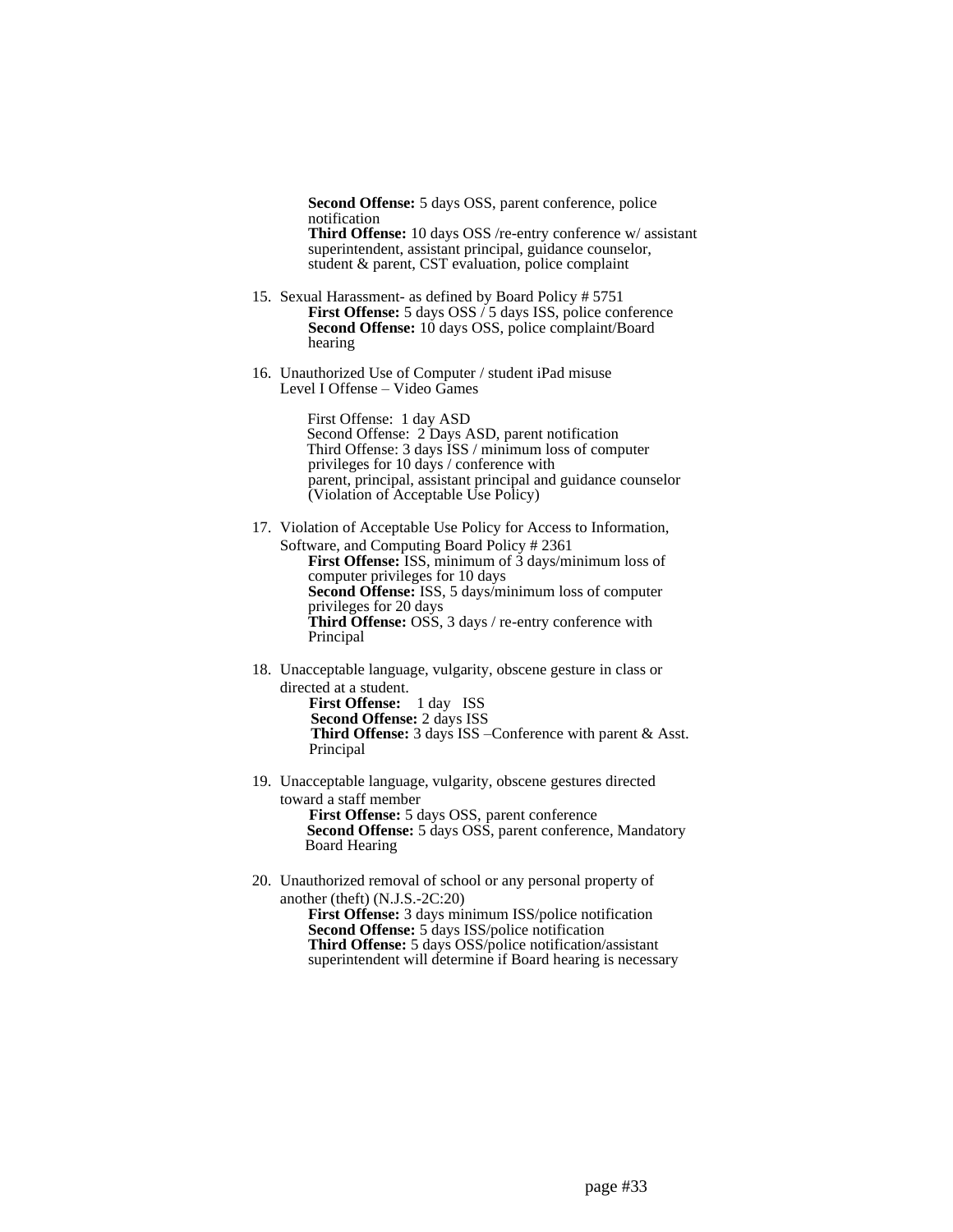- 21. Taking or attempting to take property by force or threat **First Offense:** 10 days OSS/police notification/conference w/ parents / recommendation for expulsion **Second Offense:** 10 days OSS/police notification/conference w/parents/recommendation for expulsion **Third Offense:** 10 days OSS/police notification/Board hearing
- 22. Willful destruction of school or personal property **First Offense:** 3 days OSS + **restitution to school district. Second Offense:** 5 days minimum OSS +**restitution to school district**, police notification **Third Offense:** 10 days minimum OSS + **restitution to school district, police complaint**.
- 23. Setting off a false alarm, bomb threat, or possession of a stink bomb or fireworks

**First Offense:** 10 days OSS/Principal & Superintendent will determine if Board hearing is necessary / medical clearance/ re-entry conference /**police notification /complaint**

24. Harassment /Intimidation /Bullying ( Policy #5512), Includes Cyber Bullying, off campus incidents and social networks. **First Offense:** Minimum 5 days ISS/OSS/Parental conference, behavioral contract, counseling session with guidance counselor  **Second Offense:** 10 days OSS / mandatory expulsion hearing

before the Board of Education, CST evaluation

- 25. Aggressive Behavior-pushing, shoving , spitting, gesturing to fight  **First Offense:** Minimum 3 days ISS/OSS/Parental conference, behavioral contract, counseling session w/ guidance counselor  **Second Offense:** Violation of behavior contract will result in 5 days ISS/OSS & hearing before the assistant superintendent  **Third Offense:** 10 days OSS / mandatory expulsion hearing before the Board of Education, CST evaluation
- 26. Bias incident -Policy #8465

 **First Offense:** Minimum 5 days OSS, Re-entry parent conference, behavioral contract, counseling session w/ guidance counselor  **Second Offense:** 10 days OSS / **mandatory expulsion hearing before the Board of Education,** CST evaluation, **police notification**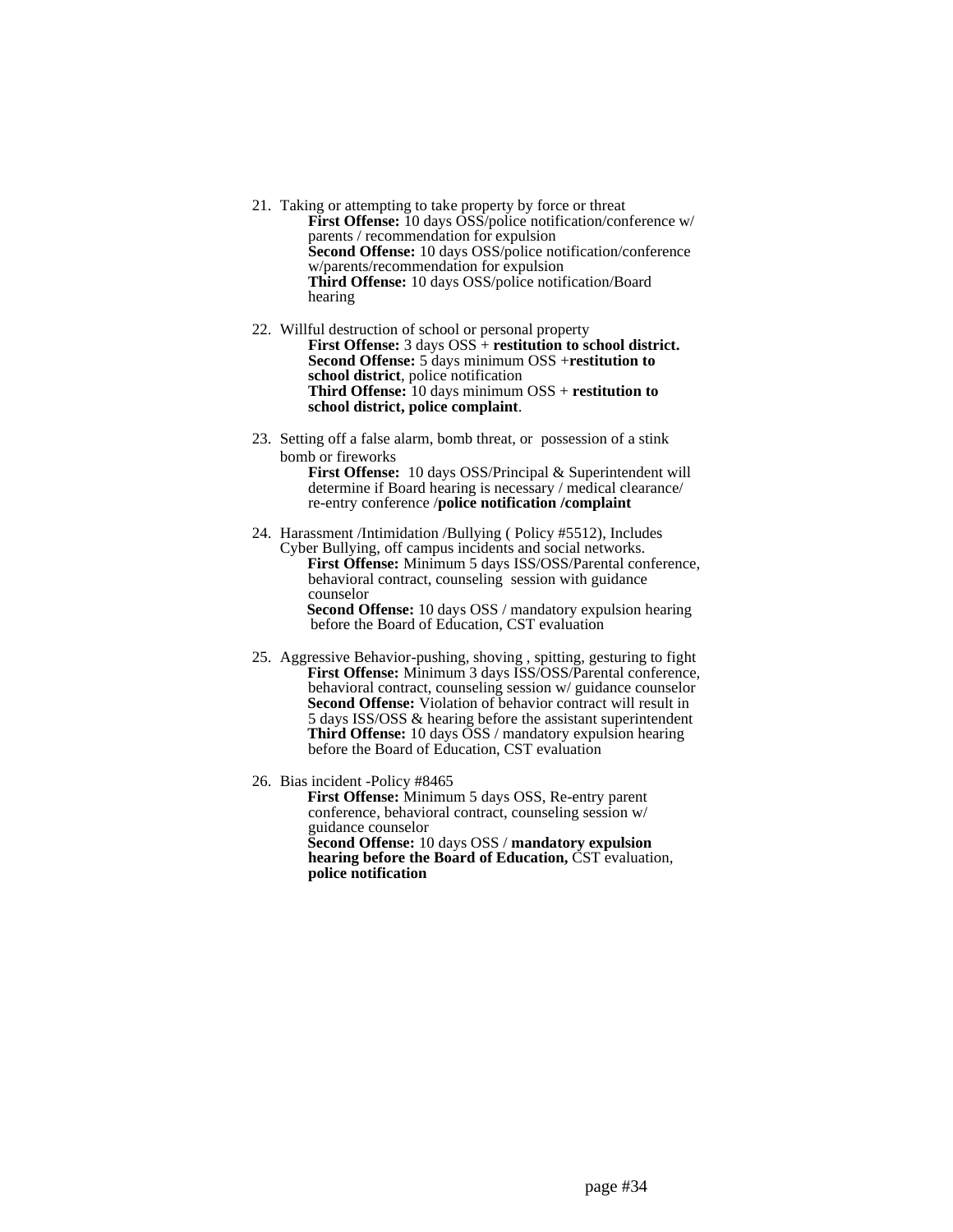27. Fighting with a student or provoking a fight

**Fighting is hereby defined as the mutual engagement in a physical confrontation that may result in bodily injury. It is recognized that one student may initiate a fight, and another may defend, but all students who fight will be suspended.**

**First Offense: Minimum of 5 days OSS** /**5 days ISS** parent conference / mandatory behavior contract / counseling session w/ guidance counselor **Second Offense:** Minimum of 10 days OSS / mandatory meeting w/ parents, school officials, and assistant superintendent to determine if re-admission is in the best interest of student and MTHS students **Third Offense:** 10 days OSS / mandatory expulsion hearing

before the Board, CST evaluation

28. Assault of student or staff member.

**Committing an assault, as defined under N.J.S.A. 2C:12-1(a)1, not involving the use of a weapon or firearm, upon a student. Assault is hereby defined as an action that causes (purposely, knowing or recklessly) bodily injury to another student. First Offense:** 10days OSS / police notification / Board Hearing.

29. Possession of, distribution of, selling, using or abusing drugs or alcoholic substance (positive drug test screening must be completed within two hours)

**First Offense:** 5 days OSS / 5 days ISS / CST evaluation, conference w/ SAC / mandatory behavior contract (violation of contract will result in hearing with assistant superintendent), re-entry hearing w/ assistant superintendent / Refer to Board Policy /police notification **Second Offense:** 10 days OSS / Board hearing / possible expulsion

30. Refusal to undergo substance abuse screening (positive) **First Offense:** 5 days OSS / 5 days ISS / CST evaluation/ conference w/ SAC/ mandatory behavior contract / re-entry hearing w/ assistant superintendent **Second Offense:** 10 days OSS / Board hearing / possible expulsion

31. Possession, use or distribution of any weapon (Board Policy) **First Offense:** 10 days OSS / police notification / conference w/ Principal. **Second Offense:** 10 days OSS / police notification / conference w/ Assistant Superintendent. **Third Offense:** 10 days OSS / police notification / conference w/ Principal / Board hearing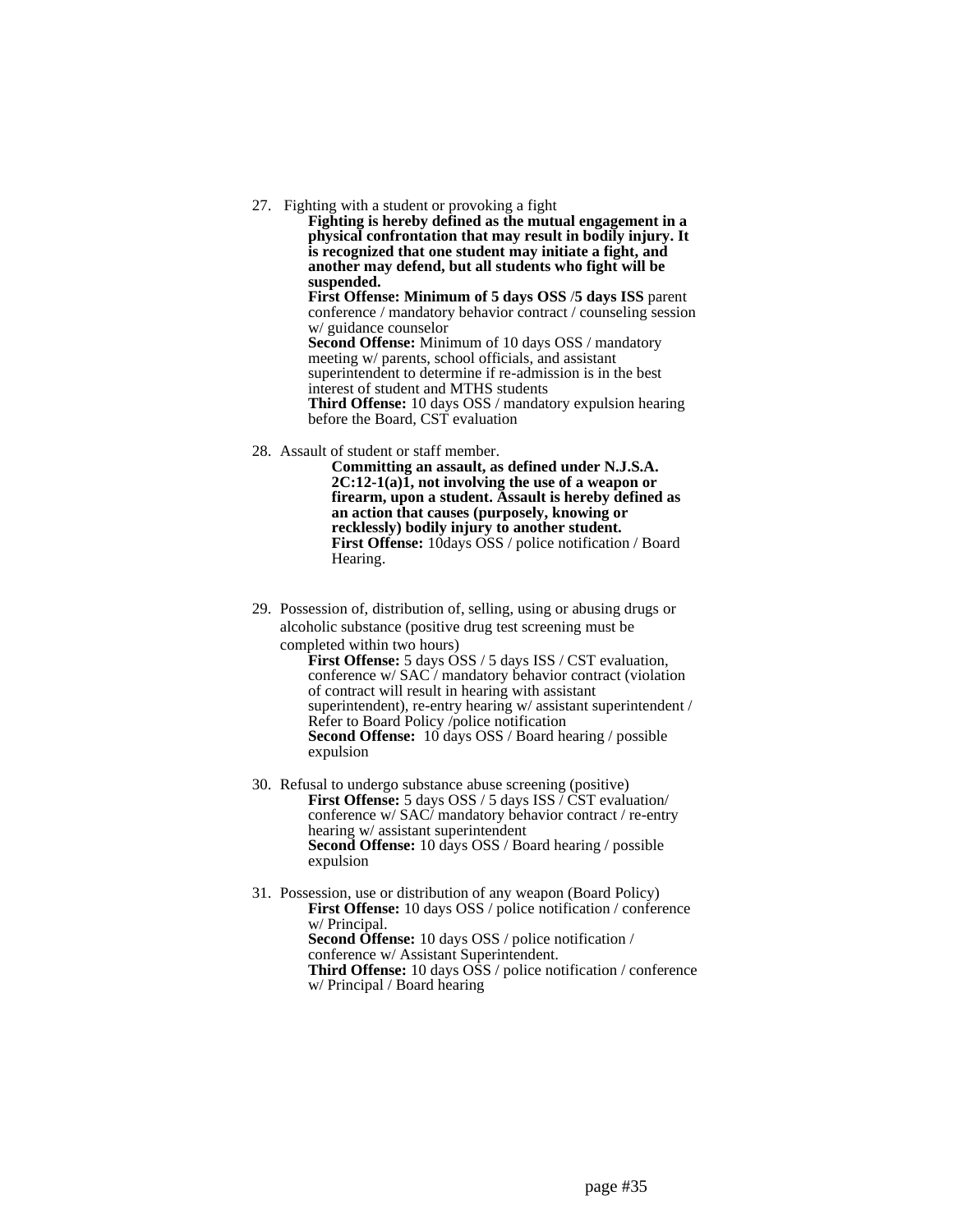32. **Terroristic Threat**- threat against student, staff or school community.

 **First Offense:** 10 days OSS / police complaint/Board hearing

- 33. **Gang related activity** –graffiti, tagging, displaying of gang colors /paraphernalia **First Offense**: 3 days OSS / police notification, parent conference  **Second Offense:** 5 days OSS / police complaint / meeting with assistant superintendent  **Third Offense:** 10 days OSS /police complaint/Board hearing
- 34. **Gang related activity** fighting, intimidation, initiation activity, and  $\bar{\ }$  or recruitment of individuals **First Offense**: 10 days OSS /police complaint/Board hearing

**Emergency Lockdowns, evacuations, fire drills, etc. are necessary tools to provide maximum safety for all students and staff. The expectation of complete student cooperation is vital for the implementation of safety procedures. Any student not following staff direction will receive immediate consequences at the discretion of the administration.**

## **Make-Up Opportunities after Out-of-School Suspension**

The following procedures regarding student make-up opportunities shall apply to absence(s) as a result of Out-of-School Suspension:

- 1. Completion of assignments and/or tests shall take place within a reasonable period of time, which the teacher will establish after considering all aspects of the case. This shall not be less than an amount of time equal to the time missed or ten days.
- 2. Failure to complete the assignment and/or tests within the specified time shall result in the issuance of a zero grade for that assignment and/or test.

**Student participation regarding proms, special events such as senior picnic, senior brunch, project graduation, field trips, assemblies, dances, talent shows, Mr. Monroe, parking permits and graduation ceremony:**

*Students who pass beyond a certain threshold of discipline may not be permitted to participate***.**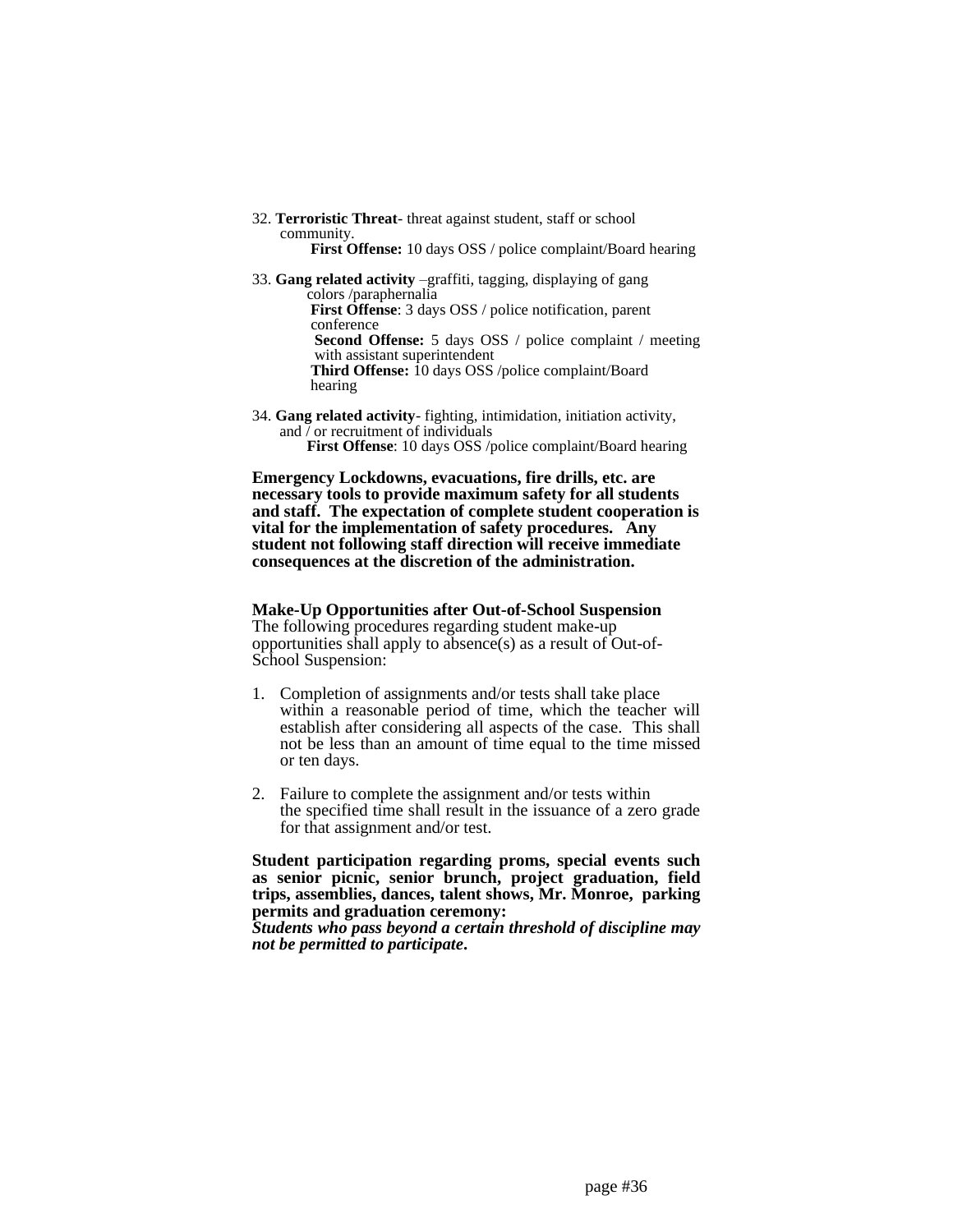### **Thresholds of Discipline:**

**10 days of cumulative ASD = will place student on a 5 day probation from any of the above listed activities. In addition students must satisfy the issued number of ASD from building principals.**

**20 days of cumulative ASD = will prohibit the student from attending any of the above listed activities**

**10 Days ISS / OSS = students will receive a 10 day probation from any of the above listed activities**

**15 Days ISS / OSS = student will not be permitted to participate in any of the above listed activities**

### **Thresholds of Attendance:**

**10 days absent = 5 days probation from any of the above listed activities**

### **20 days absent = will not be permitted to participate in any of the above listed activities**

*Students who pass beyond a certain threshold of attendance will not be permitted to participate***.** 

## **Plagiarism**

Pupils are expected to be honest in all of their academic work. This means that they will not engage in any of the following acts:

- 1. Cheating on examinations, including but not limited to, the non-authorized use of books or notes, the use of crib sheets, copying from other students' papers, and exchanging information with other students orally, in writing, or by signals, obtaining copies of the examination illegally and other similar activities.
- 2. Plagiarism is not permitted in term papers, themes, essays, reports, images; take home examinations, and other academic work. Plagiarism is defined as stealing or use without acknowledgement of the ideas, words, formulas, textual materials, online services, computer programs, etc. of another person, or in any way presenting the work of another person as one's own.
- 3. Falsifications, including forging signatures, altering answers after they have been graded, the insertion of answers after the fact, erasure of grader's markings, and other acts that allow for falsely taking credit.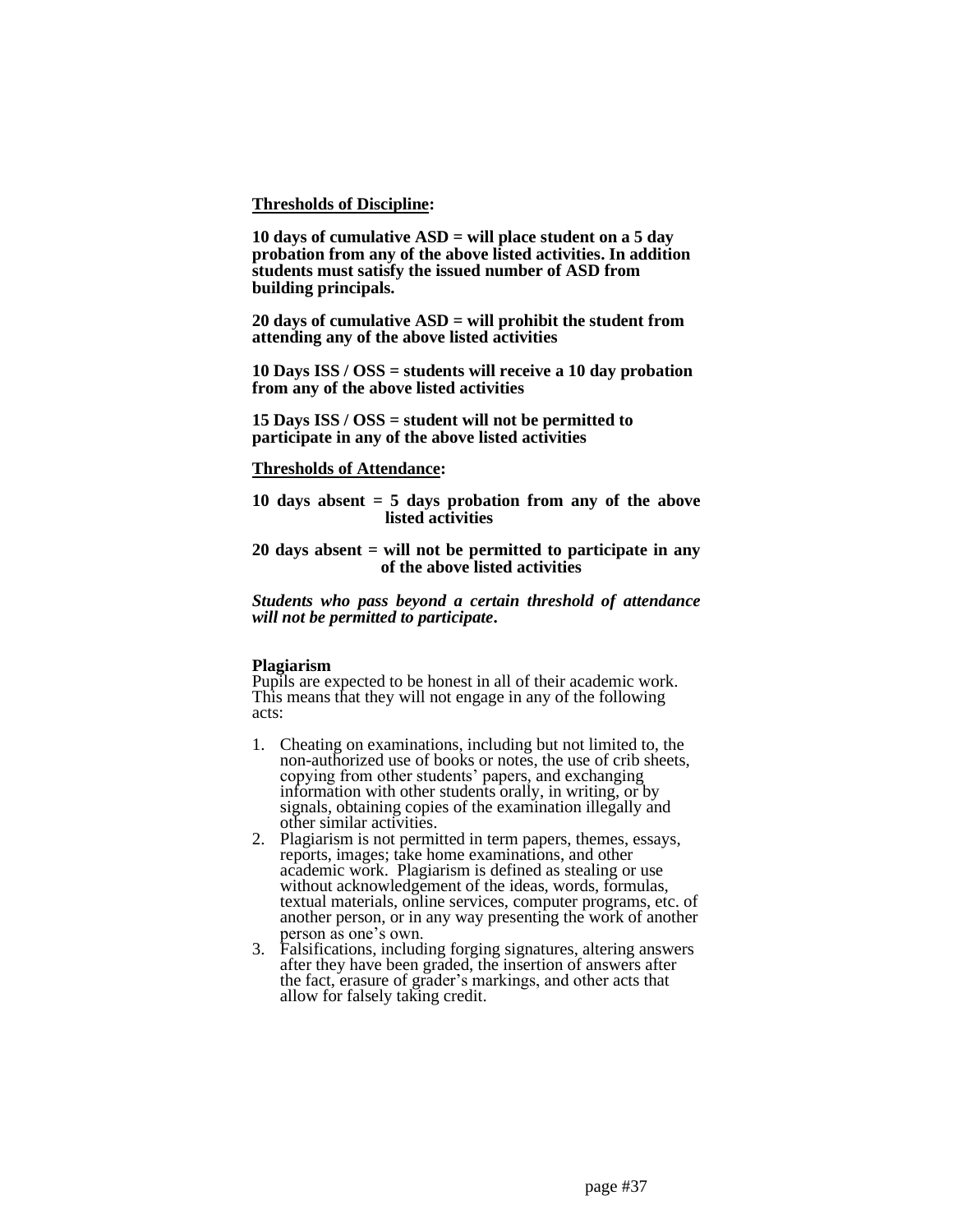A pupil found guilty of academic dishonesty will receive a zero "0<sup>"</sup> for that assignment and be removed from such organizations" as the National Honor Society following a conference with the NHS advisor and the building principal.

Board Approved October 20, 2003

## **SCHOOL DANCES**

Dances help develop a school's spirit. Planning, decorating, refreshments, programs, cleanup and chaperones are the responsibility of the sponsoring organization. Faculty members are available for guidance, but students are responsible for their dances. Failure to assume this responsibility must result in the dance being canceled.

### **Rules for School Dances**

- 1. All dances must be approved by the Principal at least two (2) weeks prior to the dance.
- **2. Dances are restricted to Monroe Township High School students.**
- 3. Once a student leaves the dance, he/she may not re-enter for the remainder of the evening.
- 4. Refreshments may be sold. However, nothing may be sold in glass containers or any other container, which could cause injury if broken. All refreshments to be sold must receive prior approval by the Administration.
- 5. Smoking / vaping is not permitted by students on school property or any school function.
- 6. Student must have a school ID and present it to enter school dances.

### **PROMS, SENIOR PICNIC, SENIOR BRUNCH, PROJECT GRADUATION, FIELD TRIPS, ASSEMBLIES, PARKING PERMITS:**

Since the Junior and Senior Proms are school activities, the policies adopted by the Board of Education will be enforced. Upon arriving, students will register at the sign-in table and then will be received by the reception line consisting of administrators and chaperones (staff). A prom is a very formal occasion, and we expect the students and their guests to be on their very best behavior. Any student suspected of being under the influence at either prom will be subjected to the procedures stated in Board of Education Policy. Specifically, the local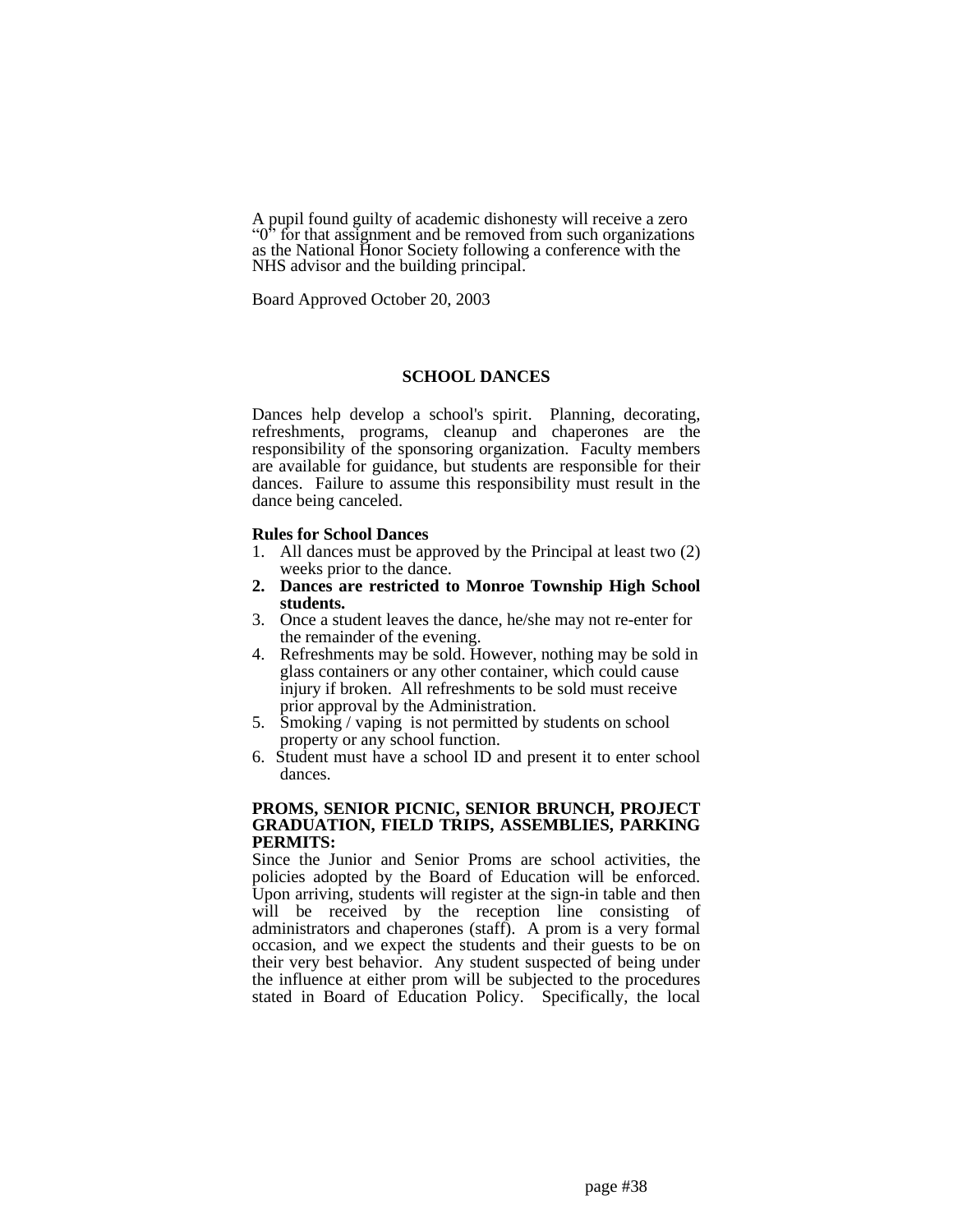police department and parents will be contacted. If the parents cannot be notified, the student will be transported to the nearest hospital to be examined by a doctor. Under no circumstance will the student be given permission to drive alone or with others from the prom locations. In addition, any student found to be under the influence would be subjected to the appropriate discipline. All guests must be registered with the class advisors. **Non-student guests are the responsibility of their escorts.**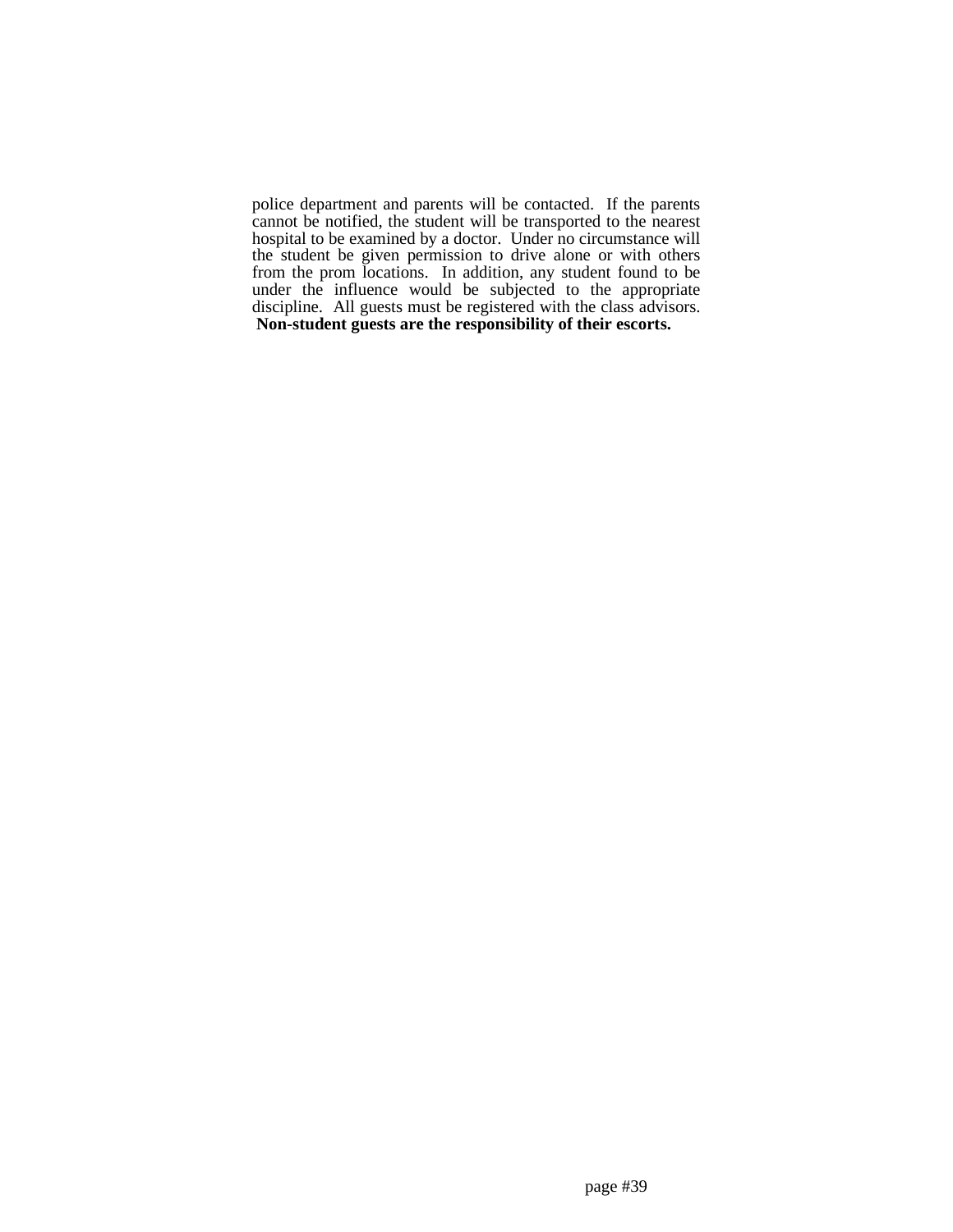## **AFFIRMATIVE ACTION STATEMENT**

The Monroe Township School District is committed to a policy of non-discrimination as stipulated in Title 9 of Federal Statutes and Title 6 of the New Jersey Administrative Code. Concerns regarding Affirmative Action for the Monroe Township School District should be forwarded to: Dr. Adam Layman Monroe Township Board of Education Office 423 Buckelew Avenue Monroe Township, NJ 08831 732.521.2111

SEXUAL HARASSMENT STATEMENT Board Policy # 5751

The Monroe Township Board of Education seeks to provide a learning environment, which is free from sexual harassment. As identified in Board Policy and state law, sexual harassment may include but is not limited to the following:

•verbal harassment or abuse;

•pressure for sexual activity;

•deliberate or repeated unsolicited verbal comments including sexual innuendos or demeaning connotations; •unwelcome gestures or physical contact; •suggesting or demanding sexual involvement accompanied

by implied or explicit threats concerning one's employment opportunities, work assignments, or grades.

If you believe that another student or staff member is sexually harassing you, you should speak to your principal, assistant principal or guidance counselor. Anyone found guilty of sexually harassing another student faces serious disciplinary consequences which may include suspension, expulsion, and / or criminal prosecution.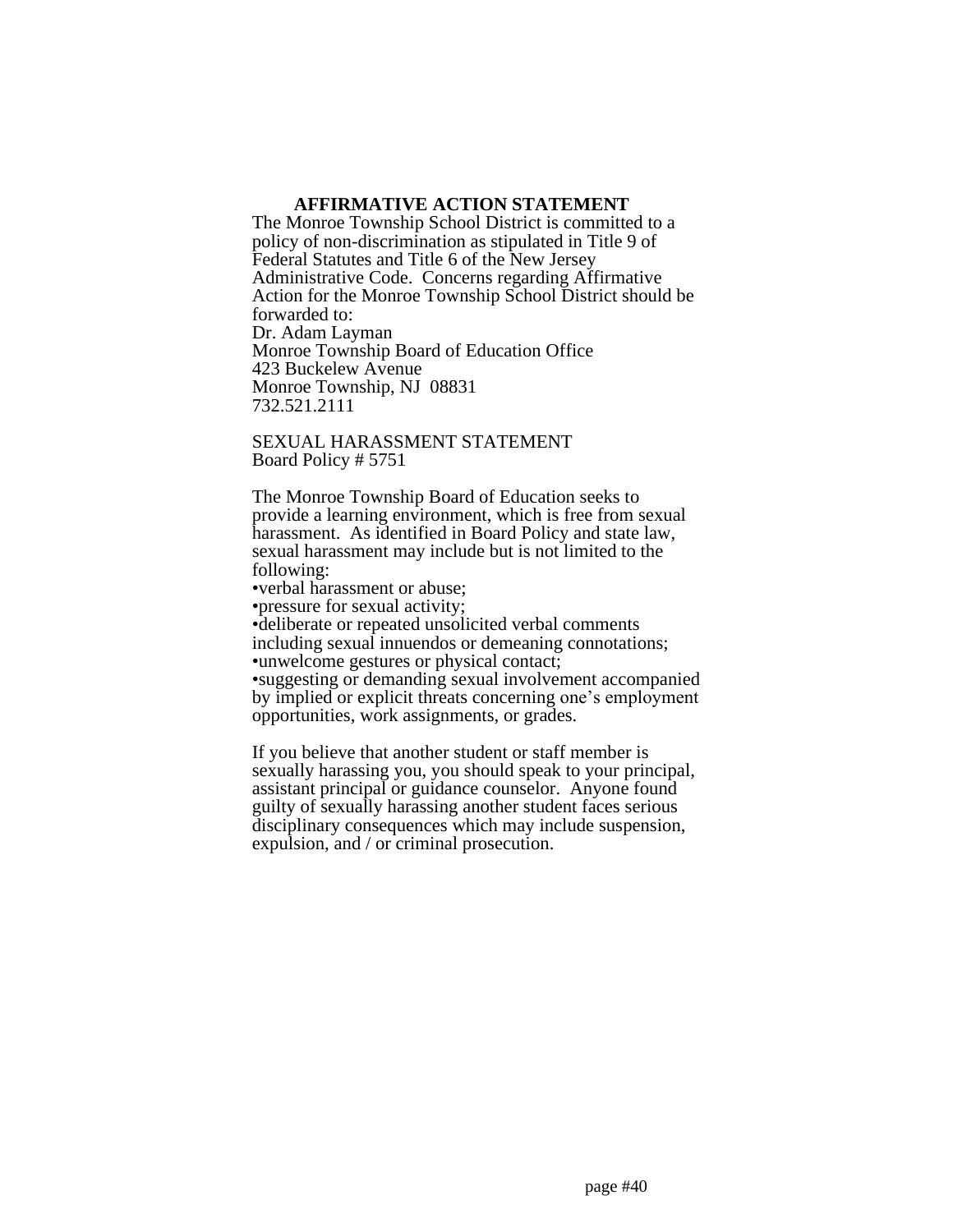**Harassment, Intimidation and Bullying** (HIB) Policy #5512- **(New Policy Under Board of Education Review)**

#### **http://www.njleg.state.nj.us/2010/Bills/AL10/122\_.PDF**

### **MTHS School Climate Team**

**Dr. Kevin Higgins, Principal Dr. Michele Critelli, Guidance Supervisor Dr. Jim Cernansky, Assistant Principal Ms.Cathy Ielpi, Guidance Counselor & Anti-Bullying Specialist Ms. Doreen Mullarney, Student Assistance Counselor (SAC), (Alternate Anti-Bullying Specialist) Ms. Sharon DeMarco, Teacher Representative Ms.Katerina Profaci, Parent Representative Ms.Rita Galbreath, School Psychologist & C.S.T. Ms.Dana Beahum, Teacher Ms.Jennifer Coccia, Teacher Ms. Victoria Giblin, Teacher Ms.Sandra Mascali, Teacher Mr.John Murphy, Teacher Mr.Will Rondon, Teacher Mr.Joseph Rooney, Teacher**

**ACCEPTABLE USE POLICY (AUP) FOR ACCESS to INFORMATION, SOFTWARE, and COMPUTING Policy # 3321,4321, 5512.02 New Policy Under Board of Education Review As a user of Monroe Township School District's computing facilities, I agree to the following rules and provisions: Please refer to district policies and regulations #'s 3321,4321,and 5512.02 for further information.** 

**Users will:**

**1. only use the computer account provided and will take the responsibility to protect their account from unauthorized access. Users will not give their personal password to anyone and will take steps to prevent others from learning their password. Users who become aware of attempts to violate or bypass security mechanisms will promptly report such attempts to their teacher or administrator.**

**2. respect the privacy of information stored in Monroe Township School District's computing facilities. Users will not acquire or modify, in any way, information that belongs to another person nor will they attempt to access restricted portions of the network or operating system.**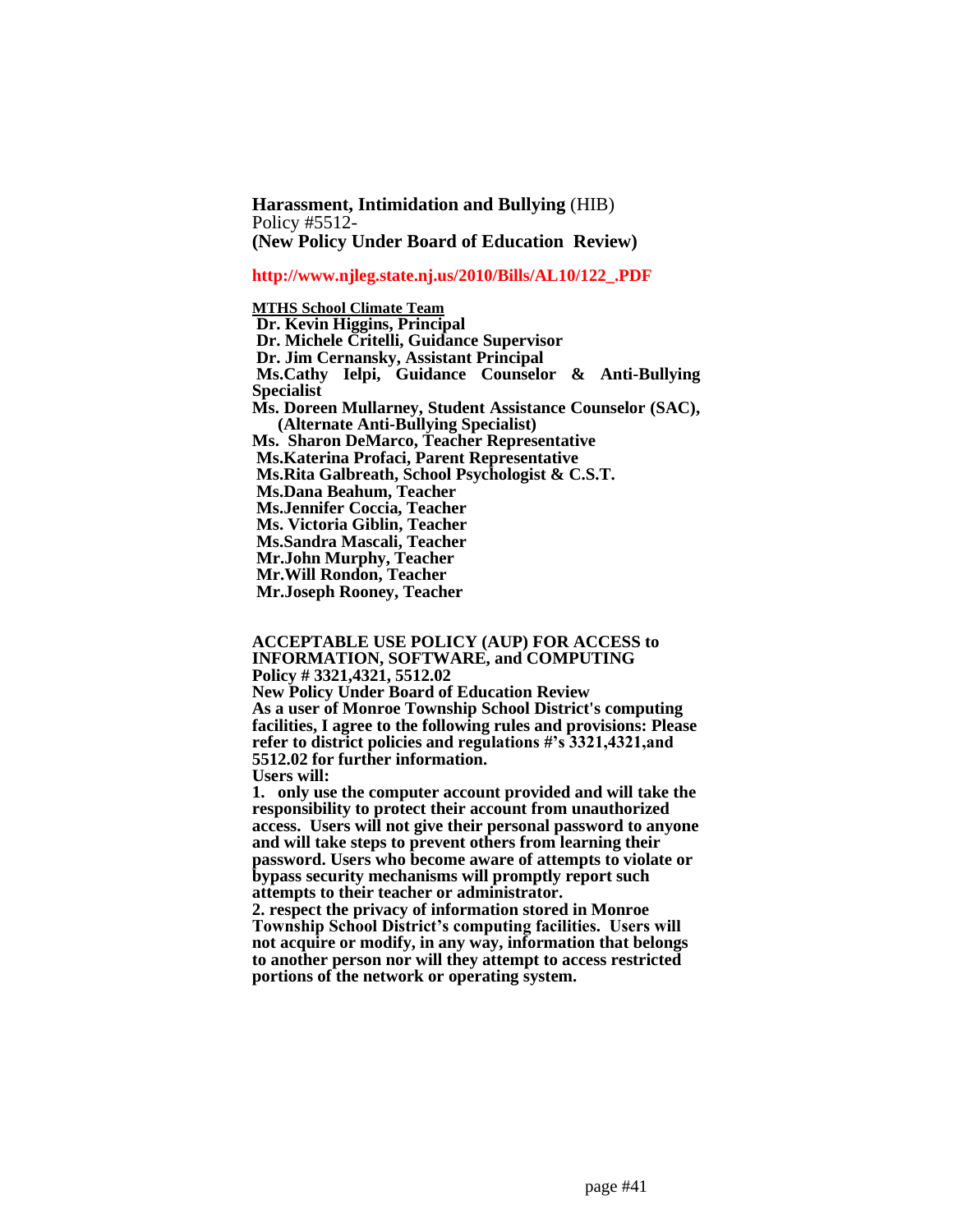**3. only use the software to which express rights have been granted by the school administration.** 

**4. not copy unauthorized software onto the local drive or onto the network drive.**

**5.agree to abide by any patent, copyright, or license restrictions that may relate to the use of the computing facilities, products, programs or documentation. Users agree not to copy, disclose, modify, or transfer any such materials that they did not create without the express consent of the original owner or copyright holder. Users agree not to use Monroe Township School District's computing facilities to violate the terms of any software license agreement, or any applicable local, state, or federal laws.**

**6. agree not to use Monroe Township School District's computing facilities for any purpose other than that for which it was intended.**

**7. not to use e-mail and district technology equipment for personal use, personal gain, harassment, or cyber bullying. 8.agree that the district's internet connection and email is a privilege, not a right. Good judgment should be used to access only information having sound educational value. Users understand that accessing inappropriate materials will result in the cancellation of their network account. Staff are required to use their professional Monroe district e-mail address in all school related correspondence.** 

**9.understand that violation of any provision of this agreement will result in disciplinary action as listed in district policies and regulations #'s 3321,4321,and 5512.02. Students also face removal from present courses that require use of the system resulting in a failing grade for these courses. Criminal charges may be brought against students or district employees, if warranted.** 

**10.This AUP agreement remains in force as long as the user makes use of Monroe Township School District's computing facilities or services.**

 **Board Approved: December 12, 2007 Effective Date: July 1, 2008**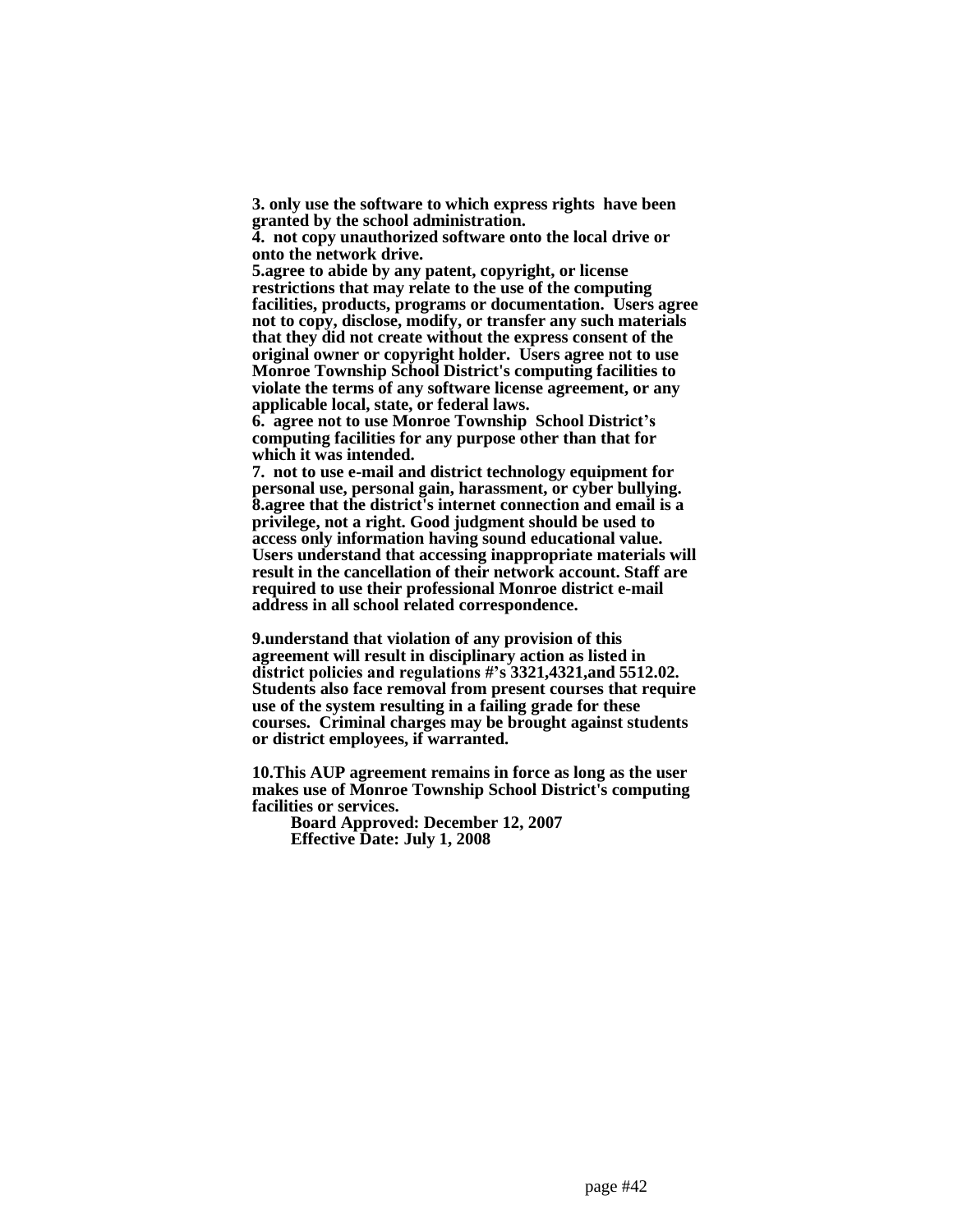## **Web Publishing Guidelines**

The Monroe Township School District's web publishing guidelines are to be followed when creating school-related web pages:

- 1. First names and first initial of last names on student work can be published.
- 2. Only photographs where individual students cannot be identified should be used. If a student is identifiable, a parental release is required.
- 3. Personal student information such as address, telephone number, and birthday, shall not be posted.
- 4. Pictures and other personal information of staff members require prior permission of staff members.
- 5. Pages residing on Monroe Township Schools' servers shall not contain material violating copyright and permission laws.
- 6. No product or business service endorsements will appear on the class web pages.
- 7. Any teacher or student created web page or link referenced on the district web site shall reside on the district web server.
- 8. Class web pages shall include teacher email address on the page so that parents may reply.
- 9. Class web pages shall indicate the date the page was last updated.

Board Approved: December 11, 2002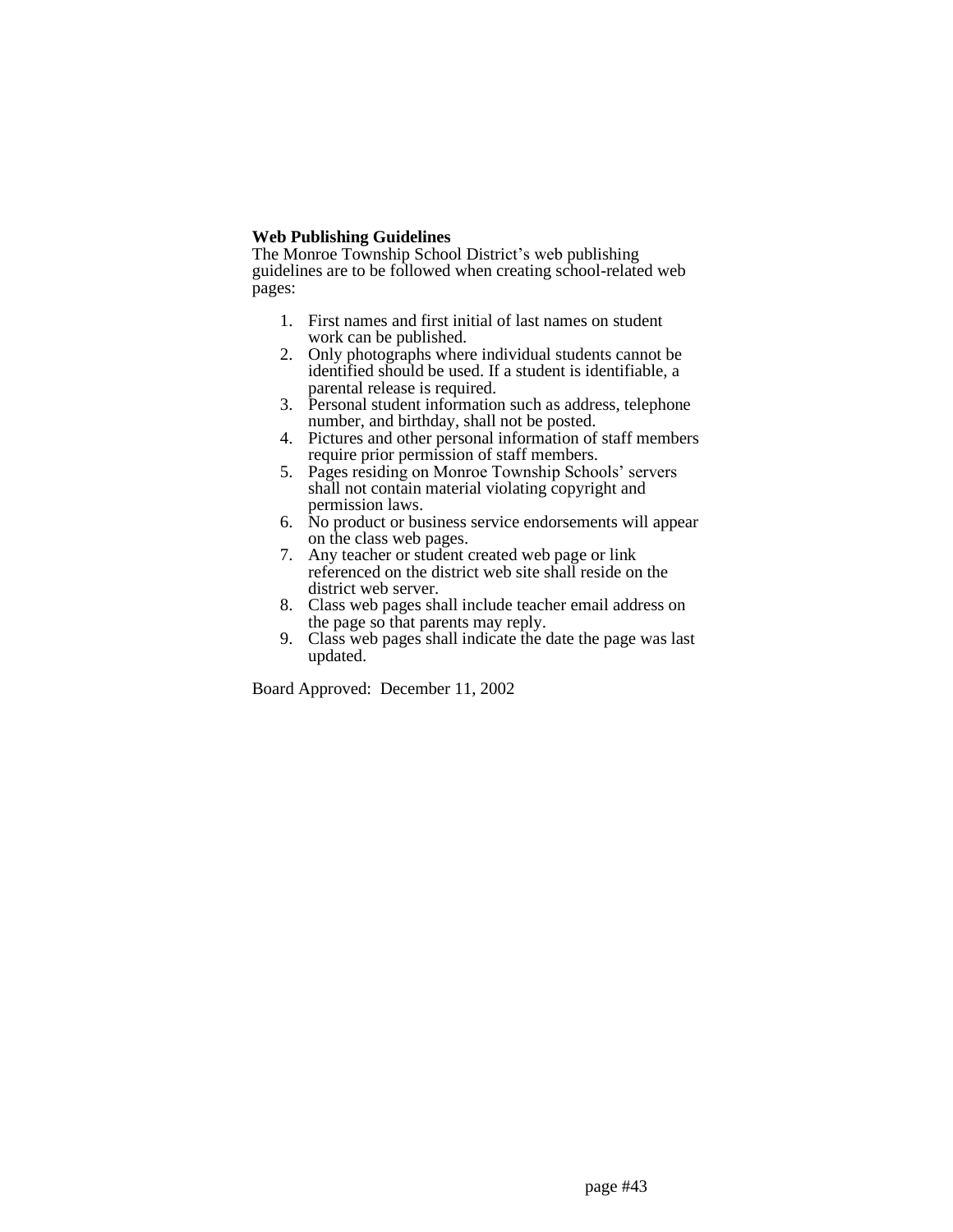### **SUBSTANCE ABUSE**

## **Board of Education Policy # 5530**

The Board of Education recognizes that a pupil's abuse of harmful substances seriously impedes that pupil's education and threatens the welfare of the entire school community. The Board is committed to the prevention of substance abuse and the rehabilitation of substance abusers by educational means, but will take necessary and appropriate steps to protect the school community from harm and from exposure to harmful substances. Accordingly, the Board will establish and maintain a comprehensive substance abuse intervention, prevention, and treatment referral program in the schools of this district.

Definitions N.J.S.A. 18A:40A-9 N.J.A.C. 6A:16-1.3; 6A:16-4.1

For the purposes of this policy:

"Substance" means alcoholic beverages, controlled dangerous substances as defined at N.J.S.A. 24:21-2, anabolic steroids, or any chemical or chemical compound that releases vapors or fumes causing a condition of intoxication, inebriation, excitement, stupefaction, or dulling of the brain or nervous system, including, but not limited to, glue containing a solvent having the property of releasing toxic vapors or fumes as defined at N.J.S.A. 2A:170-25.9, or over-the-counter prescription medications which are improperly used to cause intoxication, inebriation, excitement, stupefaction, or dulling of the brain or nervous system.

"Substance abuse" means the consumption or use of any substance for purposes other than for the treatment of sickness or injury as prescribed or administered by a person duly authorized by law to treat sick and injured human beings.

"Evaluation" means those procedures used to determine a pupil's need for an educational program or treatment that extends beyond the regular school program by virtue of the use of substances by the pupil or a member of the pupil's family.

"Intervention and referral to treatment" means those programs and services offered to help a pupil because of the use of substances by the pupil or a member of the pupil's family.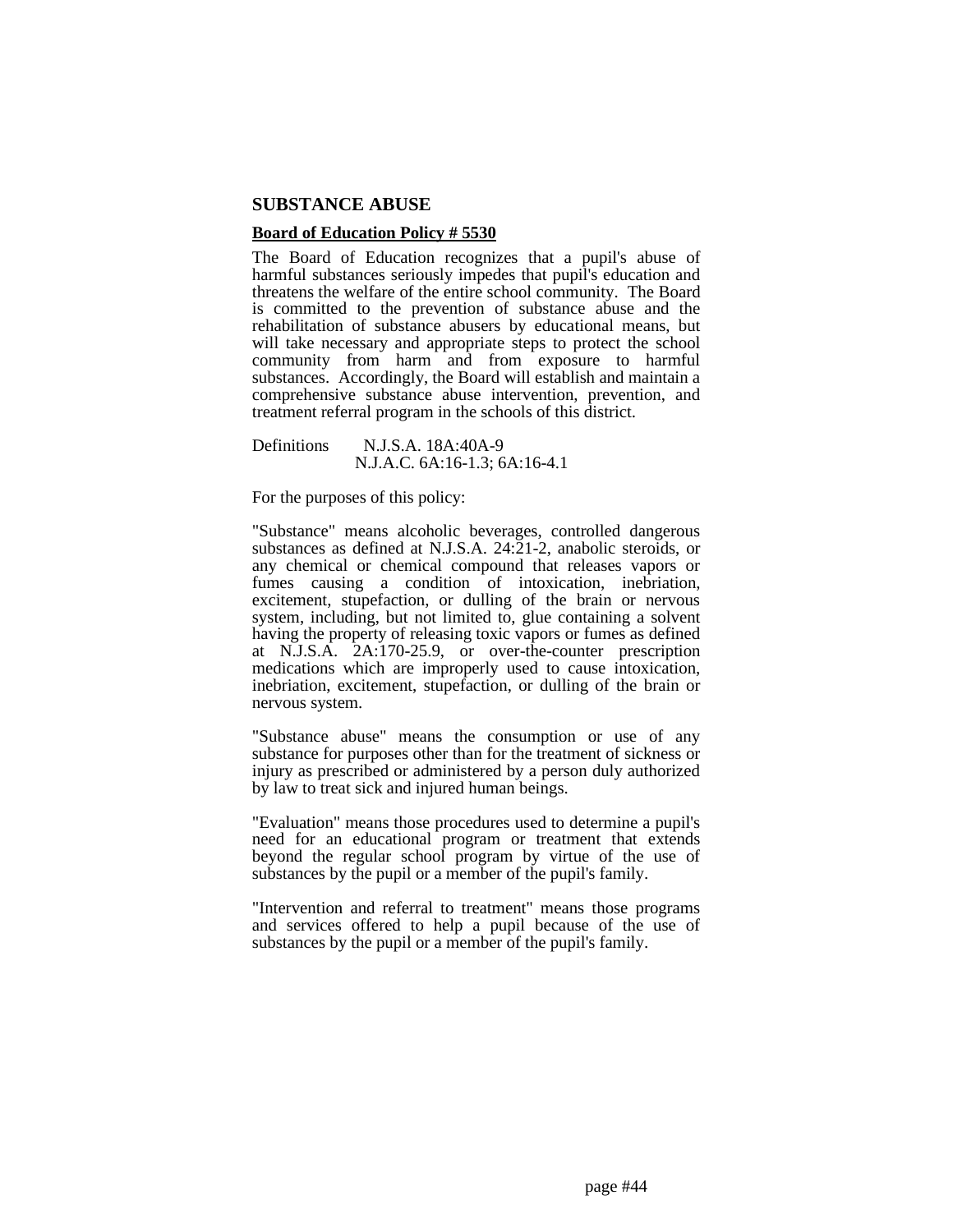"Immediate examination" - medical examination by a physician to include substance abuse screening to be completed within two hours following principal notification.

Discipline N.J.S.A. 18A:40A-10; 18A:40A-11 N.J.A.C. 6A:16-4.1(c)2.; 6A:16-6.3(a)

The Board prohibits the use, possession, and/or distribution of a substance on school premises, at any event away from the school premises that is sponsored by this Board, and on any transportation vehicle provided by this Board.

A pupil who uses, possesses, or distributes a substance, on or off school premises, will be subject to discipline. Discipline will be graded to the severity of the offense, the nature of the problem and the pupil's needs. Discipline may include suspension or expulsion. The Board may establish consequences for a pupil not following through on the recommendations of an evaluation for alcohol or other drug abuse and related behaviors. The Superintendent and/or designee will notify the appropriate law enforcement agency pursuant to N.J.A.C. 6A:16-6.3(a).

Instruction N.J.S.A. 18A:40A-1 et seq. N.J.A.C. 6A:16-3.1

The Board shall provide a comprehensive program of instruction on the nature and effects of substances and tobacco. The program will be included in the health education curriculum and conducted in accordance with law, rules of the State Board of Education, and Policy No. 2422.

Identification, Evaluation, and Intervention N.J.S.A. 18A:40A-11 through 18A:40A-17 N.J.A.C. 6A:16-3.1; 6A:16-4.1; 6A:16-4.2; 6A:16-4.3

Whenever any teaching staff member, certified or non-certified nurse or other educational personnel have reason to believe a pupil has used or may be using anabolic steroids that person must report the matter as soon as possible to:

- 1. The Principal (or, in the Principal's absence, to a person designated by the Principal); and
- 2. The certified or non-certified school nurse; or
- 3. The school physician; or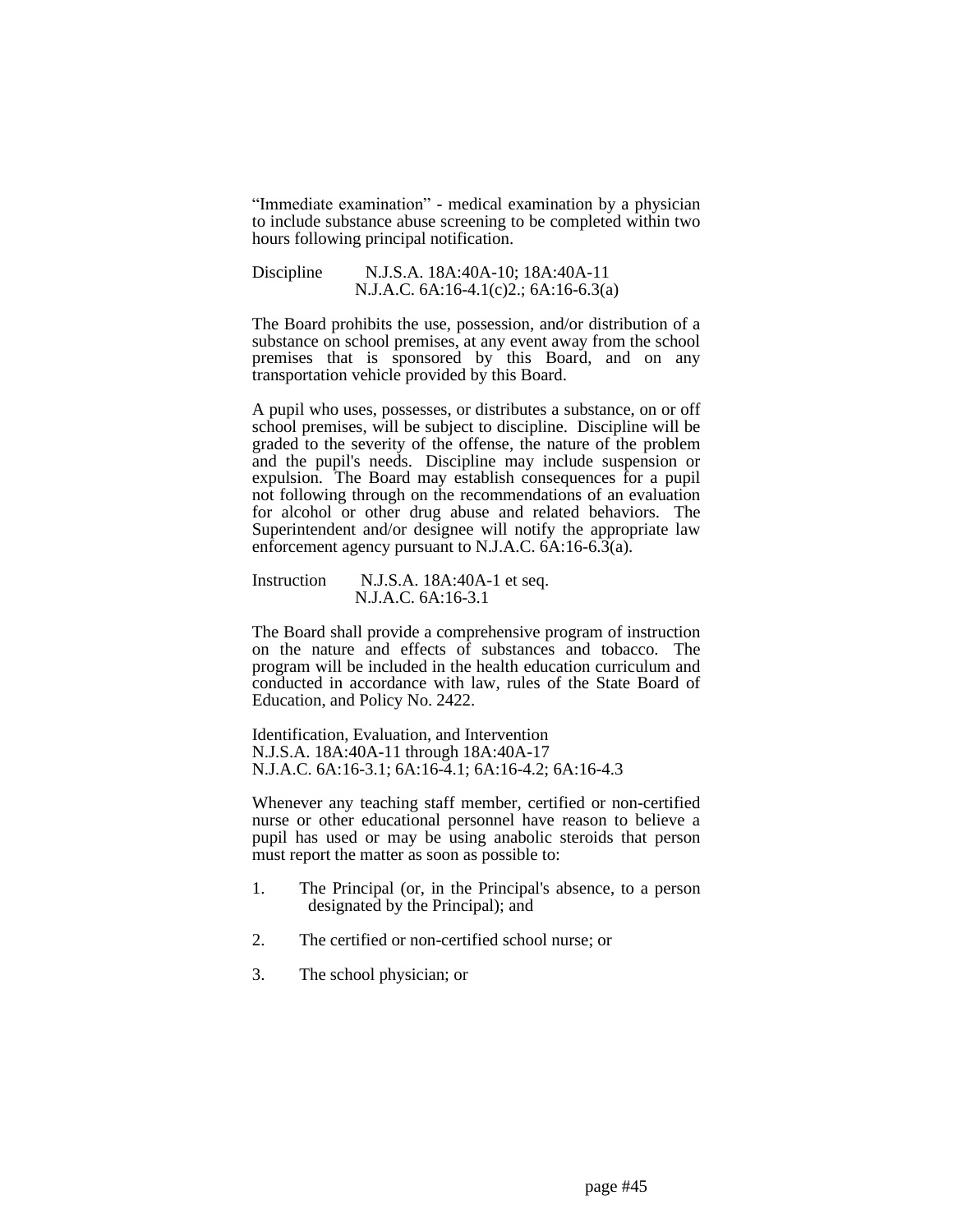4. The Student Assistance Coordinator.

The Principal or his/her designee, in response to every report, must immediately:

- 1. Notify the pupil's parent(s) or legal guardian(s);
- 2. Notify the Superintendent, and
- 3. Arrange for the immediate **(student must report to physician or agency within two hours)** examination of the pupil by a physician selected by the parent(s) or legal guardian(s).
	- a. If the physician selected by the parent(s) or legal guardian(s) is not available to perform the examination, the examination will be conducted by the school physician **or an agency identified by the district as qualified to conduct such examination.**
	- b. The examination conducted, at parental request, by a physician other than the school physician will not be at district expense.
	- c. The pupil shall be examined as soon as possible for the purpose of determining whether the pupil has been using anabolic steroids.
	- d. A written report of the examination of the pupil shall be furnished by the examining physician to the pupil's parent(s) or legal guardian(s) and to the Superintendent.
- 4. If the parent(s) or legal guardian(s) is immediately available, the Principal will ask such person to confirm in writing, on a form maintained by the Principal and to be signed by the parent(s) or guardian(s), the following:
	- (a) His/her intent to comply with the requirement for an immediate examination of the pupil, designating either a doctor selected by the parent(s) or guardian(s) or by the school medical inspector.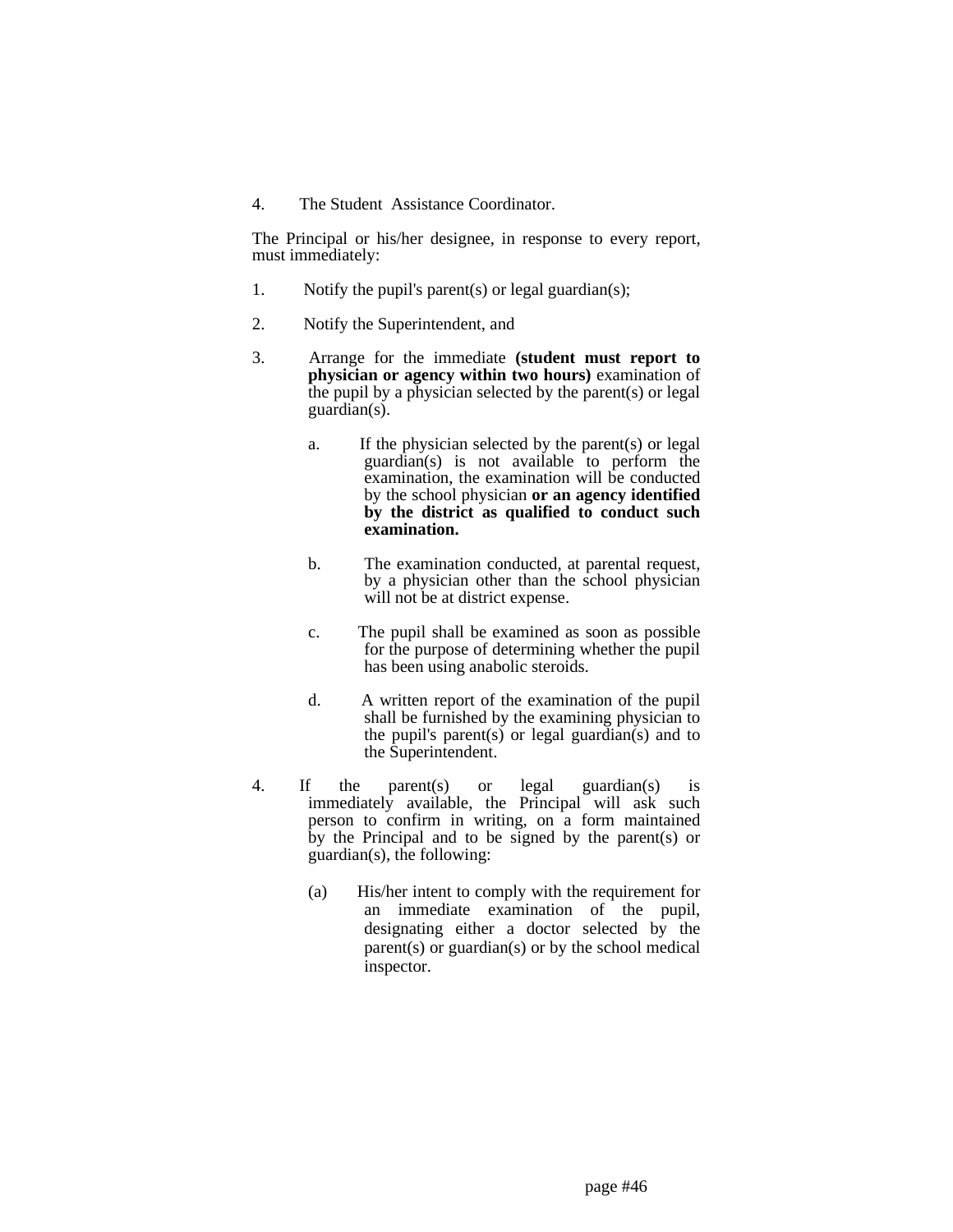- (b) The name, address and telephone number of the doctor or medical facility where the student is to be examined.
- (c) To the extent known, the time and date of the appointment with the doctor or medical facility.

Prior to releasing the pupil from the school in custody of his/her parent(s) or legal guardian(s), the Principal shall attempt to confirm with the doctor or medical facility the pupil's appointment for examination.

If it is determined that the pupil has been using anabolic steroids, the pupil and others, as necessary, shall be interviewed by a Substance Assistance Coordinator or individual who holds a school nurse psychologist, school social worker, or student personnel services endorsements on the Educational Services Certificate and are trained to assess alcohol and other drug abuse for the purpose of determining the extent of the pupil's involvement with substances and the possible need for referral for treatment. In order to make this determination, the staff member may conduct a reasonable investigation, which may include interviews with the pupil's teachers and school staff. The school staff member may also consult with physicians and such experts in the field of substance abuse as may be appropriate.

If it is determined the pupil's use of steroids represents a danger to the pupil's health and well-being, certificated staff as per N.J.A.C. 6A:16-4.3(b)4 will initiate a referral for treatment to:

- 1. Appropriate community agencies as defined in N.J.A.C. 6A:16-4.1(b); or
- 2. Out-of-state agencies licensed by the appropriate State regulatory agency for alcohol and other drug services; or
- 3. Private practitioners certified by appropriate drug and alcohol licensing board.

All staff members shall be alert to signs of substance abuse by pupils and shall respond to those signs in accordance with administrative regulations. Any staff member to whom it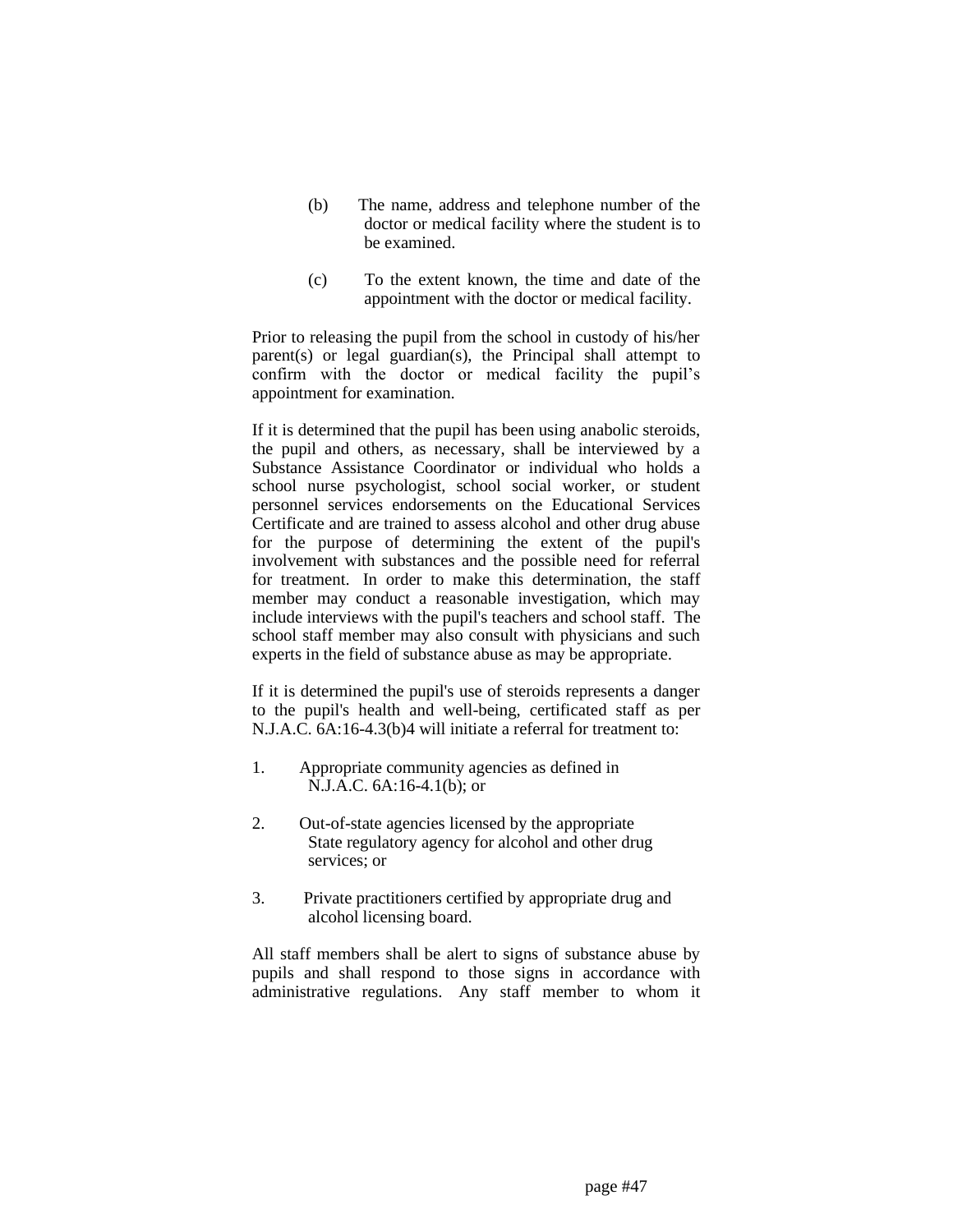appears that a pupil may be under the influence of a substance other than anabolic steroids on school property or at a school function, shall report the matter as soon as possible to:

- 1. The Principal (or in the Principal's absence, to a person designated by the Principal);
- 2. The school nurse or the school physician;
- 3. If neither the school nurse or school physician is available, the staff member responsible for the function shall be notified.

The Principal or his/her designee shall immediately notify the pupil's parent(s) or legal guardian(s) and the Superintendent.

The Principal must arrange for an immediate medical examination of the pupil:

- 1. By a doctor selected by the parent(s) or legal guardian(s); or
- 2. If the parent(s) or legal guardian(s) doctor is not immediately available, by the school physician;
- 3. If neither the parent(s) or legal guardian(s) doctor nor the school physician is immediately available, the pupil shall be taken to the emergency room of the nearest hospital for examination and diagnosis.

The pupil may be accompanied by the pupil's parent(s) or legal guardian(s) if possible and will be accompanied by a member of the school staff appointed by the Principal.

- 4. An examination conducted by a physician other than the school physician or the emergency room of the nearest hospital shall not be at district expense. Treatment will not be at Board expense.
- 5. If the parent(s) or legal guardian(s) is immediately available, the Principal will ask such person to confirm in writing, on a form maintained by the Principal and to be signed by the parent(s) or guardian(s), the following: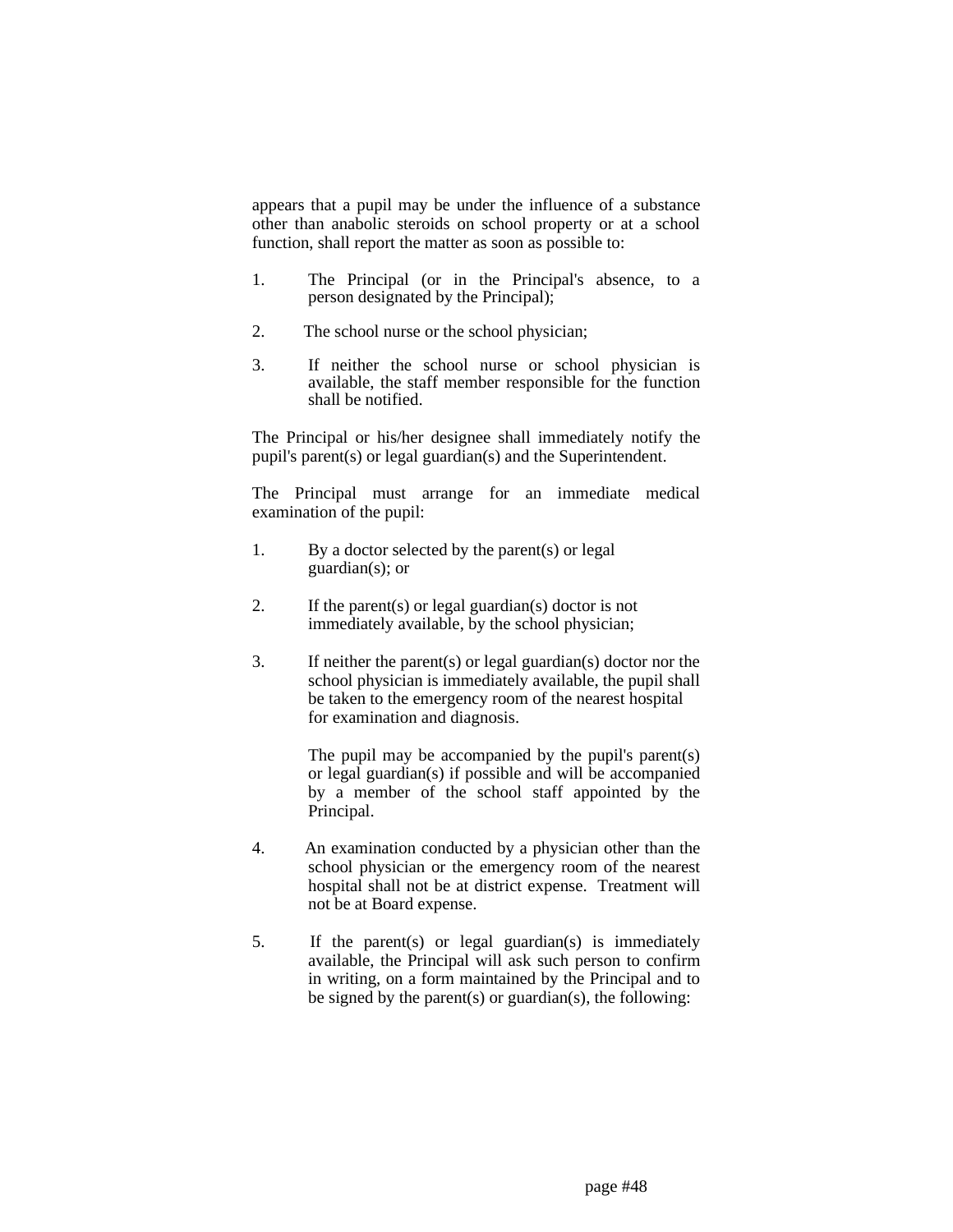- (a) His/her intent to comply with the requirement for an immediate examination of the pupil, designating either a doctor selected by the parent(s) or guardian(s) or by the school medical inspector.
- (b) The name, address and telephone number of the doctor or medical facility where the student is to be examined.
- (c) To the extent known, the time and date of the appointment with the doctor or medical facility.

Prior to releasing the pupil from the school in custody of his/her parent(s) or legal guardian(s), the Principal shall attempt to confirm with the doctor or medical facility the pupil's appointment for examination.

If there is a positive determination from the medical examination of the pupil indicating the alcohol or drug use interferes with the pupil's physical or mental ability to perform in school:

- 1. The pupil will be returned to the care of the parent(s) or legal guardian(s) as soon as possible; and
- 2. Attendance at school will not resume until a medical report verifies the pupil's alcohol or drug use no longer interferes with the pupil's physical or mental ability to attend school.

When a pupil's substance abuse or suspected substance abuse threatens the pupil's life or places the pupil and/or others in imminent peril, all procedures shall be expedited in accordance with the emergency. Policy No. 8441, Care of Injured and Ill Persons, may be implemented as appropriate, provided no component of the procedures implementing this policy is omitted.

The Board will provide intervention and treatment referral services by teaching staff members who are properly and appropriately certified and trained to render such services.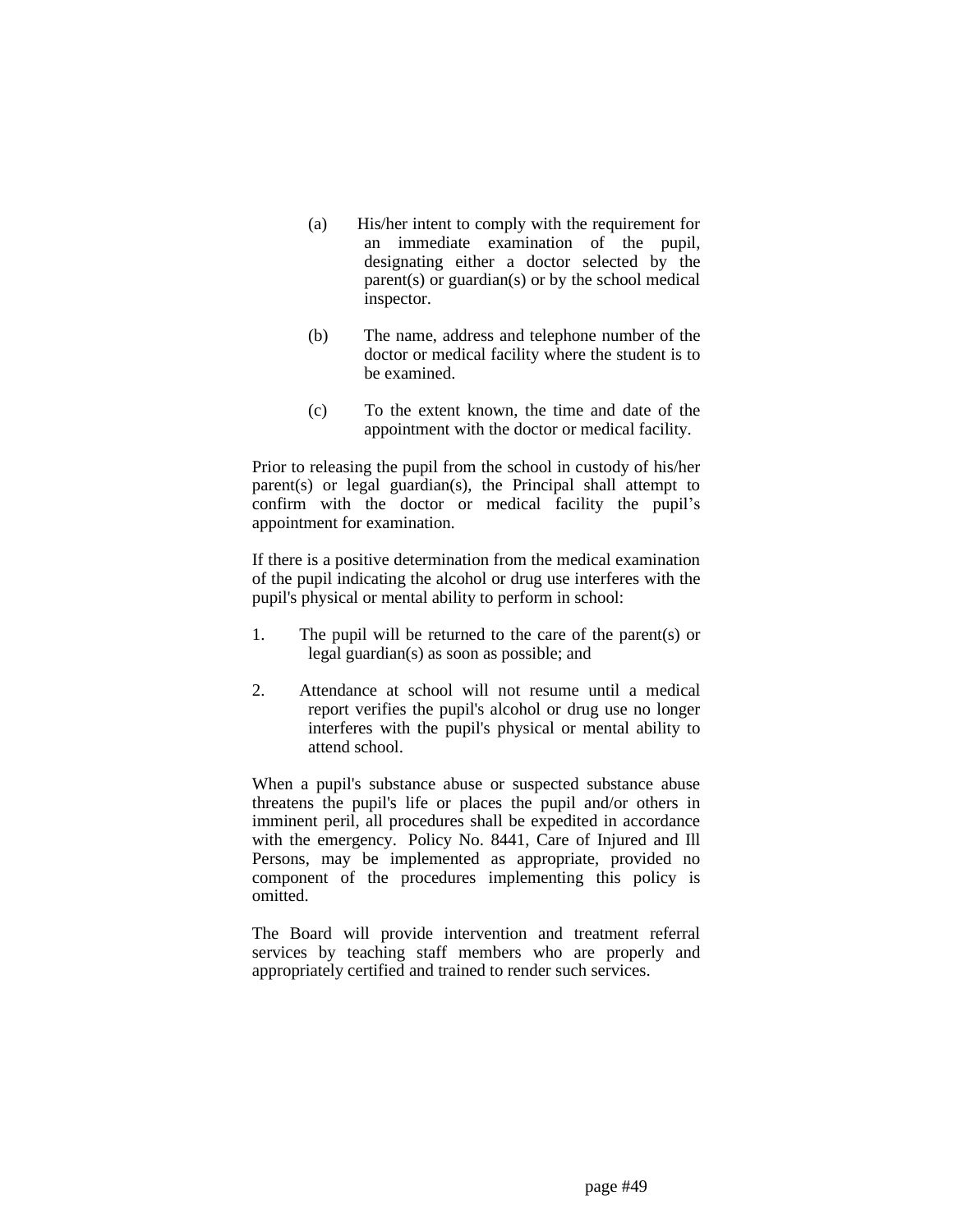Such services will include instruction, counseling, and related services to a pupil who is receiving medical or therapeutic care for diagnosed substance abuse; referral to a community agency approved by the County Local Advisory Council on Alcoholism or Drug Abuse or the State Department of Health; support services for pupils who are in care or returning from care for substance dependency; and/or a special class or course designed to meet the needs of pupils with problems of substance abuse.

A substance abuser who has also been identified as potentially disabled shall be evaluated by the Child Study Team to determine his/her eligibility for special education and/or related services.

In-Service Training N.J.S.A. 18A:40A-15(b)

The Board directs the Superintendent to develop a program of inservice training for all teaching staff members involved in the instruction of pupils. The Board will provide time for the conduct of the program during the usual school schedule. Inservice training shall prepare teachers to instruct pupils on substance abuse and inform teachers about the nature of substances, the symptomatic behavior associated with substance abuse, the availability of rehabilitation and treatment programs, the legal aspects of substance abuse, and Board policy and regulations on substance abuse.

Outreach to Parents N.J.S.A. 18A:40A-17 N.J.A.C. 6A:16-4.1(c)7

The Board will provide a program of outreach to parent(s) or legal guardian(s) of pupils that includes information on the district's substance abuse curriculum, the identification of substance abusers, and rehabilitation organizations and agencies. The Superintendent is directed to develop the program in consultation with local agencies recommended by the Commissioner and to offer the program at times and in places convenient to parent(s) or legal guardian(s) on school premises or in other suitable facilities.

Records

§408 of the Drug Abuse Prevention, Treatment, and Rehabilitation Act, 42 U.S.C., and Implementing Regulations, 42 CFR Part 2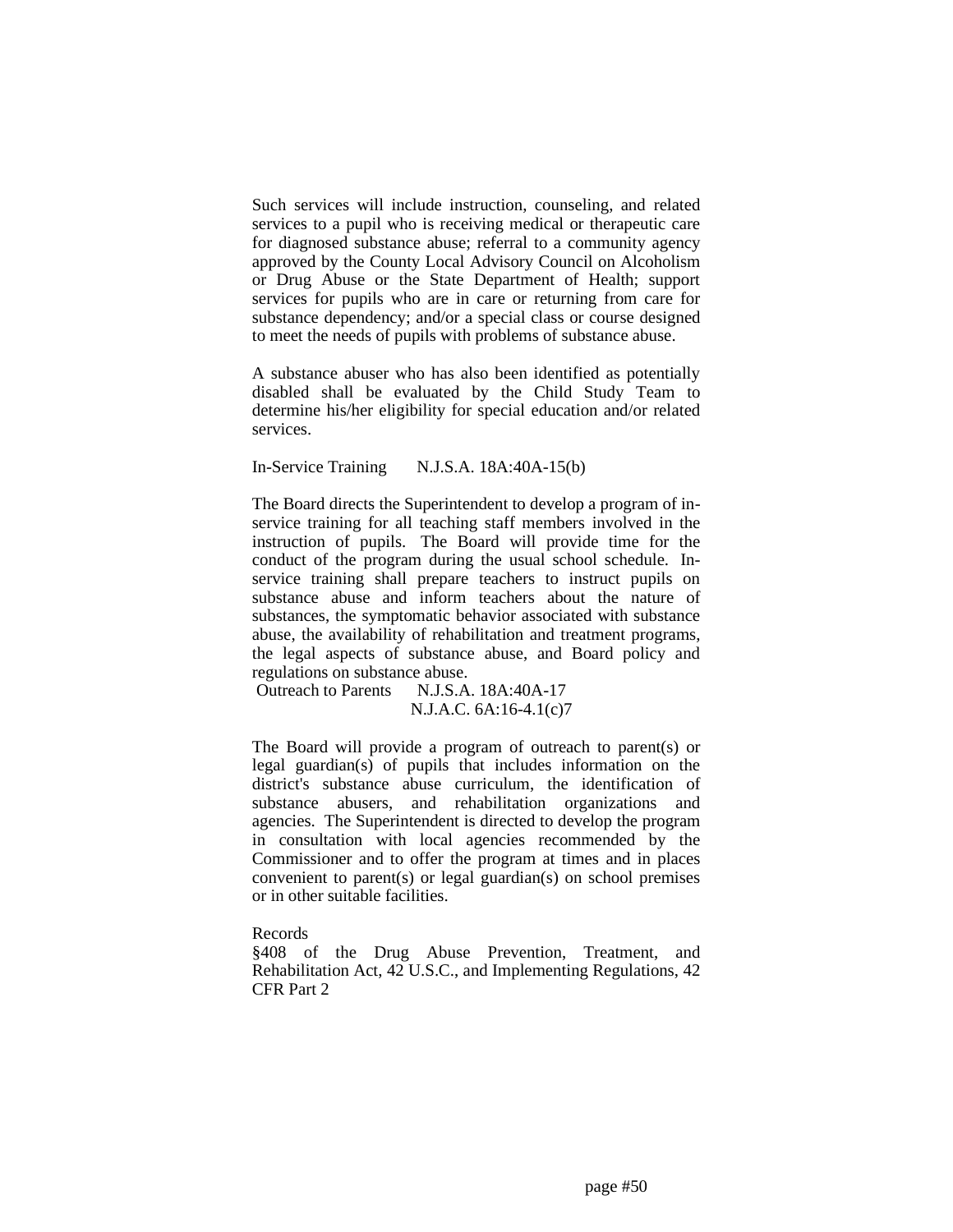Notations concerning a pupil's involvement with substances may be entered on his/her records, subject to Policy No. 8330 regarding confidentiality and limited access. All such notations shall be expunged when they are no longer required for the counseling or discipline of the pupil or when the pupil leaves school. Information regarding a pupil's involvement in a school intervention or treatment program shall be kept strictly confidential in accordance with §408 of the Drug Abuse Prevention, Treatment, and Rehabilitation Act, 42 U.S.C. 290 ee-3, and implementing regulations, 42 CFR Part 2.

If a secondary pupil involved in a school intervention or treatment program provides information during the course of a counseling session in that program which indicates that the pupil's parent(s) or legal guardian(s) or other person residing in the pupil's household is dependent upon or illegally using a substance as that term is defined in N.J.S.A. 18A:40A-9, that information shall be kept confidential and may be disclosed only with; the pupil's written consent, to another person or entity whom the pupil specifies in writing; pursuant to a court order; to a person engaged in a bona fide research purpose; except that no names or other information identifying the pupil or the person with respect to whose substance abuse the information was provided, shall be made available to the researcher; or to the Division of Youth and Family Services or to a law enforcement agency, if the information would cause a person to reasonably suspect that the secondary pupil or another child may be an abused or neglected child.

## Nonpublic School Pupils N.J.S.A. 18A:40A-5; 18A:40A-17c

The Board will lend to pupils attending nonpublic schools located in this district and to the parent(s) or legal guardian(s) of such pupils educational materials on substance abuse prepared and supplied by the Commissioner. The loan of such materials shall be at no cost to the district.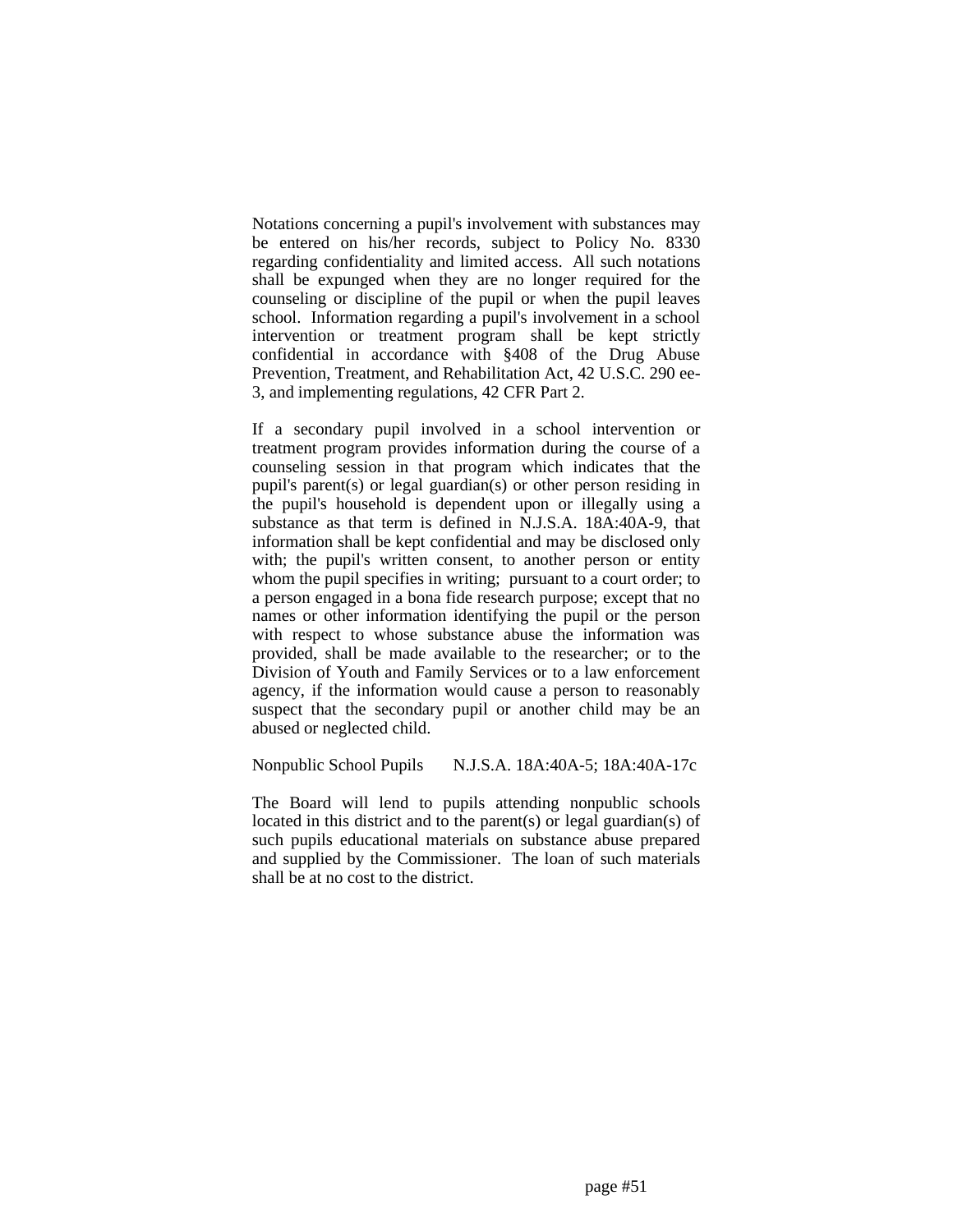## Civil Immunity N.J.S.A. 18A:40A-13, 18A:40A-14; N.J.A.C. 6A:16-4.3(c)

No civil action of any kind shall lie against any employee, officer or agent of the Board because of actions taken under the education statutes on substance abuse, N.J.S.A. 18A:40A-1 et seq., provided the skill and care given is that ordinarily required and exercised by other such employees, officers and agents of the Board.

Any employee who in good faith reports a pupil to the Principal, the Principal's designee, the school physician, or the school nurse in an attempt to help such pupil cure his/her abuse of substances shall not be liable in civil damages as a result of making any such report.

## Reporting Pupils to Law Enforcement Authorities 6A:16-6.3(a)

The Superintendent or designee will report pupils to law enforcement authorities if the staff member has reason to believe a pupil is unlawfully possessing or in any way is involved in the distribution of controlled dangerous substances, anabolic steroids, or drug paraphernalia, on or within 1,000 feet of the outermost boundary of school property pursuant to N.J.A.C. 6A:16-6.3(a). The Superintendent will not report pupils who have voluntarily sought treatment or counseling for a substance abuse problem provided the pupil is not involved or implicated in a current drug distribution activity.

Policy Review and Accessibility N.J.S.A. 18A:40A-10; 18A:40A-11 / N.J.A.C. 6A:16-4.2(a) & (b)

The Board will annually review the effectiveness of this policy in consultation with appropriate teaching staff members, with community members, as well as consultation with local substance abuse prevention, intervention and treatment agencies licensed by the State Department of Health and Senior Services and community representatives.

This policy and its implementing regulations shall be made available annually, at the beginning of the school year, to all school employees, pupils, and parent(s) or legal guardian(s). Each newly hired employee and transferred pupil will be offered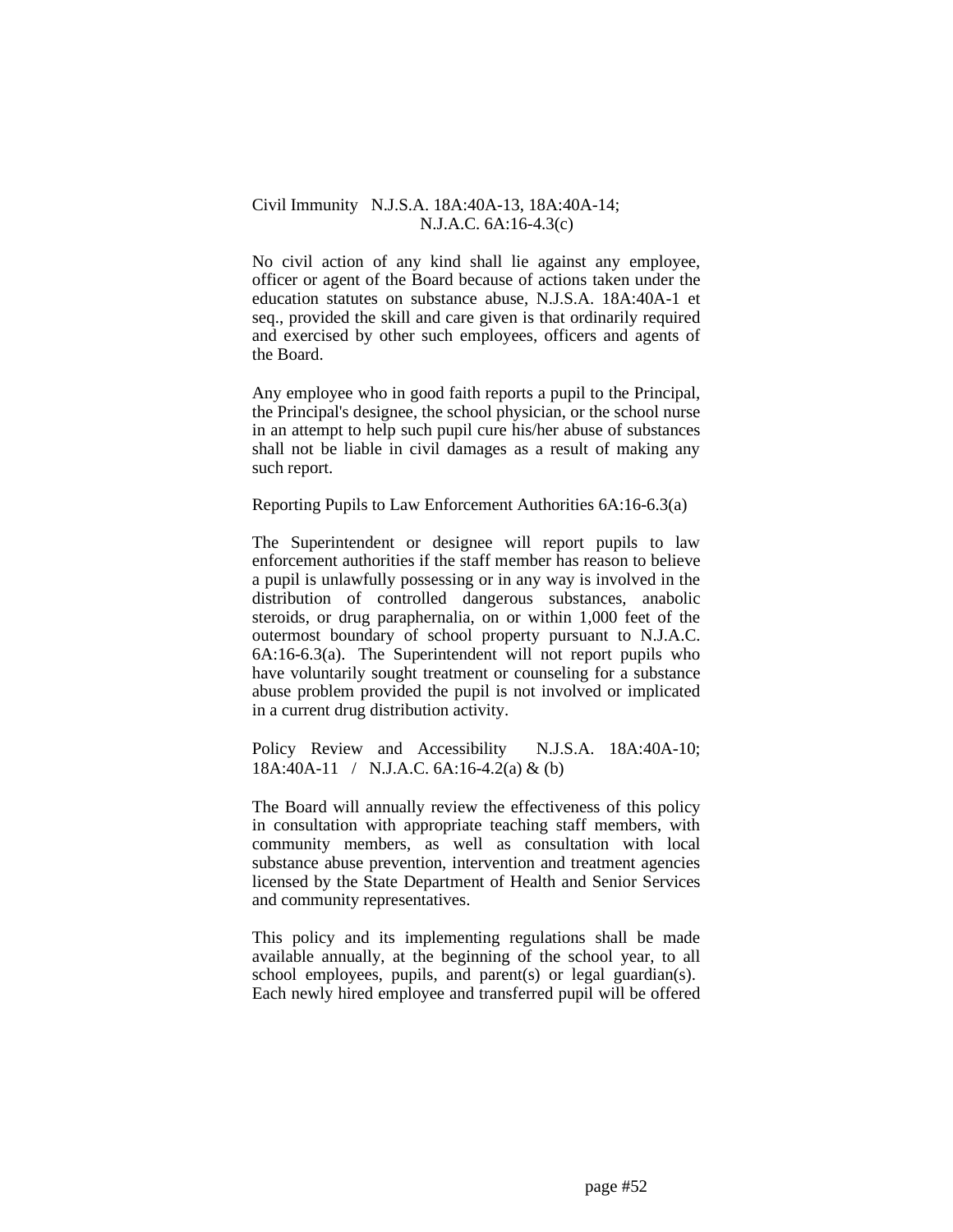this policy and implementing regulations on his/her arrival in the district.

N.J.S.A. 18A:40A-1 et seq.; 18A:40A-7.1 et seq. N.J.A.C. 6A:16-4.1 et seq. Adopted: December 14, 2005

### **GUNS AND WEAPONS ON SCHOOL PROPERTY Board of Education Policy # 5611**

The Monroe Township Board of Education believes that all students and staff deserve the right to a safe and secure environment. Accordingly, there is no justification for guns and/or weapons to be in a school building or on school property.

Any student found in school or on school property with any type of gun shall be subject to a minimum ten (10) day suspension from school and a hearing before the Board of Education where action on expulsion from school shall be considered.

Any student found with a weapon (other than a gun), ammunition, or any other kind of object that is displayed or used as a weapon in school or on school property shall be subject to up to a ten-day suspension from school and any other action deemed appropriate by the Board. Any student responsible for a weapon being brought to school or onto school property shall be subject to the same above disciplinary action.

The principal or designee in all matters involving guns, weapons or ammunition as described in this policy shall make notification to the police authorities.

Adopted: March 25, 1992 Amended: June 9, 1993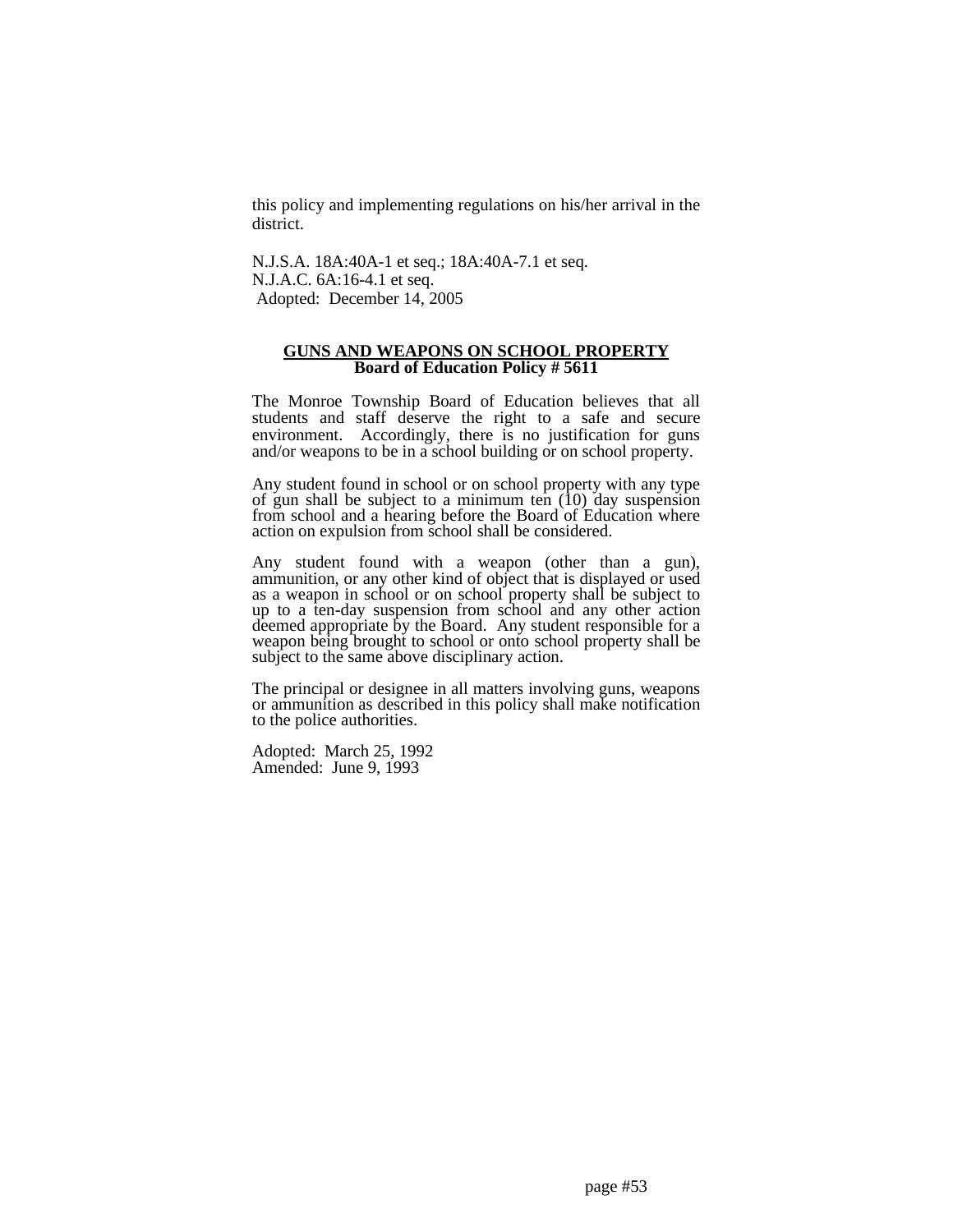## **THREATS OF VIOLENCE OR VIOLENT ACTS**

Threats are defined as attempting by physical menace to put another in fear of imminent serious bodily injury, or threatening to commit any crime of violence with the purpose to terrorize another. Examples of such threats would be  $(\text{bit not limited to})$ "threatening to blow the building up" or "threatening to kill an individual.'

All reported threats of violence would be investigated. All threats will be taken seriously and the proper authorities will be notified. Students found to be making threats will be subject to suspension / expulsion, evaluation by a mental health professional, and police intervention.

## **FIGHTING AND VIOLENCE IN SCHOOLS**

Monroe Township High School recognizes its responsibility to promote and maintain a safe environment. The school expects its students and parents to accept their responsibility and to cooperate with the high school in all matters relative to physical safety. Accordingly, the high school will not tolerate fighting or violent behavior of any kind by its students.

Monroe Township High School will combat fighting swiftly and fairly to insure the safety of all students. Accordingly, the high school will not tolerate fighting or violent behavior of any kind by its students. It will utilize the services of appropriate staff and solicit the support of parents in an effort to eliminate violent behavior in our school. Other school committees and groups may play a role in this effort. Peer mediation may also be offered. The school's curriculum shall also address this issue through instruction at the classroom level. Specifically, this shall occur through discussion and instructional activities in topics such as tolerance, human relations, multiculturalism, conflict resolution, human understanding and the like.

In addition to other school sanctions that may be imposed, students involved in violent activities, and in particular fighting, shall be subject to the following disciplinary actions:

See Code of Conduct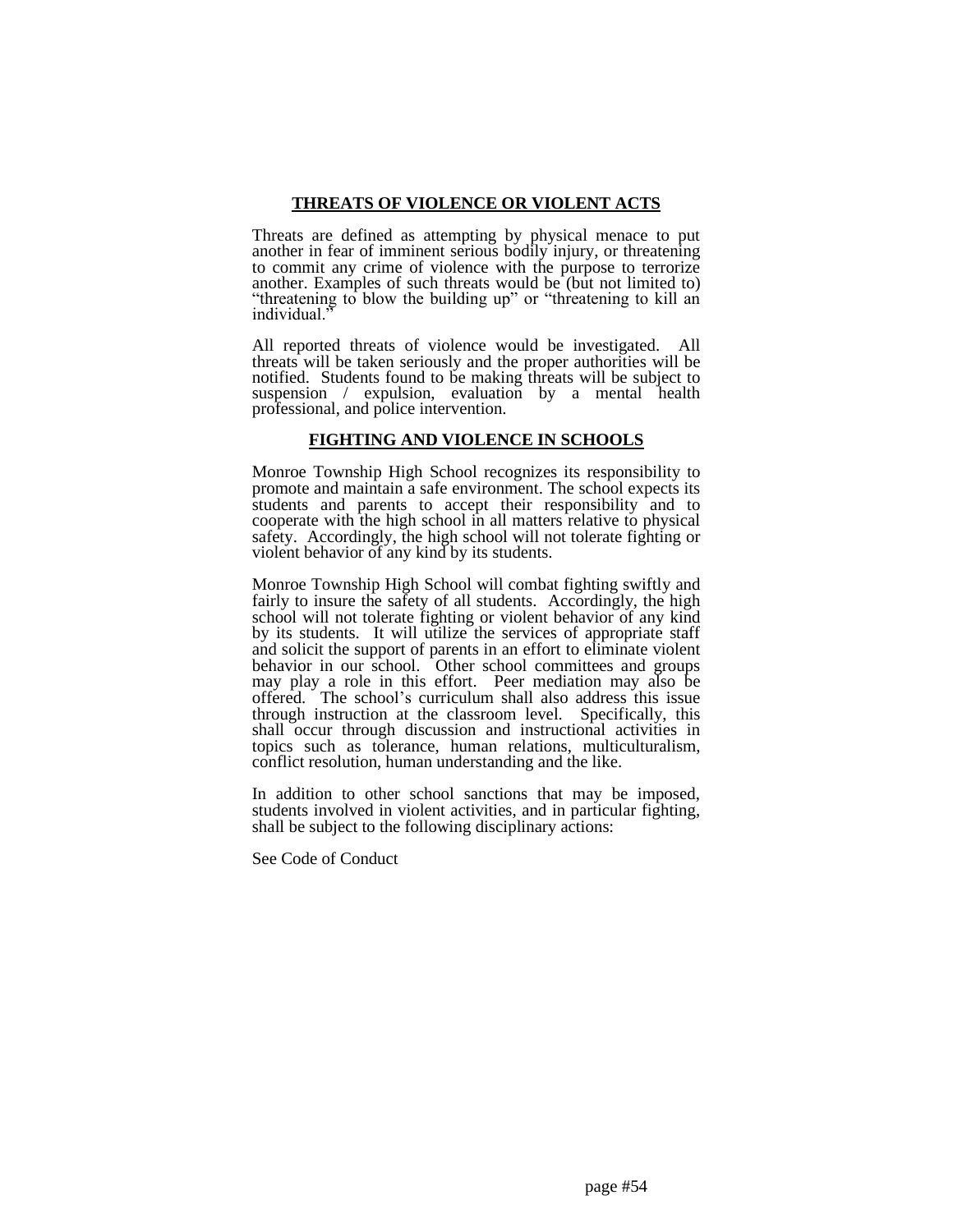## **Aggressive Behavior**

Aggressive Behavior – MTHS realizes that fighting is often the culminating step in a series of unacceptable behaviors, including verbal insults & intimidation (through verbal or physical gestures). Specific examples include (but are not limited to) such things as deliberately blocking a pupil's passage in the halls or muttering threats just loud enough to be heard, etc. This is intolerable. Students who engage in this type of behavior or any behavior that may incite violence shall be subject to the following:

See Code of Conduct

#### **TOBACCO USE/ POSSESION / ELECTRONIC CIGARETTES / VAPOR DEVICES**

The health and welfare of its student body is of paramount concern to the Monroe Township Board of Education. In this regard, health instruction throughout the curriculum reflects information to encourage good health and to discourage habits and behavior that pose a potential hazard to student welfare.

Smoking and or chewing of tobacco is one such habit or behavior that has been found to be a health hazard by the U.S. Surgeon General. Additionally, New Jersey law, in recognition that tobacco use may be hazardous to one's health, forbids the sale of tobacco to anyone under the age of 18 years.

Smoking, vaping or chewing tobacco by students in the Monroe Township Schools or on school property is strictly forbidden. This shall apply to the regular school year programs and summer school sessions when applicable.

If a student is found to be on school property, school designated bus stops, in route to or from school or at a school sponsored function, he/she may expect appropriate disciplinary action as determined by building administration. Offenses: See Code of Conduct

#### **School Bus Conduct**

Transporting students to and from school is a privilege of the school program, which requires everyone to act in a safe and responsible manner. This service is a privilege for students.

Disciplinary matters such as, but not limited to, smoking, fighting, throwing objects, obscenity, refusal to assume assigned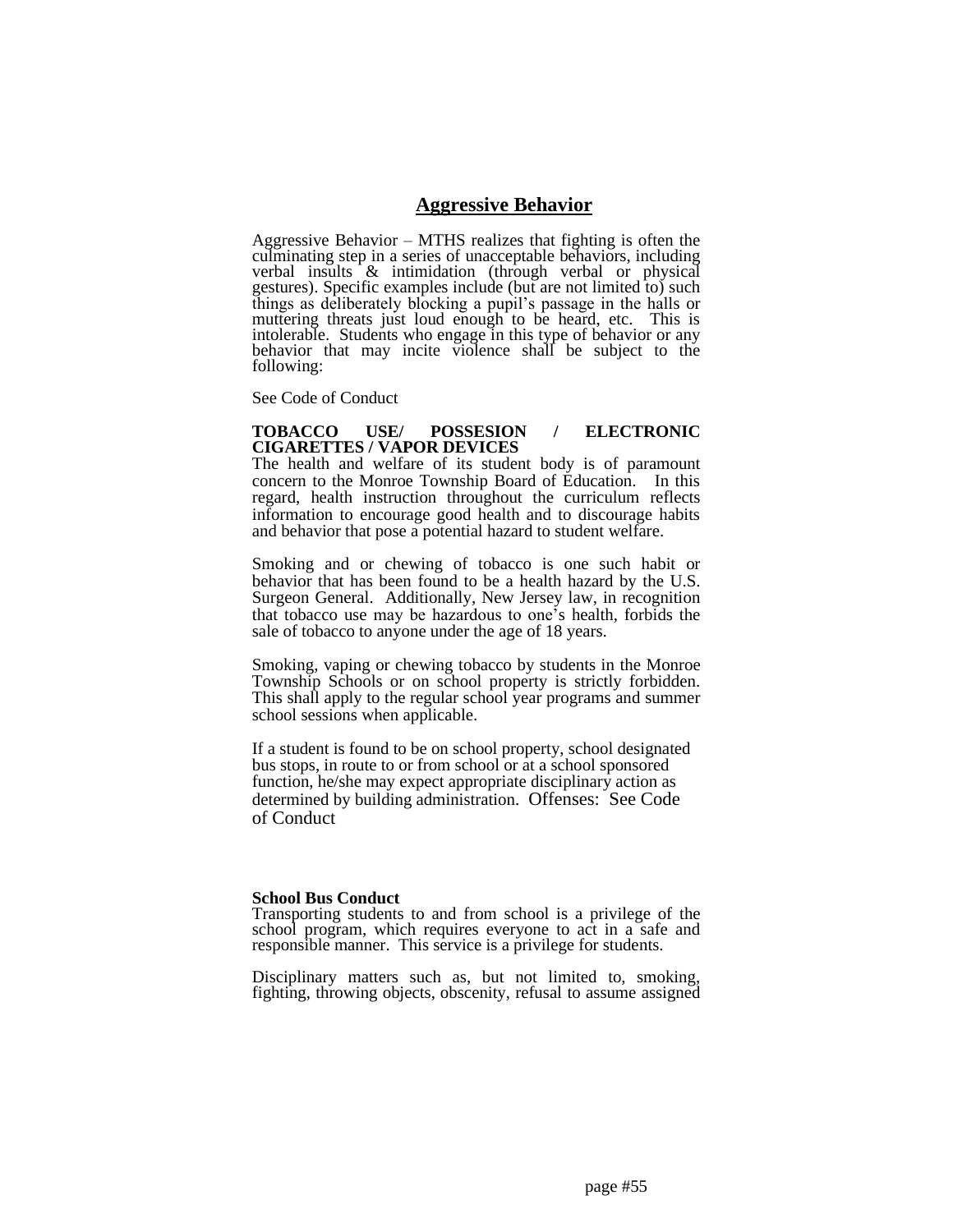seat and destroying school property are not tolerated and shall be subject to disciplinary action. Disciplinary action administered by MTHS may include the suspension of bus privileges as well as the suspension of the student(s) from school should the infraction be serious enough or be a case of repeated abuse. If the student is suspended from the bus, it shall be the responsibility of the parent to provide transportation for the student to and from school during such bus suspension.

#### **Guidelines**

- 1. Students will remain well back from the roadway while awaiting the arrival of the bus and will refrain from "horse play" at the bus stop.
- 2. Students will enter the bus in an orderly manner, sit in assigned seats and remain seated at all times.
- 3. All students shall comply with the directives of the bus driver.
- 4. Eating, drinking, littering, smoking or throwing objects on the bus or discharge of any object from the bus window is prohibited.
- 5. Yelling, making excessive noise or using abusive language is prohibited.
- 6. Students will ride only on their assigned bus unless they have received prior written approval of the Administration.
- 7. Students will only get off the bus at their assigned stops unless they receive prior written approval from the Administration.
- 8. Students found to be defacing or damaging school property, including buses, will be held responsible for the damage and subject to disciplinary measures.
- 9. No animals of any kind or condition (dead or alive) are permitted on school buses. Unless with approval of a service animal.
- 10. Students shall refrain from any action, which could endanger others.
- 11. Students are required to use seat belts in buses equipped with seat belts.

#### **Disciplinary Procedures**

The bus driver or other school official witnessing the infraction will report student violations of the above guidelines to the appropriate school administrator. While the school administrator will judge each situation on its individual merits, the guidelines listed in the Code of Conduct will be followed. See Code of Conduct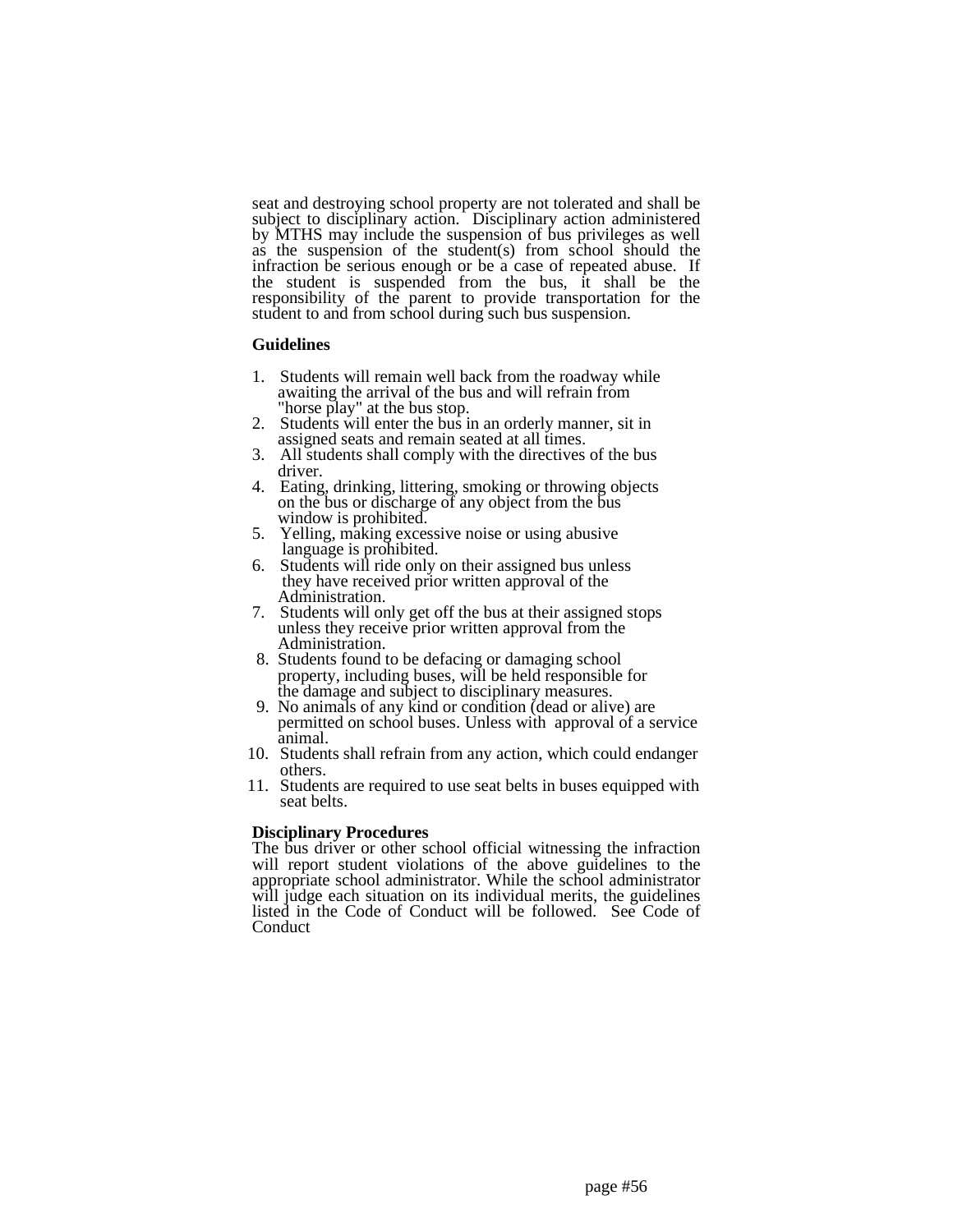#### **ATTENDANCE POLICY Board of Education Policy #5200**

Regular attendance is a requisite for success in school. New Jersey State Law requires students to attend school regularly, and it is the parent's legal responsibility to see that their children attend school on the days / hours the public schools are in session in the district. (N.J. 18A:38-25,26,27)

In order to facilitate students' chances for success the Monroe Township School District shall work cooperatively with parents to assure students attend school daily and attend each class daily. **Monroe Township High School uses a BLOCK BY BLOCK attendance program.** The number of absences defined in this policy is applied to every academic class a student takes. Therefore, parents and students need to be aware, not only of the total number of FULL DAYS absent, but the **total absences from EACH INDIVIDUAL CLASS**.

**It is recognized that certain legitimate circumstances may occasionally cause the student to be absent from school. If your child is going to be absent, you have a LEGAL OBLIGATION** to contact the school with that information. **There is a dedicated phone line at the school for that purpose.** *Failure to notify the school means your child is considered to be TRUANT for that day, and may be suspended upon his/her return to school***. If your child presents a SIGNED NOTE or if you contact the Attendance Office upon his/her return to school, the Truancy will be changed to an absence. Notes are only valid on the day your child returns to school, and will not be accepted at any other time.**

Students returning to school from an absence which required a Doctor's care must present a note from the Doctor detailing the condition and the dates the student was absent. Any subsequent treatments by a Doctor should also be verified with a note (on the Doctor's letterhead).

Those circumstances which constitute an **EXCUSED ABSENCE** from school and class include the following:

a. Doctor's Note(s) for absence(s) due to illness. Some EXTENDED illnesses may be of such length as to require Home Instruction. The Doctor's Note must verify the expected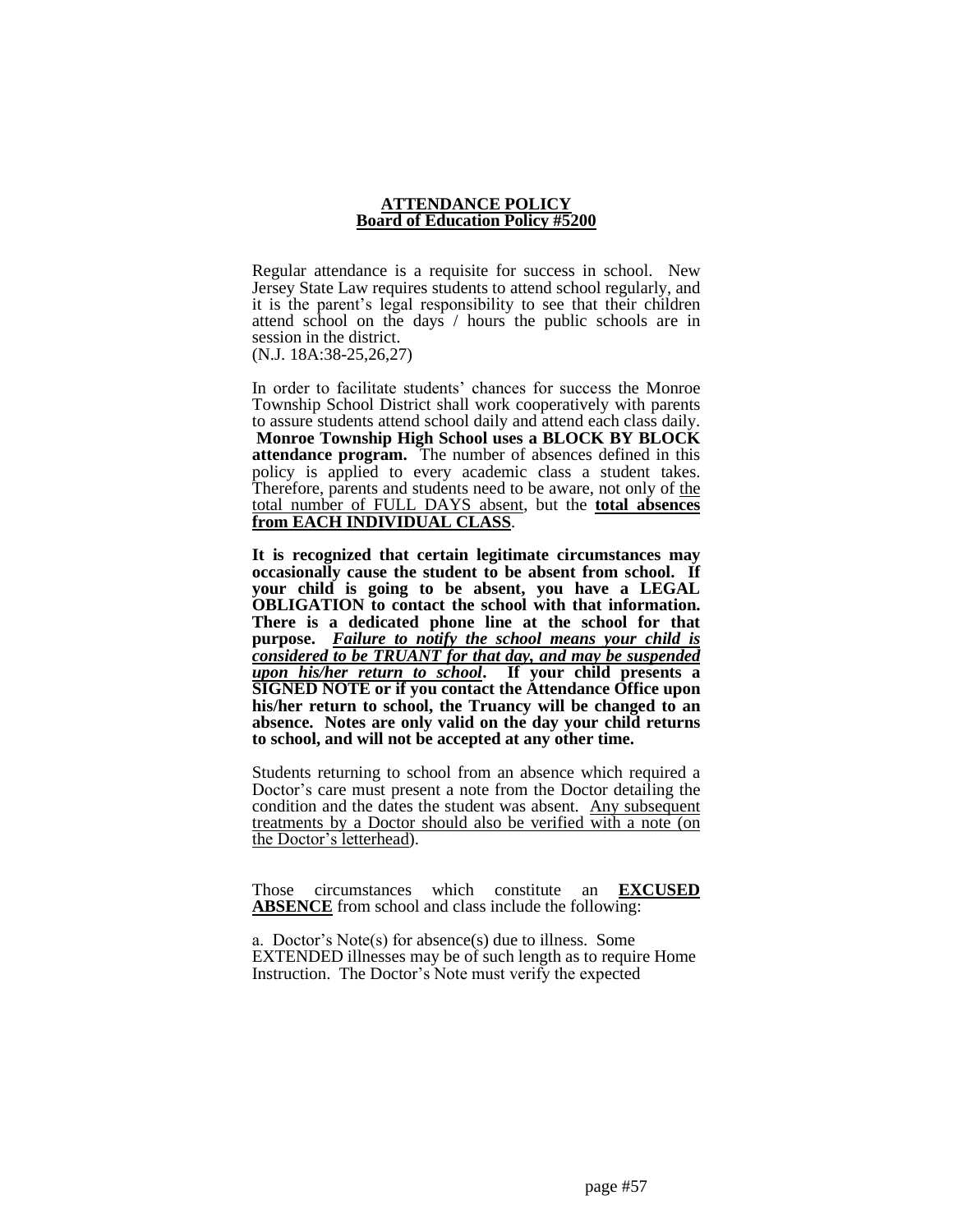duration of the illness, and must be given to the Attendance Office.

- b. Note for a Religious Holiday, which is recognized by the State of New Jersey.
- c. Note for a death in the family.
- d. Legal documentation for a required Court Appearance
- e. Involvement in a school sanctioned activity.
- f. A PASS from a school authority. Examples include but are not limited to the following: an administrator, school nurse, attendance officer, guidance counselor, child study team, etc.
- g. Days of IN SCHOOL or OUT OF SCHOOL suspension.
- h. At the discretion of the High School Principal.

An **EXCUSED ABSENCE does NOT count against the student's TOTAL NUMBER OF ABSENCES**, and because it is EXCUSED, the student is entitled to receive any work that they may have missed. **ALL OTHER ABSENCES COUNT TOWARDS THE TOTAL NUMBER (Full Days and individual classes) which is used to determine LOSS OF CREDIT STATUS.**

\*STUDENTS VACATIONING DURING SCHOOL DAYS WILL NOT BE CREDITED WITH AN EXCUSED ABSENCE\*

\*\*Students absent from school because of observance of a religious holiday shall not be deprived of any award or eligibility thereof, or opportunity to compete for any award, or of the right to take an alternate test/examination, as long as an absence note is submitted as described herein\*\*

\*\*\*Students who intend to be absent from school beyond ten days must refer to Board Policy #5130 and withdraw from school.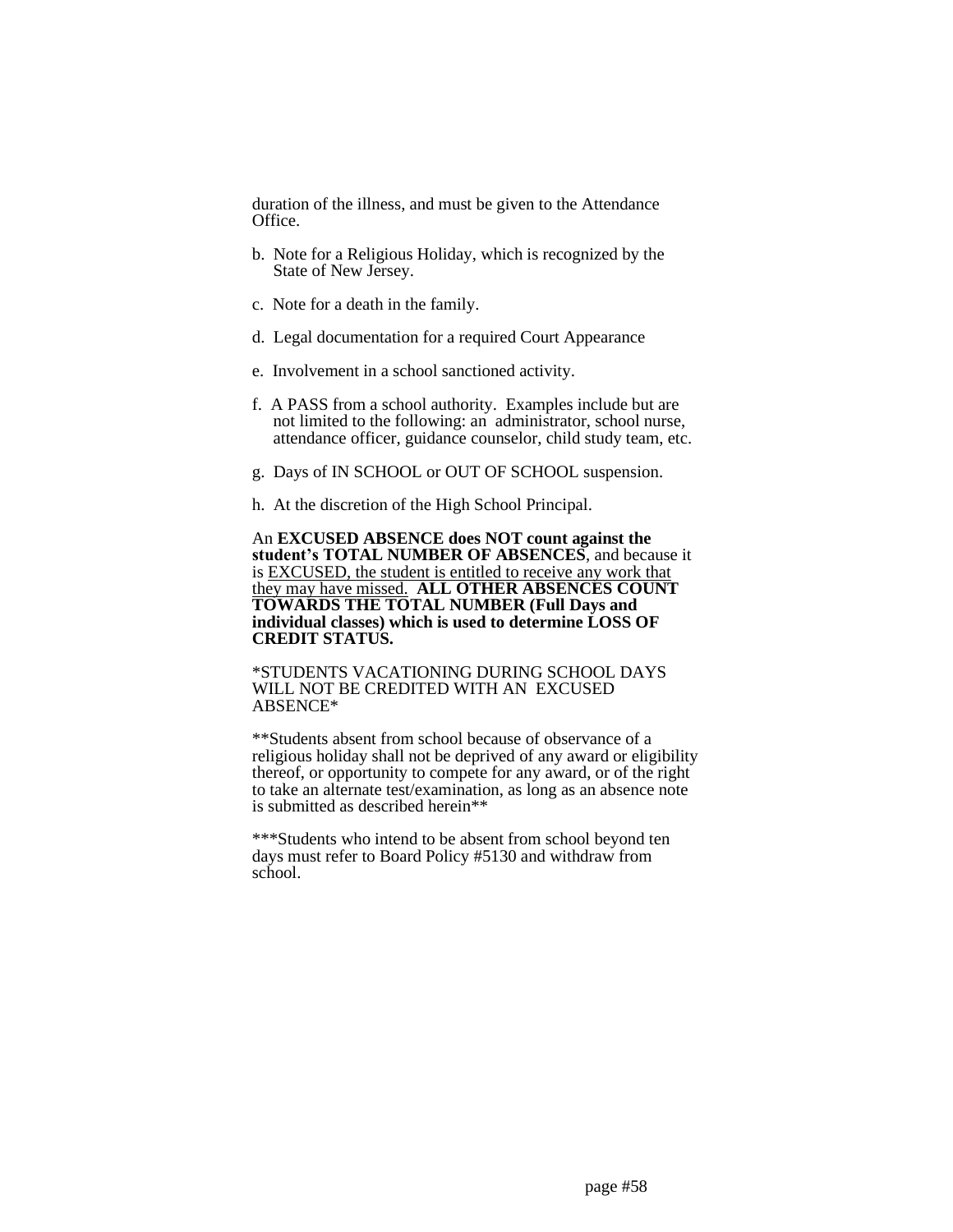**EXCESSIVE ABSENCES – LOSS OF CREDIT STATUS** Student attendance is the responsibility of the student. Students and parents should periodically check student attendance on the parent access computer system.

In a class that meets all year for [90] sessions, **a student shall**  not exceed [10] **TOTAL ABSENCES**. When the student reaches [11] ABSENCES, they are AUTOMATICALLY … in LOSS OF CREDIT STATUS, pending any appeals.

In a class that meets for a semester [45 sessions], **a student shall not exceed [5] TOTAL ABSENCES**. When the student reaches [6] ABSENCES, they are AUTOMATICALLY … in LOSS OF CREDIT STATUS, pending any appeals.

In a class that meets for a **SINGLE MARKING PERIOD [approx. 23 sessions], a student shall not exceed [2] TOTAL ABSENCES**. LOSS OF CREDIT STATUS is automatic on the 3 rd Absence.

If a class meets **ALL YEAR for [180] sessions, a student shall not exceed [16] TOTAL ABSENCES**. When the student reaches [17] ABSENCES, they are AUTOMATICALLY in LOSS OF CREDIT STATUS, pending any appeals.

**Attendance warning letters will be sent home at the end of the first, second and third marking periods.**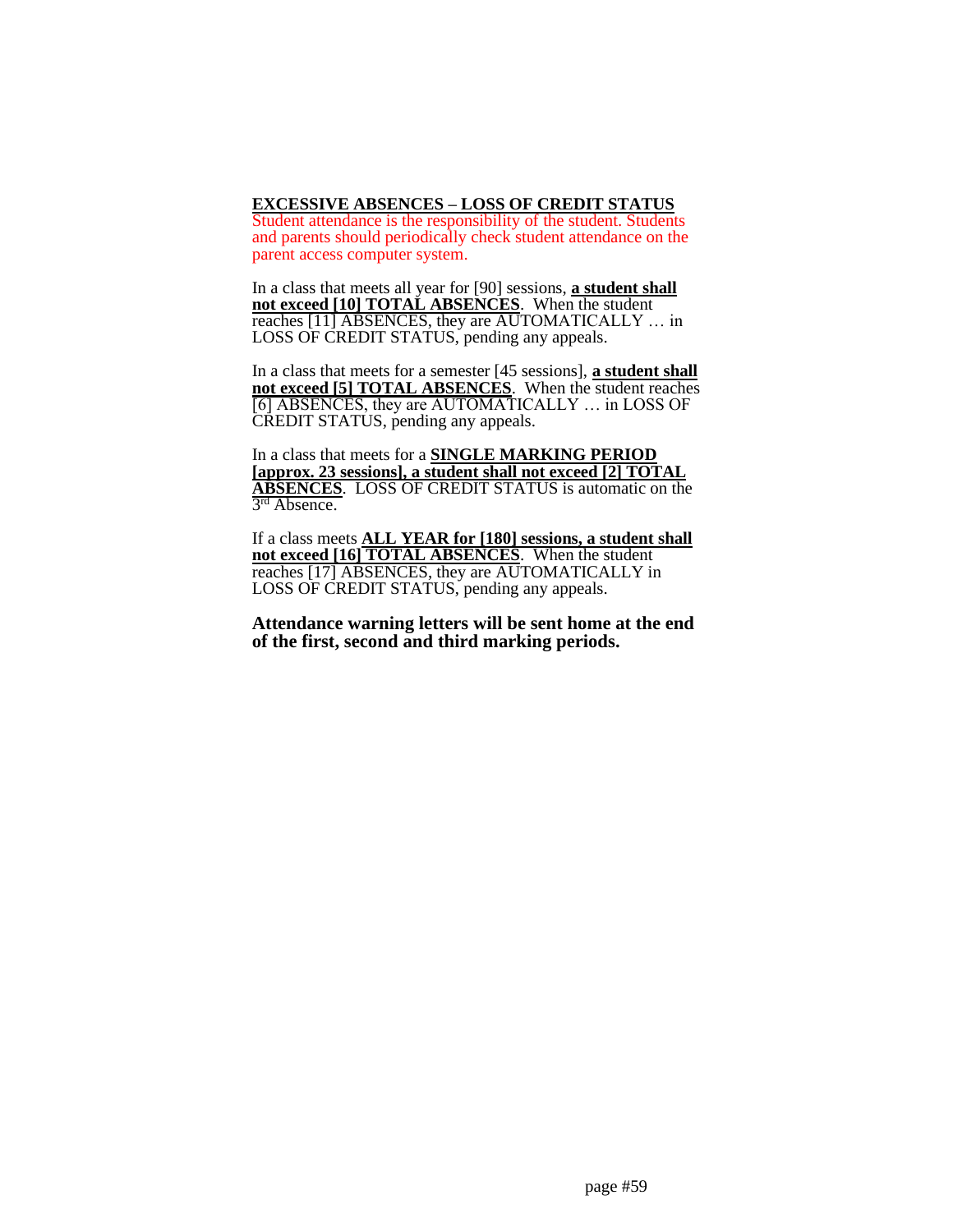## **LOSS OF CREDIT STATUS**

When a student violates the Attendance Policy, they lose CREDIT for each class that is in violation of the policy. If a student misses FULL DAYS of school in violation of the policy, they lose CREDIT IN ALL CLASSES.

When LOSS OF CREDIT occurs, there is an APPEALS PROCESS for the student and parents. If the APPEAL is denied, there is an opportunity to regain the lost credits.

Student that fails to gain credit in a class and / or classes, are not permitted to satisfy attendance requirement with a (60 hr. ) summer school class. Students may opt for a (120 hr.) summer school class to receive credit.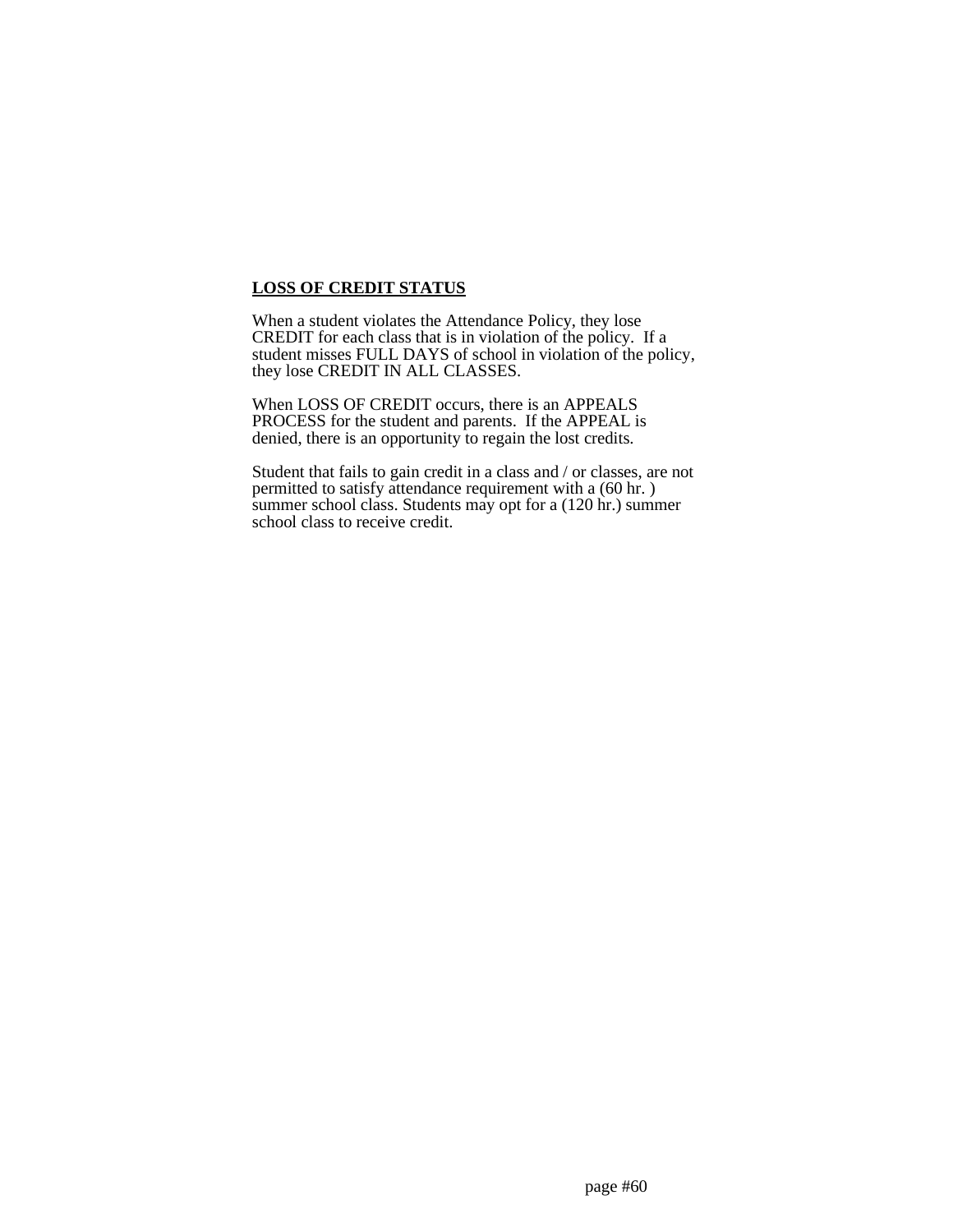#### **Make-Up Opportunities after an Excused Absence**

The following procedures regarding student make-up opportunities shall apply:

a. the opportunity shall be given to complete missed assignments and/or tests, quizzes.

b. completion of assignments and/or tests, quizzes shall take place within a reasonable period of time, which will be established by the teacher after considering all aspects of the case. This shall NOT BE LESS THAN the number of days the student was absent, and no more than [10] school days.

c. Failure to complete the assignment and/or test, quiz within the specified time shall result in the issuance of a failing grade for the assignment and/or test, quiz.

d. when the nature of the absence makes it difficult to establish a time limit, a mark of INCOMPLETE shall be given.

## **Tardy Policy**

**TARDINESS occurs when a student arrives for a class within [5] minutes** after the late bell (**also when arriving to Block 1-"A" day and Block 1-"B" day between 7:27-7:40**).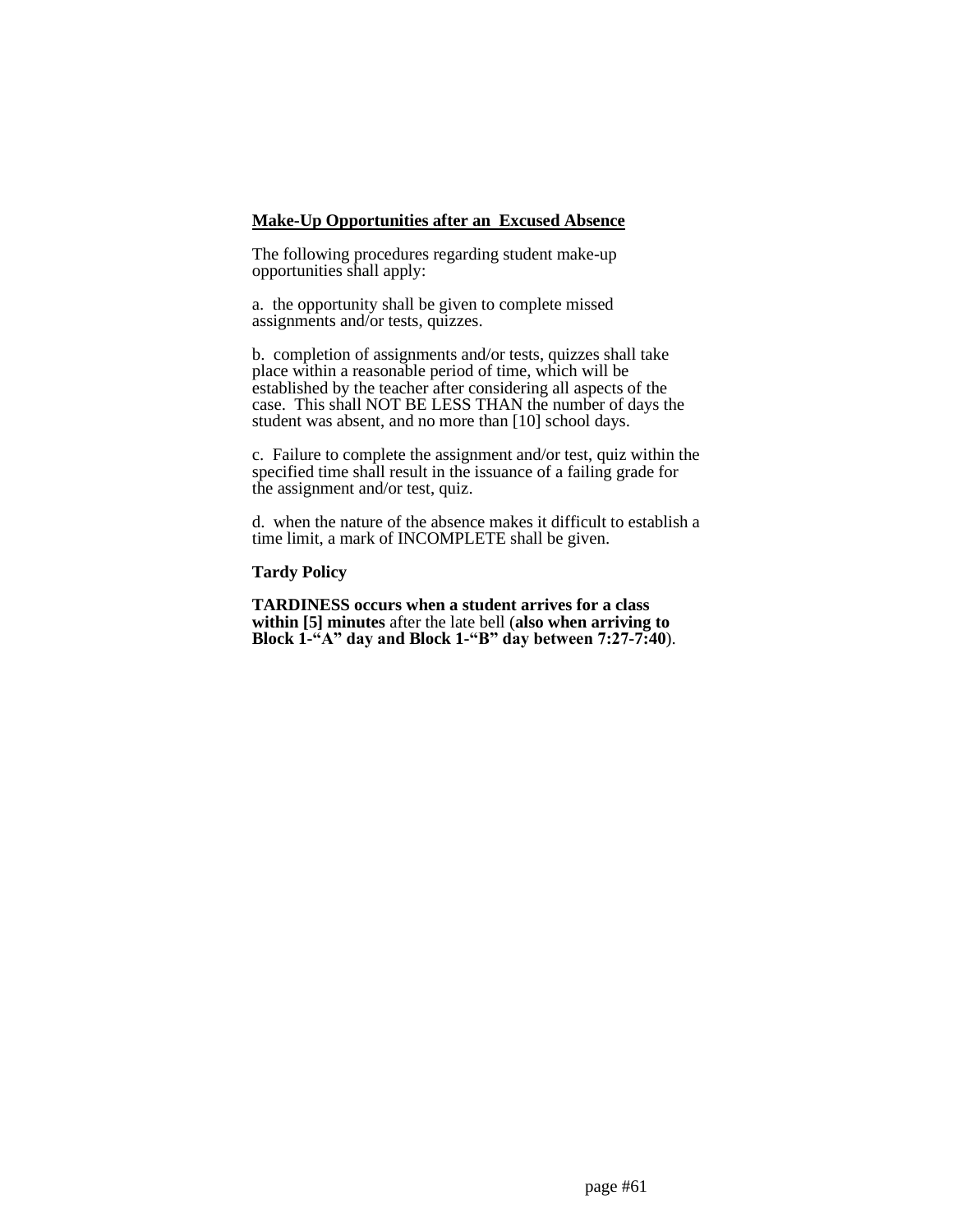## **Late to School**

The term "Late to School" refers to arriving to school … AFTER the 7:27 Late Bell for Block #1-"A"day / Block #1-"B"day. When arriving to school "LATE", students must be signed in by the Attendance Office. When arriving LATE TO SCHOOL … a student is considered to be TRUANT … unless … they have one of the following:

- a. a **SIGNED NOTE** from the parents explaining the lateness
- b. a **PHONE CALL** from the parents to the attendance office

## c. a **PARENT SIGNS YOU IN** personally.

### **Truancy**

For the purpose of our Attendance Policy, TRUANCY will refer to the following:

when a student is not in school without parental consent.

a. when a student is not in regular attendance, in violation of Title 18A:38-25,26,27.

#### **Cut Policy**

A "CUT" is defined as a deliberate act of not attending a class, or beyond [5] minutes of the late bell Blocks 2, 3,or 4. In addition, a student who comes to class and leaves without permission, or does not do what he/she was excused from class to do, is considered "CUTTING" that class.

A "CUT" is also considered a CLASS ABSENCE as well as a discipline issue.

**Cut #1**: a referral will be sent to the appropriate Assistant Principal. The teacher will confer with the pupil and will call home in an attempt to resolve any problems. Students will receive [1] day of ASD (After School Detention) on their  $1<sup>st</sup>$  cut. They will also be credited with a CLASS ABSENCE. The Guidance Counselor will also meet with the student to discuss the connection between regular attendance and classroom success.

**Cut #2**: a referral will be sent to the appropriate Assistant Principal, who will confirm a a  $2<sup>nd</sup>$  Cut. The student will be assigned [2] days of ASD (After School Detention) on their 2nd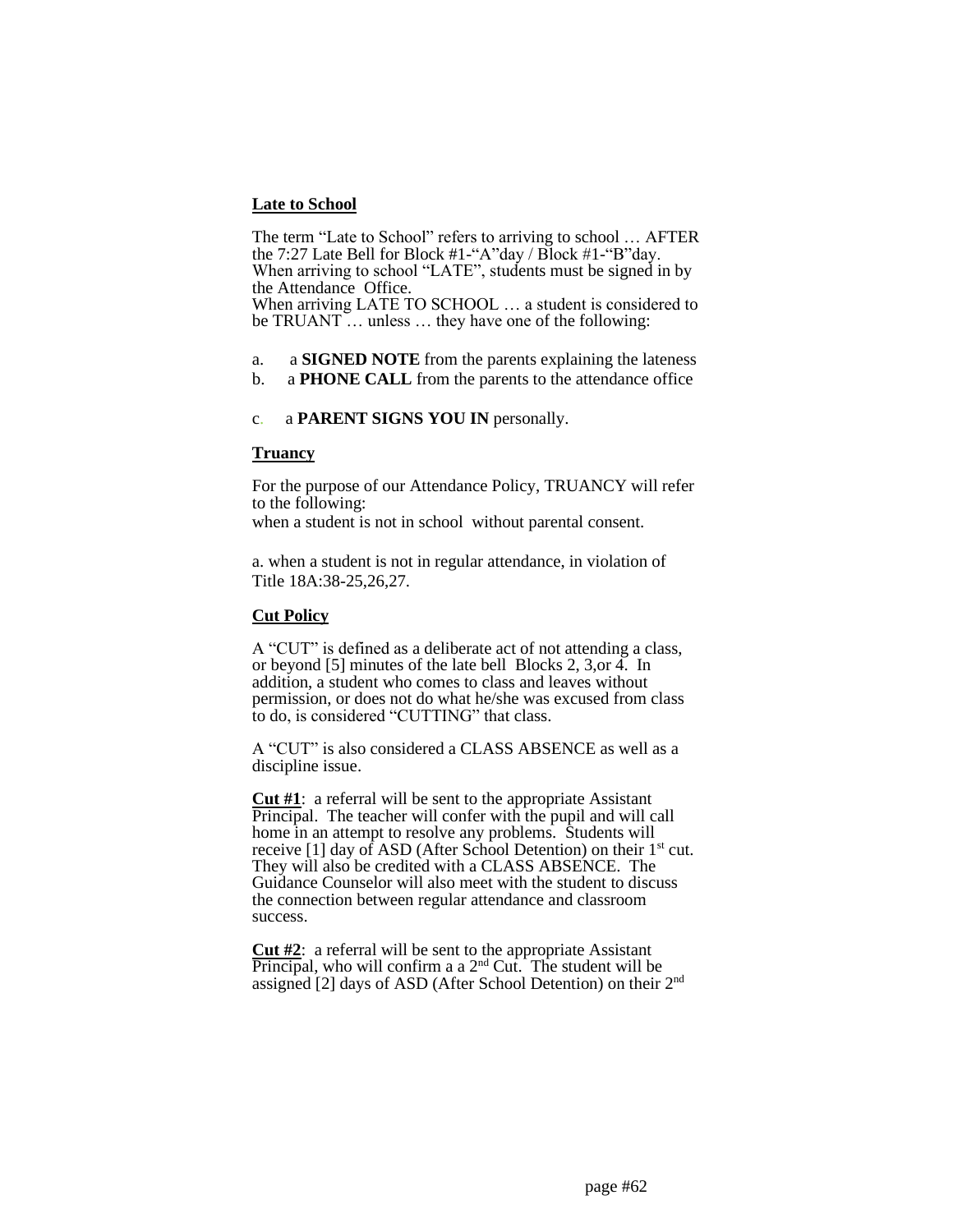Cut. The teacher will meet with the student to discuss any problems, and the Guidance Counselor will call home to discuss the problem with the parent. The student will also be credited with a CLASS ABSENCE.

**Cut #3+**: a referral will be sent to the appropriate Assistant Principal, who will confirm a  $3<sup>rd</sup>$  (or more) Cut. Students will receive [1] day of ISS (In School Suspension) and will also be credited with an absence in that class. The Counselor will schedule a MANDATORY conference between the student, parent, classroom teacher, Assistant Principal and Counselor (also Child Study Team if necessary).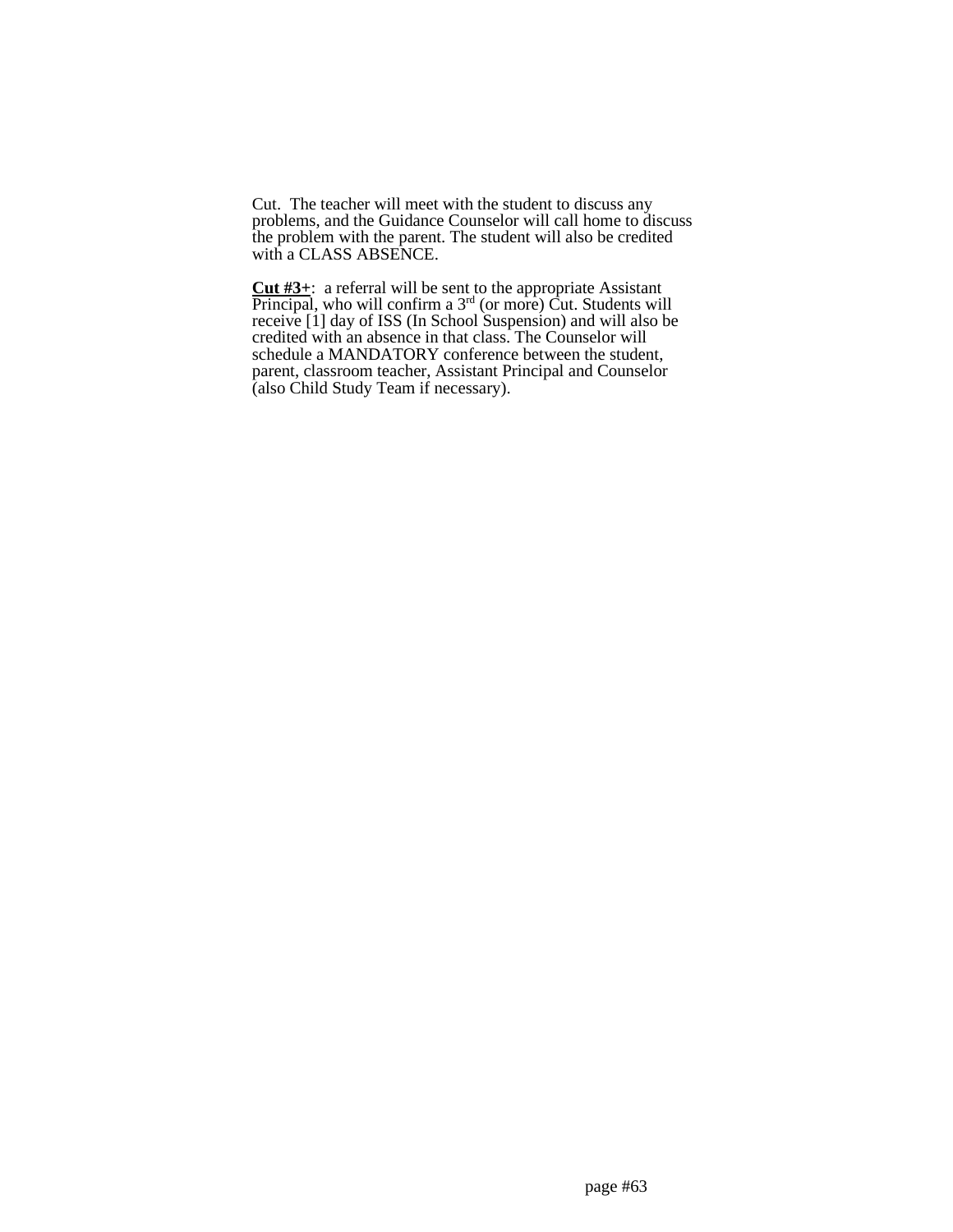### **NATIONAL HONOR SOCIETY (Board of Education Policy)**

In an effort to promote academic excellence among its students, the Board of Education shall recognize and support the existence of a local chapter of the National Honor Society. In doing so, the Board hereby establishes the following rules and regulations for students governing their entrance into and dismissal from the National Honor Society (NHS) organization.

## **Academic Eligibility Requirements**

Senior students will be selected immediately after the first marking period while Junior students will be selected immediately after the first semester of the school year. Senior students must attain a weighted cumulative average of 90 by the end of the first marking period of their senior year. Junior students must attain a weighted cumulative average of 90 by the end of the first semester of their junior year. In addition to the grade requirements, candidates will be required to demonstrate their scholarship by submitting an original essay, which will reflect their understanding of the requirements and responsibilities of an Honor Society member.

### **Service, Leadership, Character Requirements**

In addition to the above academic requirements, a student **must** have been actively involved in at least three different schoolsponsored activities and at least one community service activity during his/her high school career up to the time of selection. A student must be of good character and must present a positive attitude toward fellow classmates, the faculty, and the school. Although input is solicited from all faculty members, a fivemember Selection Committee appointed by the principal and chaired by the National Honor Society Advisor, who is an exofficio member of the committee, will make final selection.

Many fine students – eligible on paper – are not invited to join NHS for a variety of reasons. Upon appeal, the principal will insure that no procedural errors prevented an unsuccessful candidate from due consideration. The principal will **not** normally substitute his/her judgement for that of the selection committee.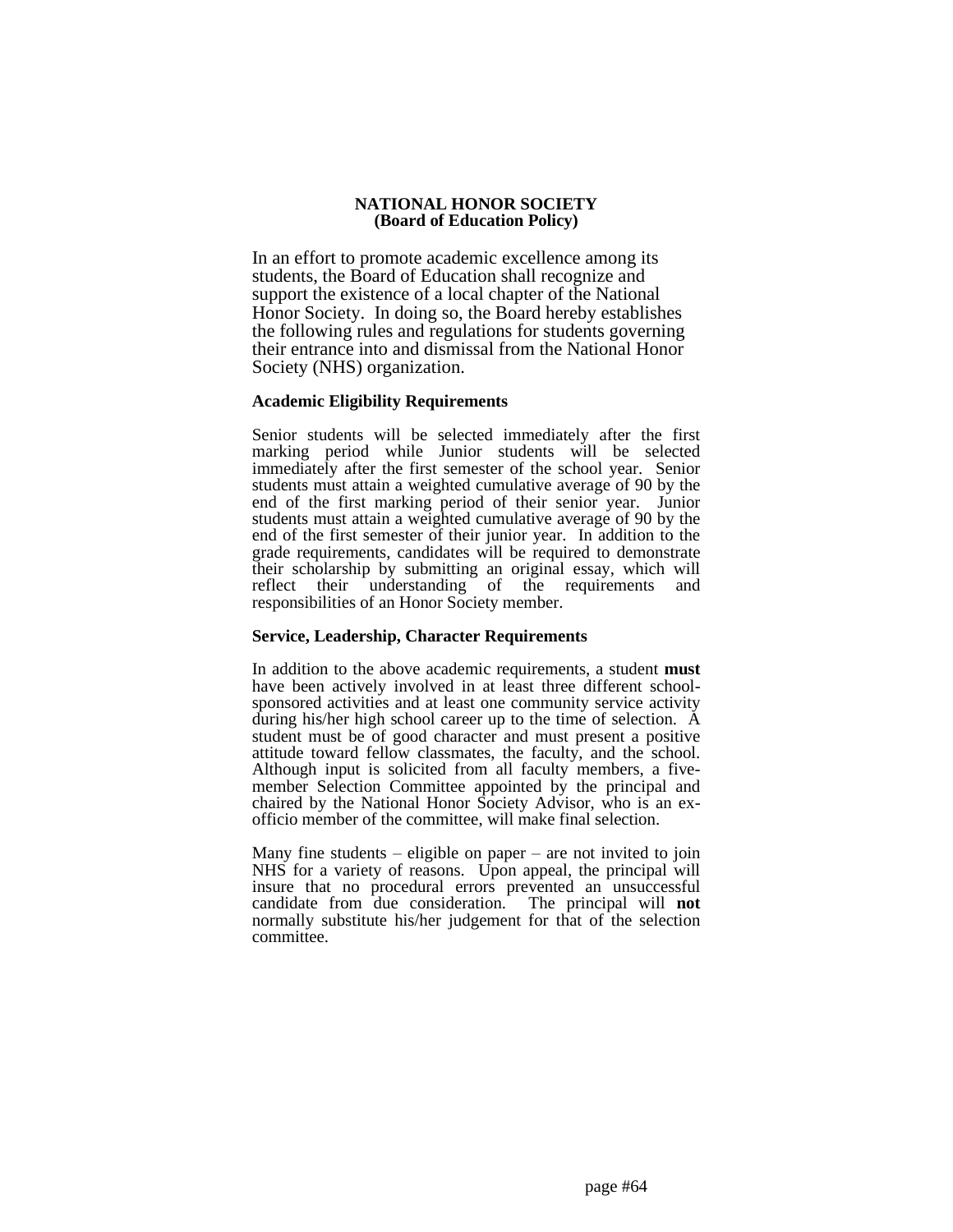#### **Dismissal Procedure**

Students are expected to maintain the standards used as the basis for their selection. Members who fail to maintain these standards in the areas of academics, service, leadership, or character shall be warned in writing by the chapter advisor (copy to parent) and given a reasonable amount of time to correct the deficiency. In the case of flagrant violation of school rules or civic laws, a member will not necessarily receive a prior warning. The selection committee shall determine when an individual has exceeded a reasonable number of warnings.

In all cases of impending dismissal, a member shall have a right to a hearing before the selection committee. A member who has been dismissed may appeal the decision of the selection committee.

First Appeal: Principal Adopted: May 29, 1985<br>Amended: September 20.

Second Appeal: Superintendent of Schools Third Appeal: Board of Education<br>Adopted: May 29, 1985 September 20, 2000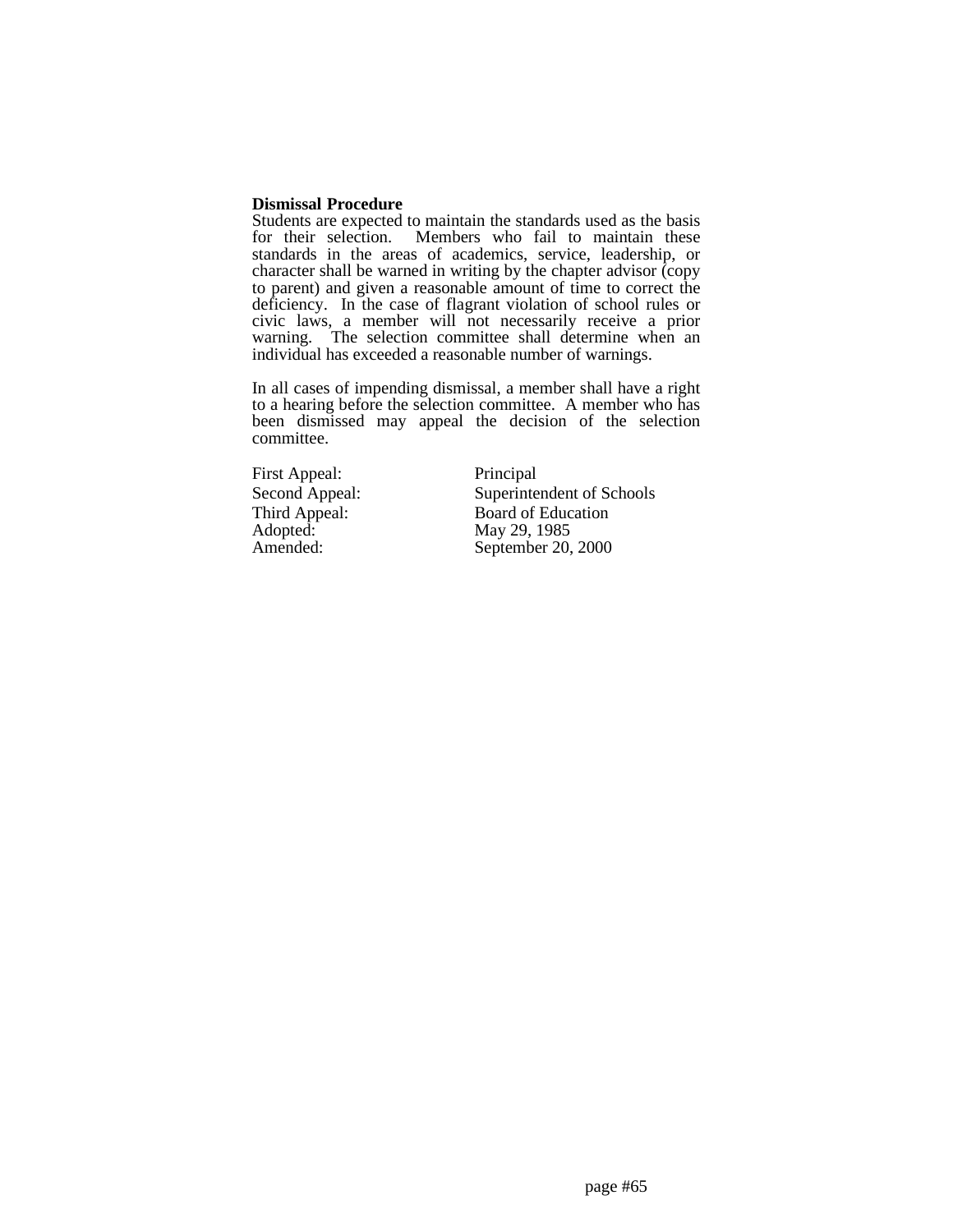## **Co-Curricular Activities – Eligibility Board of Education Policy #2430**

The Board of Education believes that the goals and objectives of this district are best achieved by a diversity of learning experiences, some of which are more appropriately conducted outside the regular instructional program of the school. The purpose of such co-curricular/athletic activities shall be to develop leadership capacities and good organizational skills, to aid in the socialization of pupils, and to enable pupils to explore a wider range of individual interests than might be available in the regular curricular program.

The Board shall make school facilities, supplies, and equipment available and assign staff members for the support of a program of co-curricular/athletic activities for pupils in grades seven through twelve. The Board shall maintain the program of cocurricular/athletic activities at no participation fee to participating pupils, except that pupils may be required to provide supplies in accordance with Board Policy No. 2520 on instructional supplies and pupils may be required to assume all or part of the costs of travel and attendance at co-curricular events and trips.

For purposes of this policy, co-curricular/athletic activities are those activities conducted on or off school premises by clubs, associations, and organizations of pupils sponsored by the Board and includes co-curricular/athletic competitions and practices. Co-curricular/athletic activities are not offered for credit toward promotion or graduation and are ordinarily conducted wholly or partly outside the regular school day.

The Board will permit the use of school facilities by organizations of pupils during pupil activity periods. No group of pupils, regardless of the size of the group, will be denied an opportunity to meet on the basis of the religious, political, philosophical, or other content of the speech at their meeting.

No co-curricular/athletic activity shall be considered to be under the sponsorship of this Board unless it has been approved by the Board on recommendation of the Superintendent.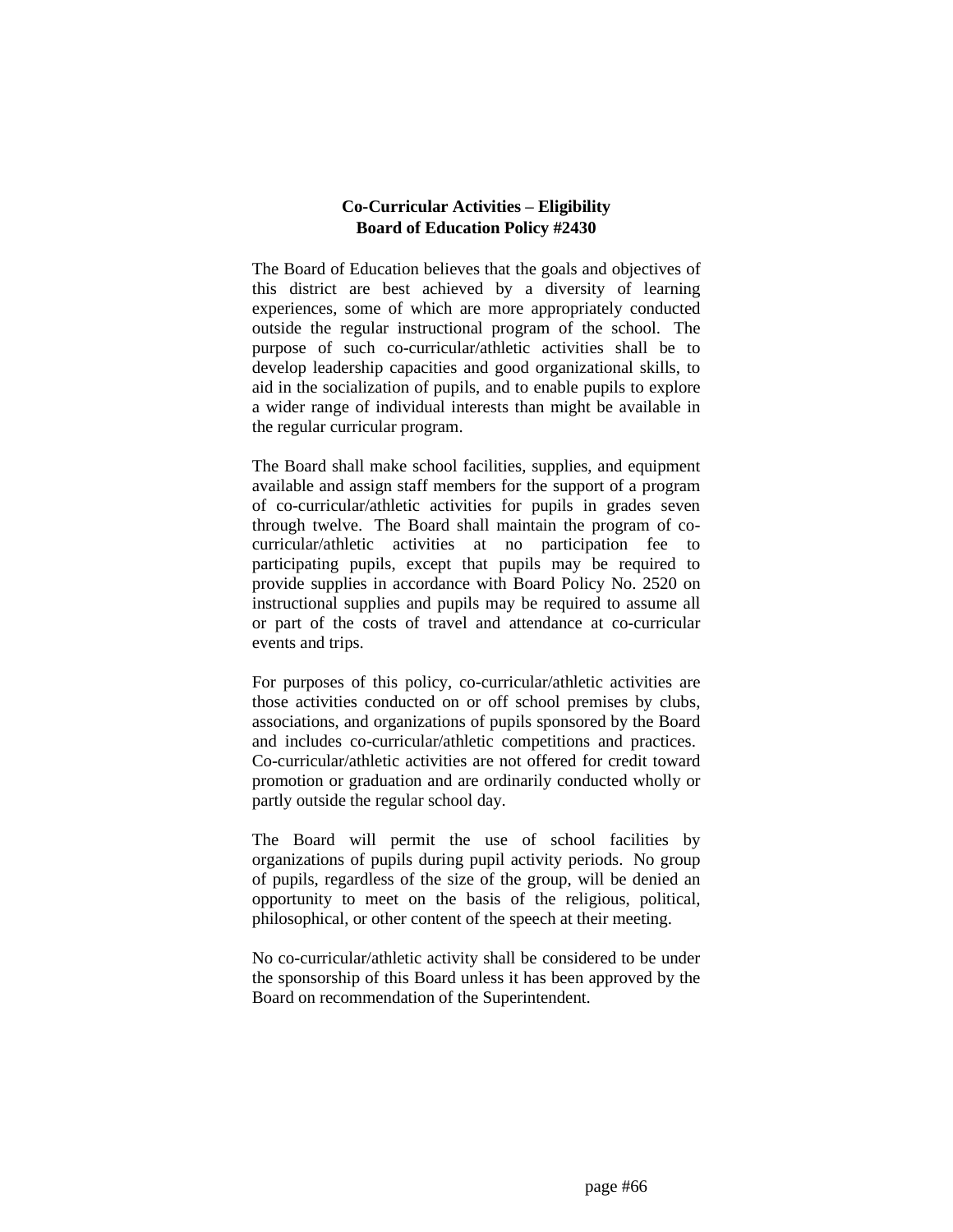Pupils shall be fully informed of the co-curricular/athletic activities available to them and of the eligibility standards established for participation in co-curricular/athletic activities. Co-curricular/athletic activities shall be available to all pupils who voluntarily elect to participate except that where eligibility requirements specific to an organization are necessary or desirable, the Board shall be so informed and must approve the establishment of such eligibility standards before they may be operable.

The Board will not permit the organization of a fraternity, sorority, or secret society.

## **Academic Eligibility Requirements grades 9-12**

All rules and regulations promulgated by the N.J.S.I.A.A., pertaining to interscholastic sports, shall be in effect. In addition, the Board of Monroe Township establishes the following:

- 1. To be eligible for co-curricular/athletic activities during the first semester (September 1 to January 31) of the  $10<sup>th</sup>$  grade or higher, or the second year of attendance in the secondary school or beyond, a pupil must have passed 25% of the credits (27.5) required by the State of New Jersey for graduation (110), during the immediately preceding academic year.
- 2. To be eligible for co-curricular/athletic activities during the second semester (February 1 to June 30) of the  $9<sup>th</sup>$  grade or higher, a pupil must have passed the equivalent of 12 ½% of the credits (13.75) required by the State of New Jersey for graduation (110) at the close of the preceding semester (January 31). Full-year courses shall be equated as one-half of the total credits to be gained for the full year to determine credits passed during the immediately preceding semester.

3.Article V. Section 4E E. CREDITS Beginning with the Class of 2014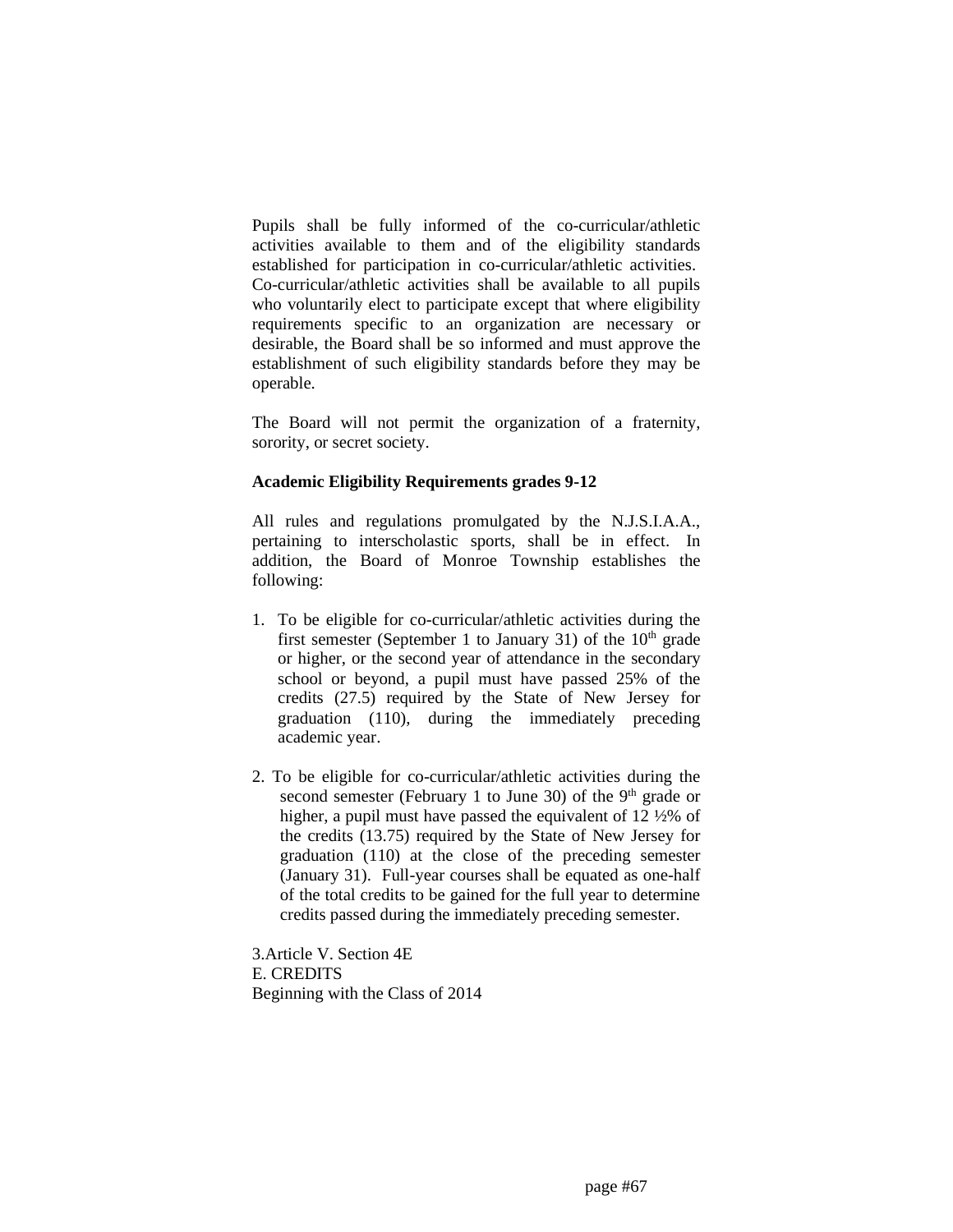1.To be eligible for athletic competition during the first semester (September 1 to January 31) of the  $10<sup>th</sup>$  grade or higher, or the second year of attendance in the secondary school or beyond, a pupil must have passed 25% of credits (30) required by the State of New Jersey for graduation (120), during the immediately preceding academic year.

2. To be eligible for athletic competition during the second semester (Feb. 1 to June 30) of the  $9<sup>th</sup>$  grade or higher, a pupil must have passed the equivalent of  $12\frac{1}{2}$  % of the credits (15) required by the State of New Jersey for graduation (120) at the close of the preceding semester (Jan 31). Full -year courses shall be equated as one-half of the total credits to be gained for the full year to determine credits passed during the immediately preceding semester.

## **Behavioral Eligibility Requirements grades 9-12**

All students must maintain a positive record of behavior or conduct in school, in order to be considered for participation in the co-curricular/athletic program. Because students participating in the co-curricular/athletic program will be representing our school to the public at large, their individual behavior or conduct will reflect directly upon the image and perception of our school by the public. Therefore, a student who accumulates a record of conduct violations of school rules may jeopardize his/her eligibility.

- A student who is absent from school or is ISS/OSS may not participate on that day.
- When a student accumulates 15 after school detentions, 10 days out of school suspension or 10 days in-school suspensions, the student will be on probation for two weeks from that activity.
- When a student reaches 20 after school detentions, 15 out of school or in-school suspensions, the student will be prohibited from all extra curricular activities for the remainder of the current school year.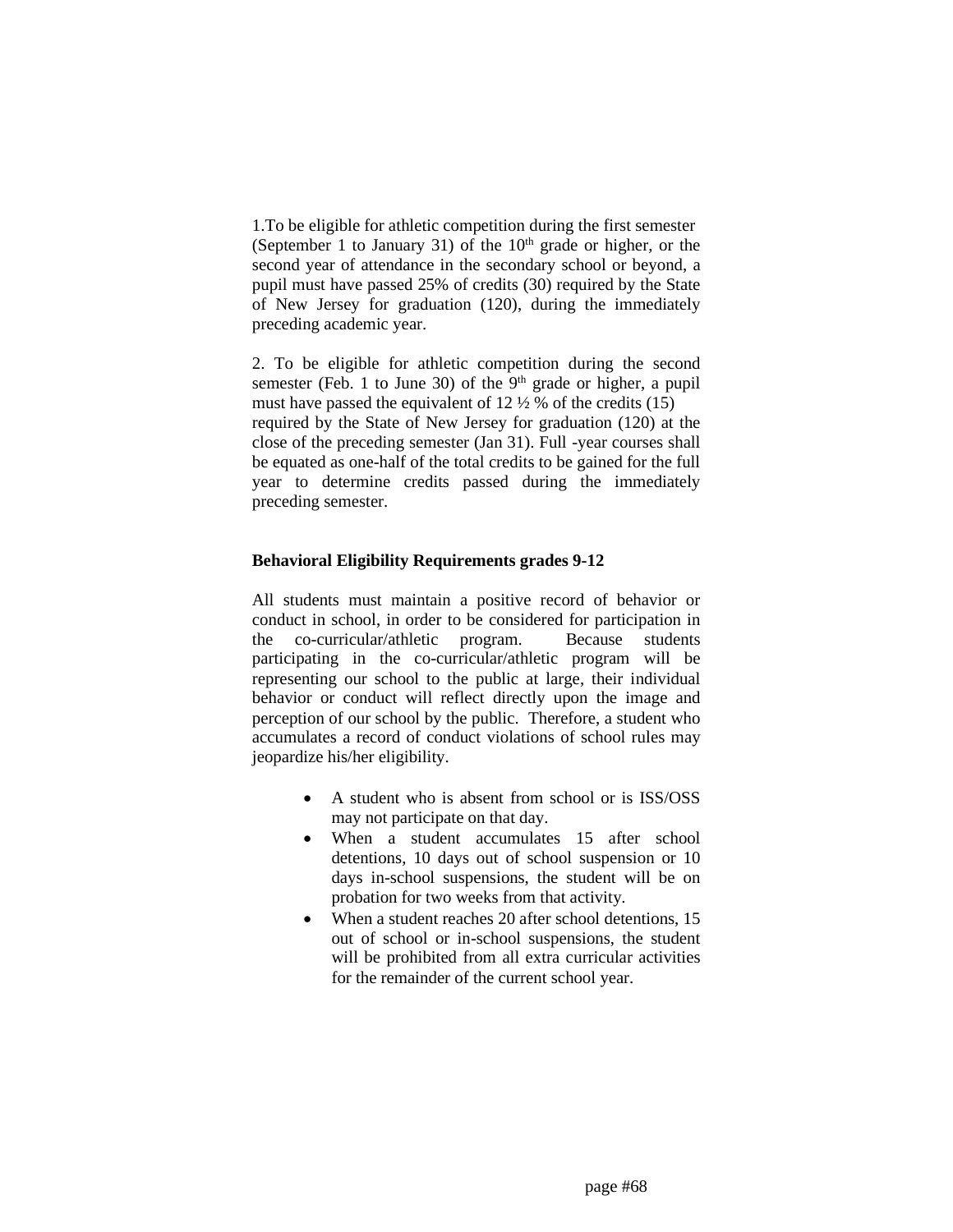• If a student has accumulated 10 days OSS/ISS or combination of OSS/ISS prior to the start of the activity, then that student will be required to appear before the eligibility committee. A student who reaches 10 days out of school suspensions prior to the start of the activity will be required to appear before the eligibility committee to review his/her status. The same will hold for in-school suspension as well.

In the case of special activities, e.g., band concert, chorus concert, school play) students whose behavior is not consistent with the above policy will be referred to the eligibility committee prior to their participation.

The above regulations are to be considered as minimum standards of behavior and apply to the activities listed below. Coaches/advisors may impose additional standards for members of their activities.

Interscholastic sports All Clubs Student Council Class Officers School play Chorus Concerts Band Concerts Competition Band Special Events

## **Co-curricular/Athletic Behavioral Eligibility Committee grades 9-12**

A student Behavioral Co-curricular/Athletic Eligibility Committee will be established to determine a student's eligibility to participate in any of the co-curricular/athletic activities. This committee will be composed of the Assistant Principal, in charge of Student Activities, moderator of the activity/sport, guidance counselor (CST) and a teacher selected by the building Principal. After considering each case, the committee will be empowered to make the following determinations with respect to a student's eligibility: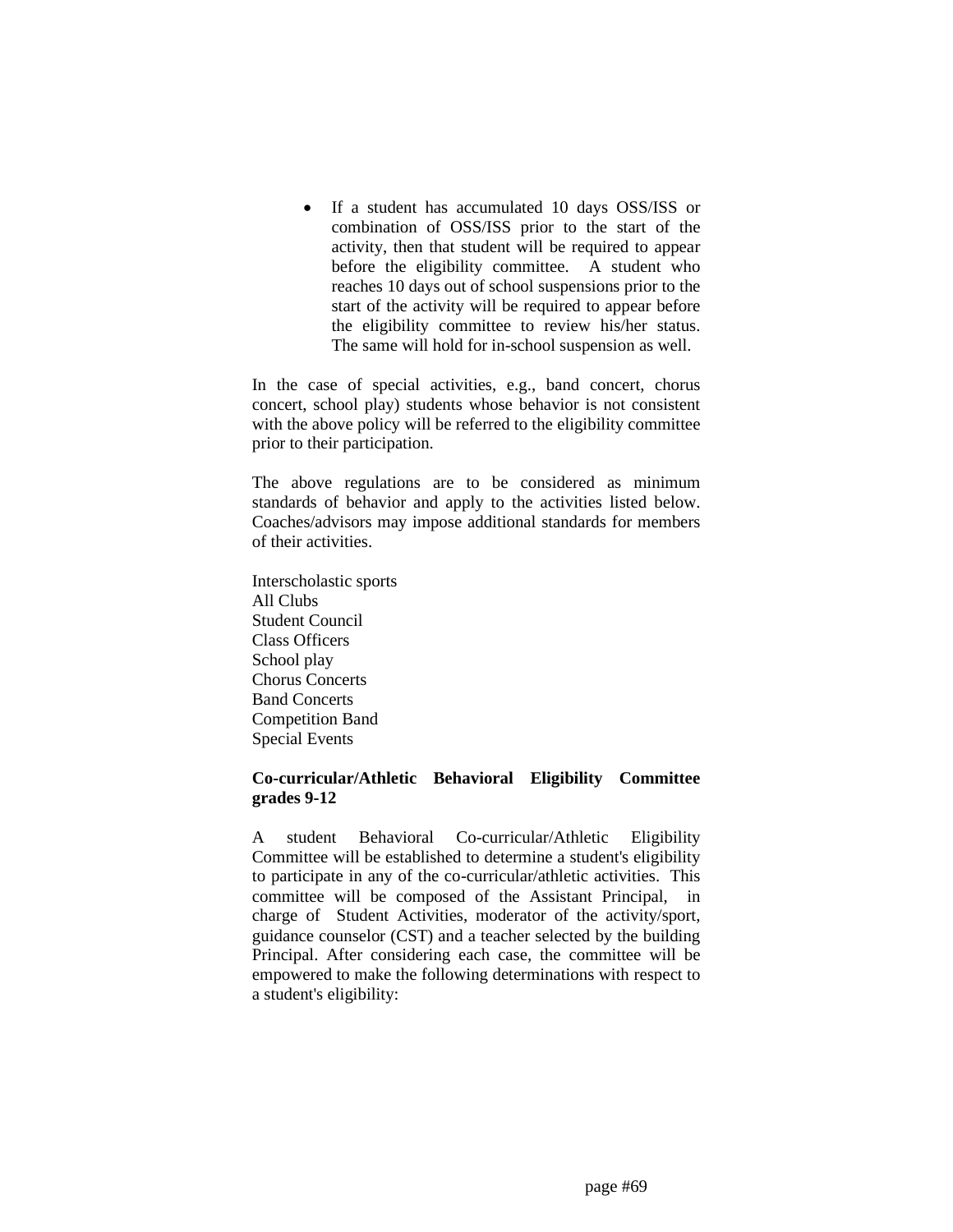Completely eligible Eligible/on probation Ineligible

In accordance with "due process" a student will have the right to appeal any decision of the eligibility committee.

| First Appeal:  | <b>High School Principal</b>               |  |
|----------------|--------------------------------------------|--|
| Second Appeal: | <b>Assistant Superintendent of Schools</b> |  |
| Third Appeal:  | Superintendent                             |  |
| Fourth Appeal: | Board of Education                         |  |

## **Appeal Process**

Appeals regarding controlled dangerous substances may only be considered at the Board level.

A student found to be in possession of; in control of; or under the influence of any controlled dangerous substance, drugs, alcohol, and as more particularly set forth in the N.J.S.A. 18A:40-4. 1, will forfeit his/her eligibility, the duration of which will be determined by the Board of Education.

School administrators are granted discretion under this policy to consider each situation individually and take appropriate action in the best interest of the student and the school.

No pupil who has been absent for a school day may participate in a co-curricular/athletic activity scheduled for the afternoon or evening of that school day.

The Board will not permit pupils who reside in this district and who are not enrolled in the public school to participate in noncompetitive co-curricular activities on a space-available basis. Participants will be permitted only on written application and the applicant's assurances that the pupil agrees to be bound by the policies, rules, and regulations of this district.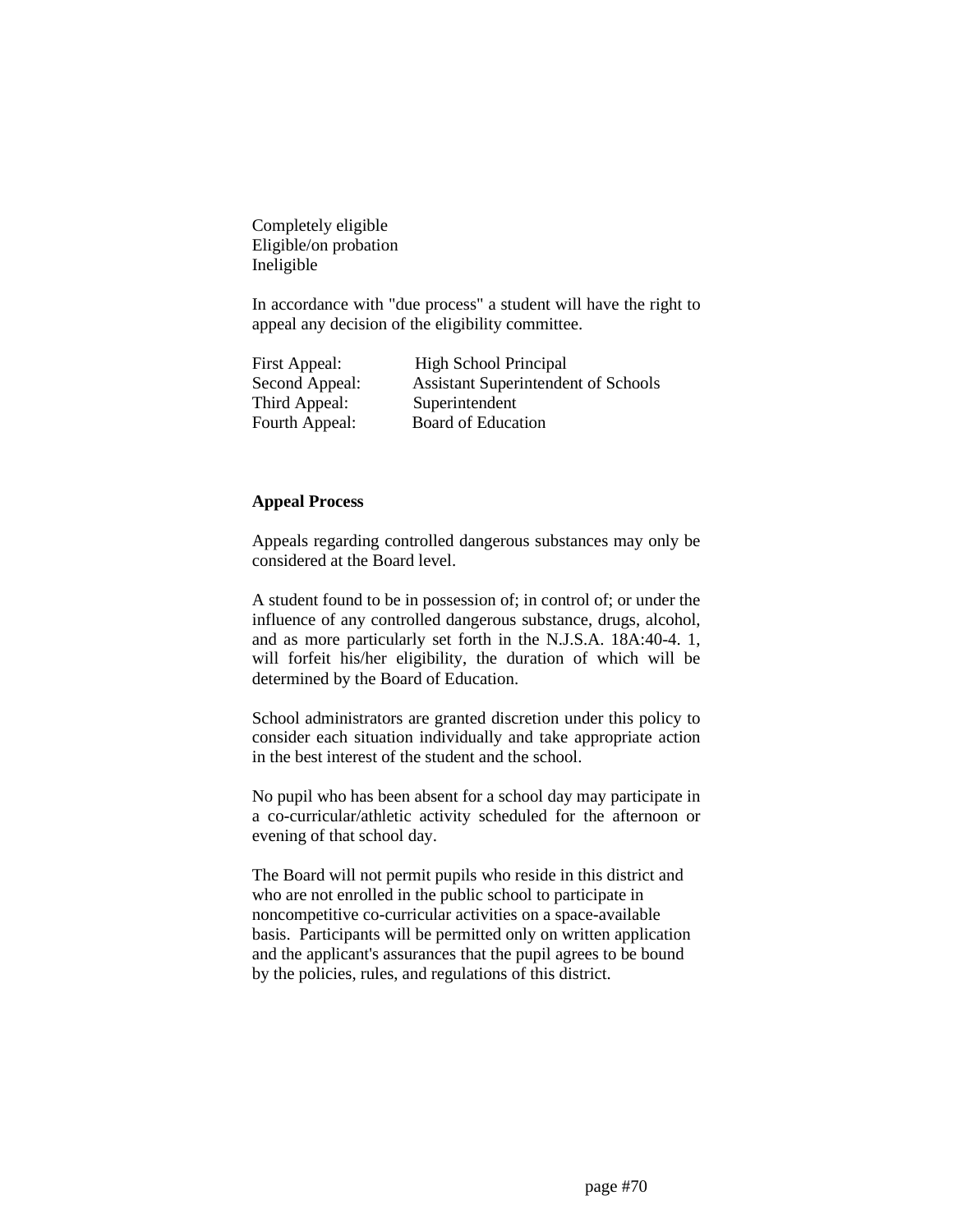The Superintendent shall prepare procedures to implement a cocurricular/athletic program and shall assess the needs and interests of the pupils of this district and provide for the continuing evaluation of the co-curricular/athletic program.

39 U.S.C.A. 1701 et seq. N.J.S.A. 18A:11-3; 18A:42-2; 18A:42-5

Adopted: 11 June 2003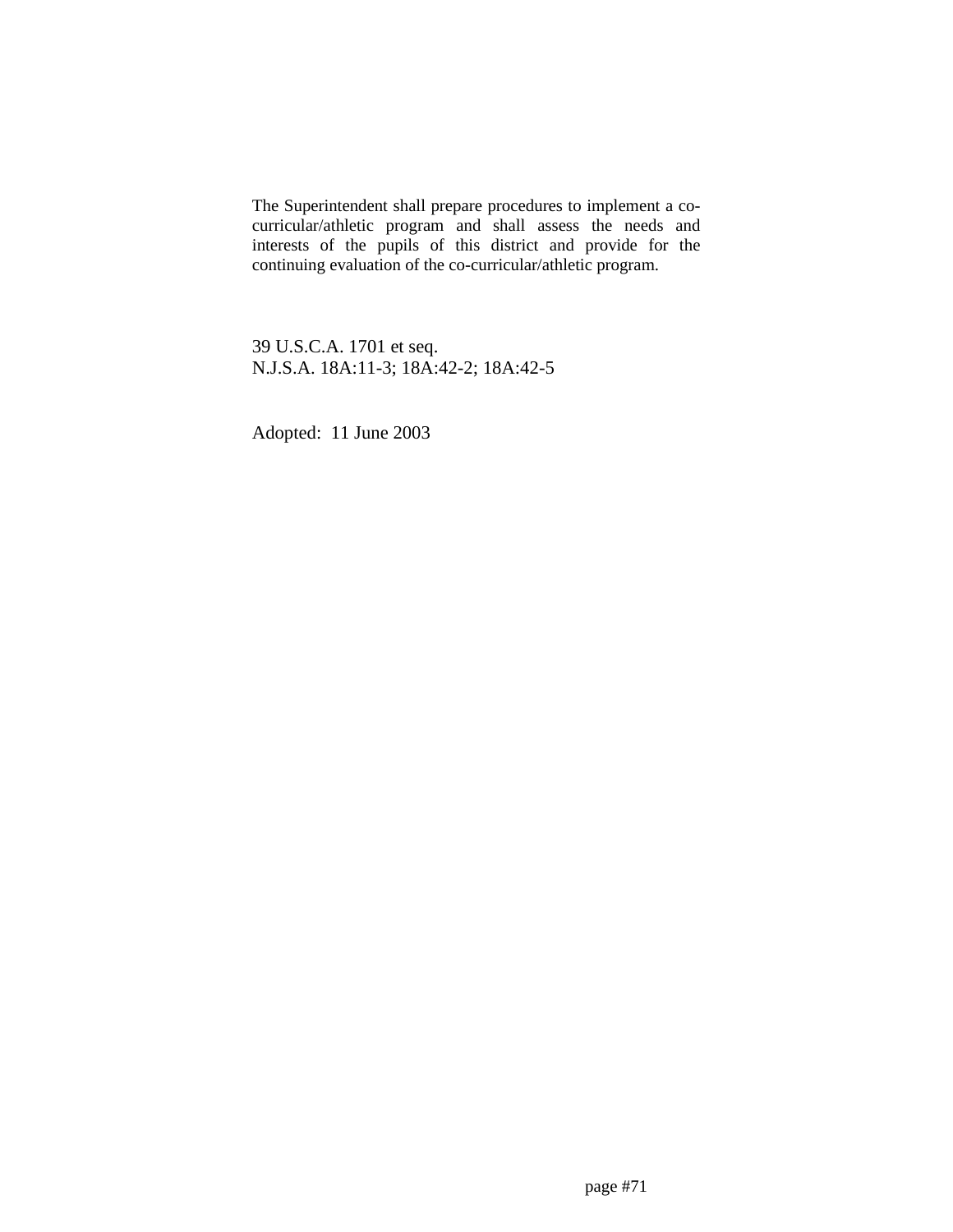# **Fund Raising**

Only recognized school organizations, clubs, teams, classes, etc. may engage in fund raising activities. Prior approval of the Principal and the Supervisor of Athletics or the Assistant Principal in charge of Student Activities must be obtained.

## **Interscholastic Athletics**

| Winter                    | <b>Spring</b>          |
|---------------------------|------------------------|
| <b>Boys Basketball</b>    | <b>Baseball</b>        |
| Girls Basketball          | Softball               |
| Wrestling                 | <b>Boys Track</b>      |
| <b>Boys Winter Track</b>  | Girls Track            |
| <b>Girls Winter Track</b> | <b>Boys Tennis</b>     |
| <b>Boys Bowling</b>       | Golf (coed)            |
| <b>Girls Bowling</b>      | <b>Boys Lacrosse</b>   |
| Cheerleading              | Girls Lacrosse         |
| <b>Competition Cheer</b>  | <b>Boys Volleyball</b> |
| Ice Hockey                | Unified                |
| <b>Unified Basketball</b> | Track and Field        |
| Swim (Club)               |                        |
|                           |                        |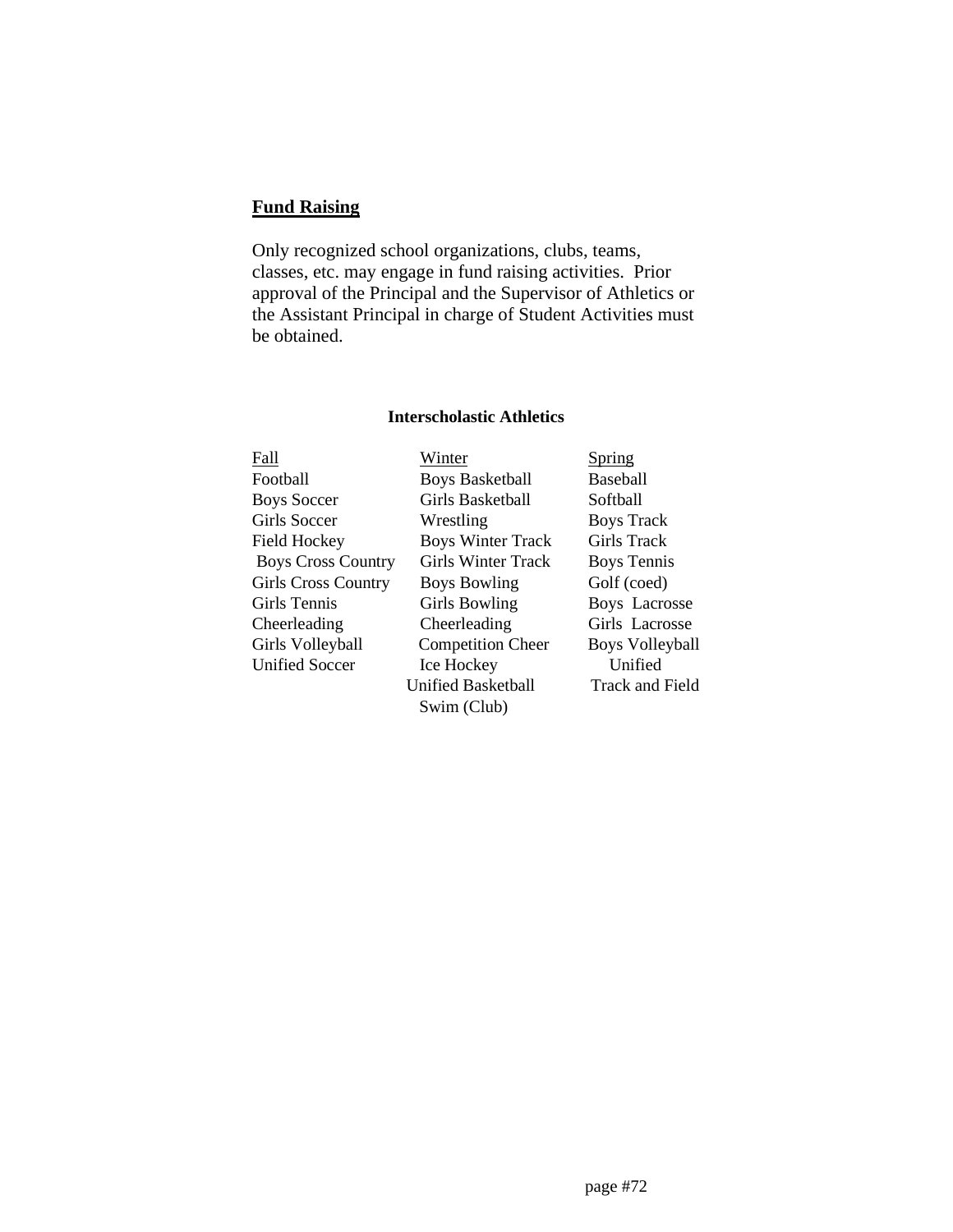#### **Activities**

Academic Team Adelante- Hispanic and Latinx Heritage Club African-American Club American Legion Oratorical Animation Club Art Club Band/Jazz Ensemble Chorus Class Activities: Freshman Class Sophomore Class Junior Class Senior Class Computer Club Dance Team Distributive Education Clubs of America (DECA) Drill Team (Color Guard) Economics & Finance Team Environmental Action Club Fellowship of Christian Athletes **FCCLA** Footlights Club French Honor Society Future Business Leaders of America (FBLA) Gay Straight Alliance Girl Up Club Health Occupations Students of America History Club History Honor Society- Rho Kappa International Thespian Society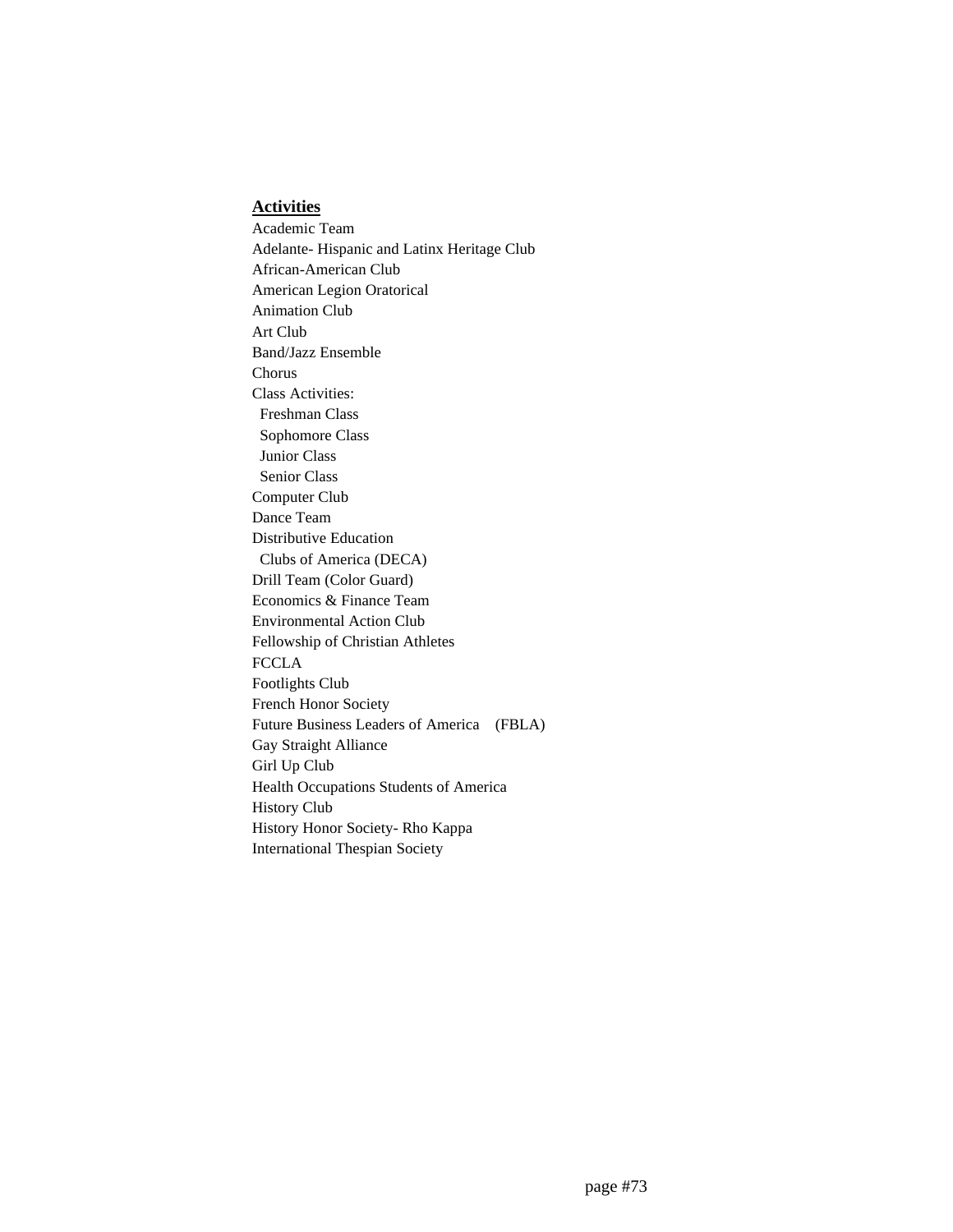Italian Honor Society Key Club Lights, Camera, Action Marching Band Math-letes Mock Trial Model UN (United Nations) Monroe Falcon Newspaper Multi-Cultural Club MU Alpha Theta Math Honors Society Muslim Student Alliance National Arts Honor Society National English Honor Society National Honor Society Patriot Warrior Club Paws for Cause Peace Ambassadors Photography Club Project F.U.N. Project Graduation Red Cross Club Robotics Club School Store Science Honor Society Science-letes Spanish Honor Society Student Council Table Tennis Club Technology Club TEDx Tri-M Music Honor Society Unified Fitness Unified Partnership Dance Yearbook Youth and Government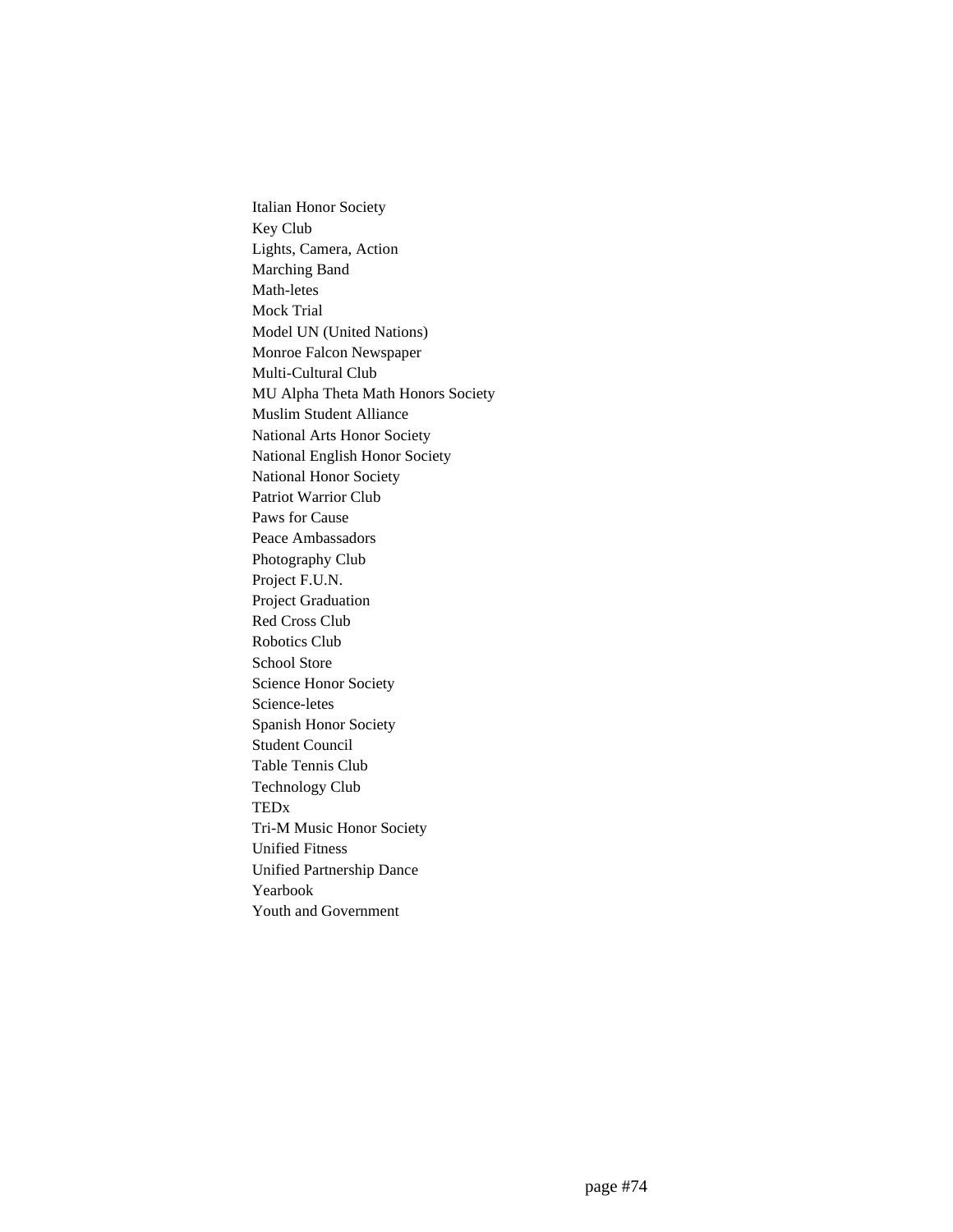#### **Monroe Township High School A/B Block Schedule**

#### **Full Day**

## Block Time

|   | 1 7:27 - 8:51 a.m. | 8:51 - 8:57 Homeroom            |
|---|--------------------|---------------------------------|
|   |                    | 8:56- 8:57 Pledge of Allegiance |
| 2 | $9:02 - 10:26$     |                                 |
|   | 3 10:31- 12:31     |                                 |
|   |                    |                                 |

## Lunch

| A 10:31 -   | 11:01 |
|-------------|-------|
| B 11:01 -   | 11:31 |
| $C$ 11:31 - | 12:01 |
| D 12:01-    | 12:31 |

### Block

4 12:36 - 2:00 p.m.

## **Half Day Bell Schedule**

Block Time

|                       | 1 $7:27 - 8:23$ a.m.             |  |
|-----------------------|----------------------------------|--|
|                       | 8:23 - 8:24 Pledge of Allegiance |  |
| $2 \quad 8:29 - 9:25$ |                                  |  |
| $3\quad 9:30 - 10:26$ |                                  |  |
| 4 10:31 - 11:27       |                                  |  |